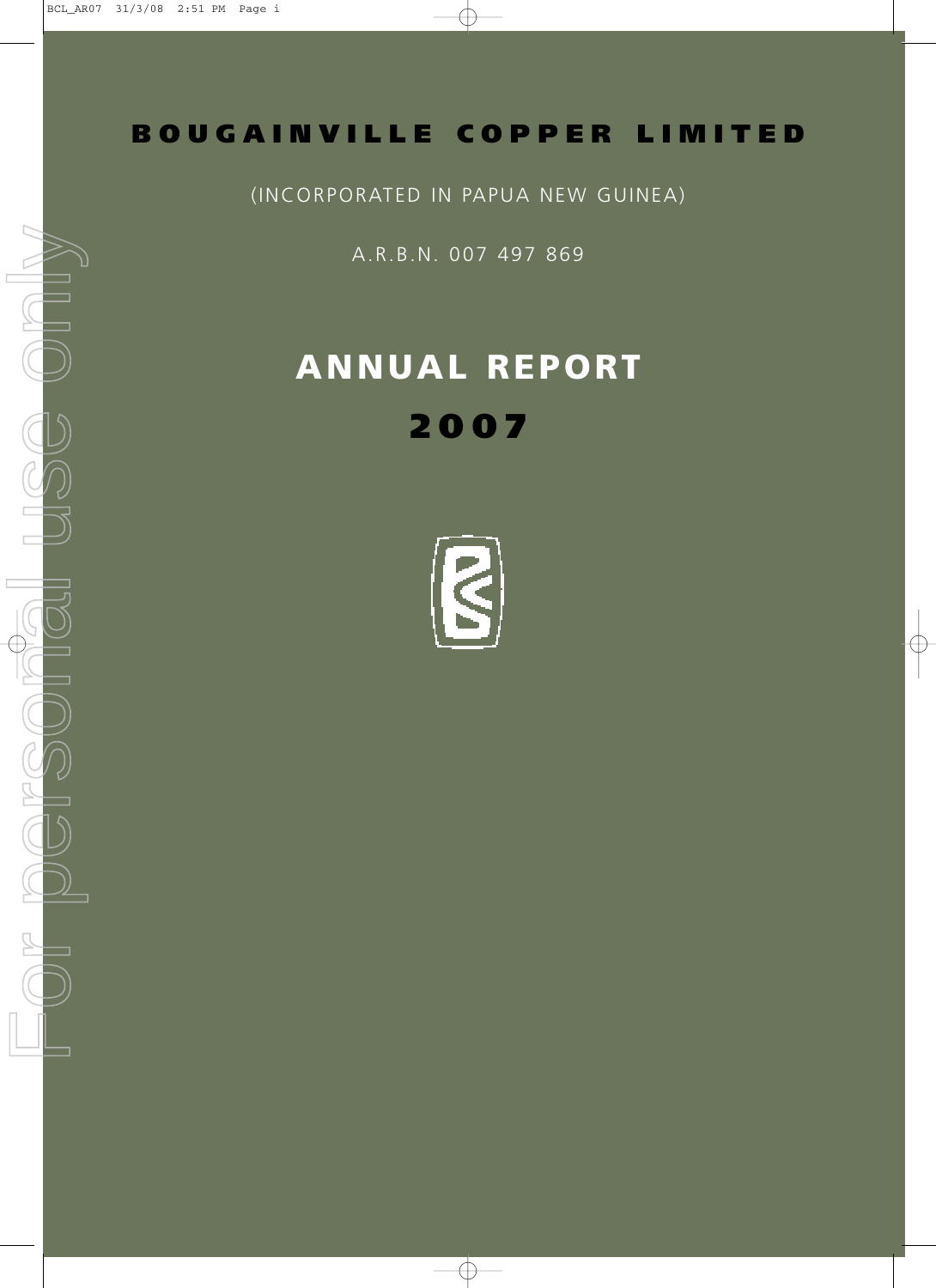$\Gamma$ For personal use only $\Box$ 15 へこ

 $\overline{\bigoplus}$ 

 $\overline{\bigoplus}$ 

 $\overline{\phantom{0}}$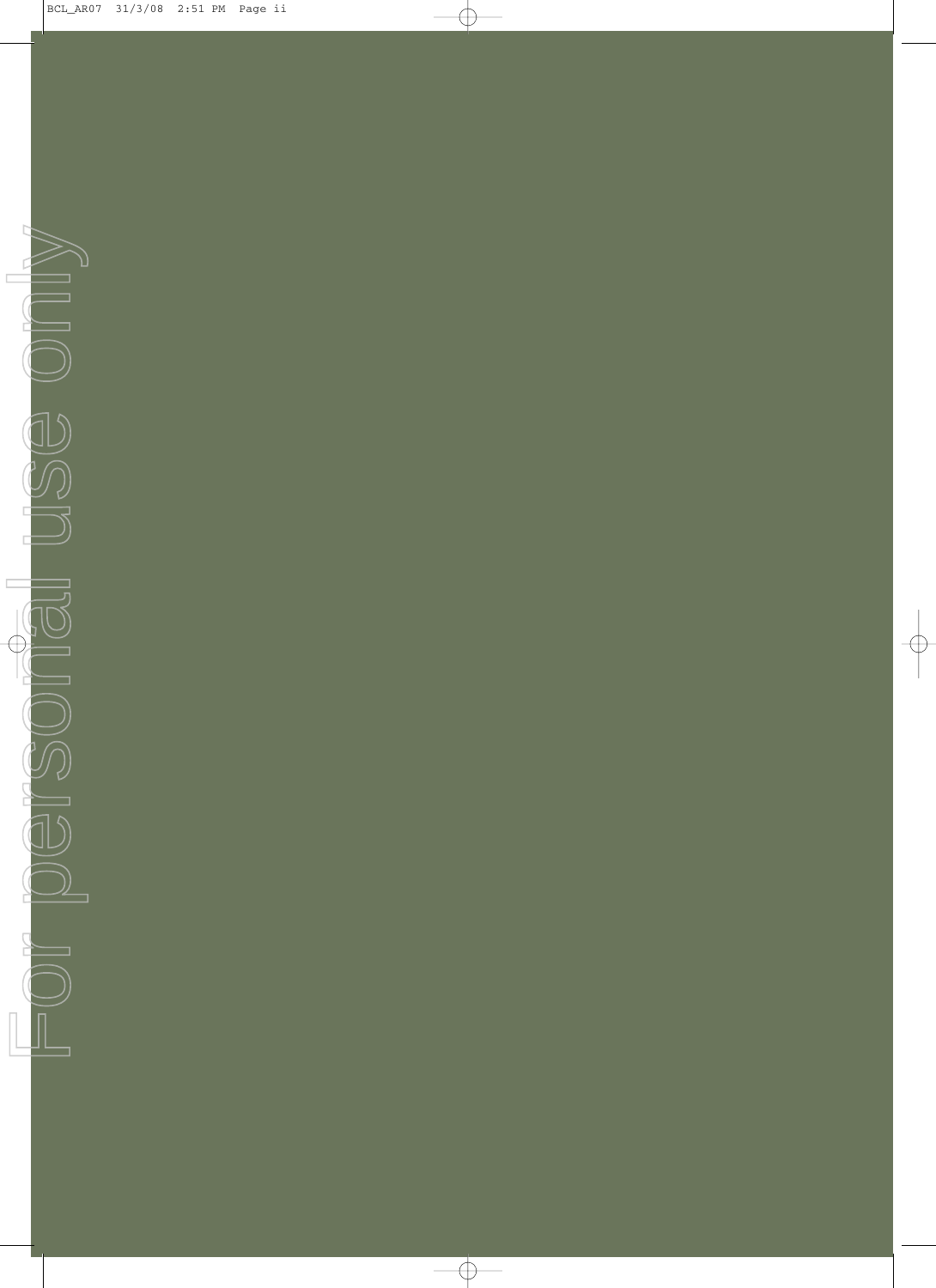*Incorporated in Papua New Guinea A.R.B.N. 007 497 869*

# For personal use only

#### *The Company*

From 1972 until 1989 when operations were suspended Bougainville Copper Limited operated a large open pit mine and processing facility at Panguna on Bougainville Island in the North Solomons Province of Papua New Guinea producing copper concentrate containing significant quantities of gold and silver. On 15 May, 1989 production was brought to a halt by militant activity.

In the eighteen years prior to 1989, the mine had produced concentrate containing 3 million tonnes of copper, 306 tonnes of gold and 784 tonnes of silver. The production had a value of K5.2 billion, which represented approximately 44 per cent of Papua New Guinea's exports over that period. Contributions to the National Government in the form of taxes, duties and dividends were approximately 17 per cent of internally generated Papua New Guinea Government revenue during that time.

A total of K1,088 million was contributed to the National Government, which represented 62 per cent of the net cash generated by the project between 1972-1989. In addition, payments to the North Solomons Provincial Government and Panguna landowners, together with provisions made since 1990, amounted to K114 million. Further, the company's presence in the North Solomons Province had promoted the development of significant local business enterprises to provide goods and services required for the mining operation and for the residents of the province.

Company training programs for some 12,000 employees, including approximately 1,000 completing full trade apprenticeships and some 400 completing graduate and post graduate studies, had previously resulted in considerable progress in the localisation of the company's employees and also added significantly to the number of skilled workers elsewhere in the country's work-force. At the end of 2007, the company had no employees. The activities of the company are managed on a contracted services basis by a small team of Rio Tinto Minerals (PNG) Limited staff based in Port Moresby.

Since the suspension of mining operations the company has retained, in good standing, its mine lease and other leases on Bougainville.

Bougainville Copper Limited is owned 53.58 per cent by Rio Tinto Limited. The Papua New Guinea government owns 19.06 per cent, while public shareholders hold the remaining 27.36 per cent of the share capital.

#### *Bougainville Copper on the Web*

Information about Bougainville Copper is available on our website – www.bougainvillecopper.com.pg – and the Annual Report and other information may be downloaded from the site.

#### *Notice of Meeting*

The Annual General Meeting of Bougainville Copper Limited will be held at 2.00 pm on the 8th day of May, 2008 at the Crowne Plaza Hotel, Hunter Street, Port Moresby, Papua New Guinea.

A separate Notice of Meeting is enclosed.

All shareholders are cordially invited to attend.

#### *Directors*

- P R Taylor (Chairman)
- B R Alexander
- R S Burns
- J E Leahy

Mr J Leahy was appointed as a director on 6 February 2007 and continues in office at the date of this report.

Mr D McLellan was a director from the beginning of the financial year until his retirement on 9 May 2007.

#### *Secretary*

P D Coleman

#### *Contents*

| Introduction                            | 1              |
|-----------------------------------------|----------------|
| The Year in Brief                       | $\overline{2}$ |
| Chairman's Statement and Year in Review | 3              |
| Directors' Report                       | 6              |
| Corporate Governance Statement          | 9              |
| <b>Financial Statements</b>             | 13             |
| Independent Audit Report                | 23             |
| Directors' Declaration                  | 24             |
| Corporate Information                   | 25             |
| Distribution of the Benefits            | 27             |
| Statistical Summary                     | 28             |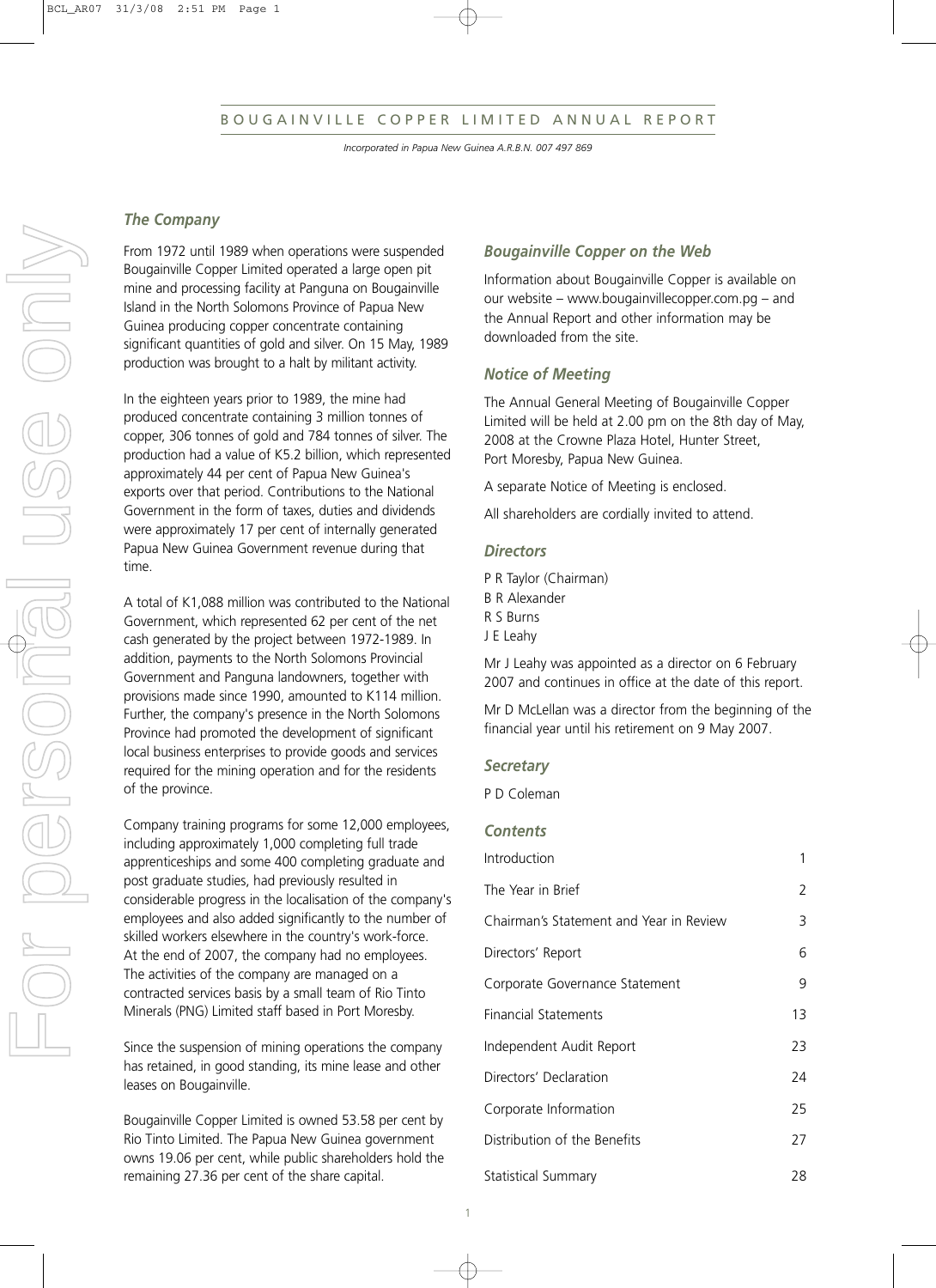# *The Year in Brief*

- **●** *Mining operations remain suspended.*
- **●** *Access to Panguna mine by the company still not possible.*
- **•** *A 13.7 per cent growth in investment portfolio to K219 million.*
- **●** *Preparation for a return to active Exploration and Mining.*
- **●** *Increased shareholders' funds by 7 per cent to K404 million.*

|                               |            | 2007    | 2006    |
|-------------------------------|------------|---------|---------|
| Investment income             | (K'000)    | 8,966   | 8,203   |
| Operating profit              | (K'000)    | 3,589   | 3,657   |
| Earnings per share            | (toea)     | 0.895   | 0.912   |
| Shareholders' funds           | (K'000)    | 404,034 | 378,240 |
| Return on shareholders' funds | (per cent) | 0.888   | 0.967   |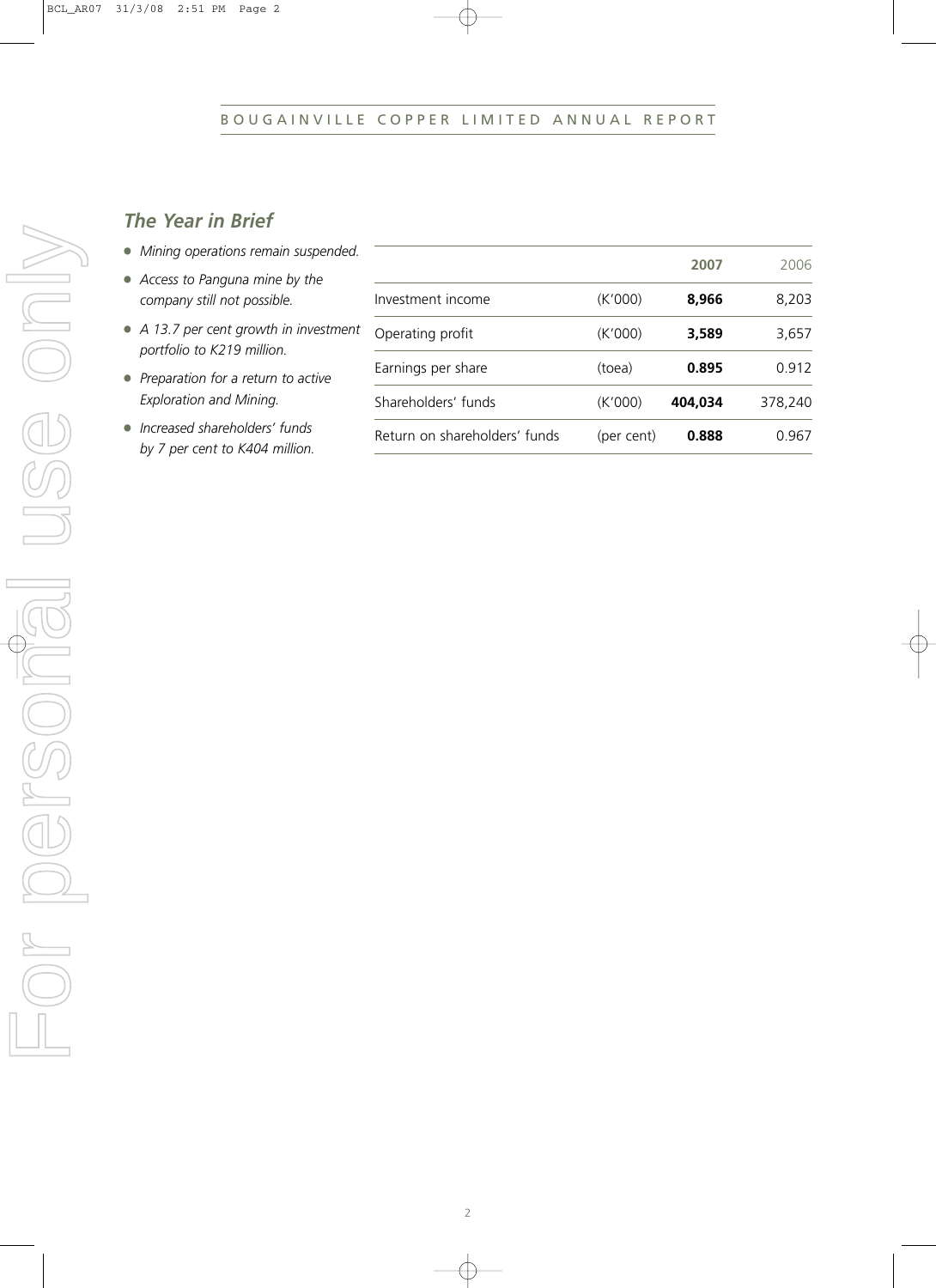# *Chairman's Statement & Year in Review – 2007*

#### *Results*

For the year ended 31 December 2007 the net profit was K3.6 million (AUD\$1.5 million) compared with K3.7 million (AUD\$1.6 million) the previous year. In addition there was a K22 million capital growth which together with the net profit equates to a 7 per cent increase in shareholder funds. Although the profit for the two periods is similar, operating expenses rose in this reporting period, but the increased costs were offset by increased investment income.

Revenue increased by 9 per cent during the year due primarily to growth in dividends (+16 per cent) derived from the Investment Portfolio. General and administrative expenses grew by 10 per cent, reflecting nominal real growth in expenses, upward movements in PNG inflation rate, and AUD/PGK exchange rate fluctuations.

#### *Investment Strategy*

Over the past several years BCL has maintained a strategy of investing its surplus cash in Australian equities. The move into equities was prompted by a sharp fall in PNG domestic interest rates and a lack of suitable alternative investments in PNG vis-a-vis the investment criteria established. The strong Australian equity market in the reporting year has again resulted in a positive return in Australian dollar terms, much of the unrealised gain being of a capital nature. Capital gains are not currently taxable in PNG. This is important for BCL given the Internal Revenue Commission (IRC) view that BCL cannot claim depreciation on its remaining Bougainville assets. It is intended to continue with this investment strategy in 2008. The IRC is taking a particularly aggressive approach to its tax claim and BCL's liquid funds may be considerably reduced if the IRC succeeds in requiring BCL to pay claimed additional tax and penalties pending the outcome of BCL's objection currently before the court. It requires that BCL sells equities to fund the claimed tax and penalties.

#### *Tax Dispute*

The World Bank provided a loan to PNG to allow capacity building for the Government's mining sector. Some of those funds were used to carry out tax audits in the mining sector. Although BCL has been unable to mine at Panguna for over a decade it was 'selected' as the first resources company to be audited. The audit process took many months to complete and the company was required to spend considerable money

and management time complying with the audit process. It is understood the World Bank is proposing to provide further funding to the IRC for this purpose so the resources industry can expect further audits.

Suspension of the mining operations in 1989 resulted in considerable losses to the company. In line with normal practice the company offset those losses against revenue as well as claiming depreciation of its remaining mine assets. Despite this approach being accepted by the IRC every year since the suspension of mining operations, the audit resulted in reassessments being issued for the period 1990 – 2000. The basis for the claim is the company has no assets that can be depreciated. (See Note 13 to the financial statements).

BCL has taken expert advice and on the basis of that advice lodged formal objections to the amended assessments. The company has already paid approximately K13 million into the National Court in respect to the 'pay now litigate later' approach of the IRC. Late in 2007 the IRC issued additional court proceedings against BCL aimed at requiring the company to pay further monies in advance of BCL's challenge to the new assessments and penalties.

#### *Dividend Policy*

The profit is insufficient to warrant a dividend being paid particularly given the uncertain impact the IRC claim will have on the company's cash position.

# *Review and Renegotiation of the Bougainville Copper Agreement (BCA)*

The company has proposed to the Government that litigation over claims arising from the suspension of mining operations will not expedite a return to mining or resolution of the outstanding issues, including claims by the company against the Government. BCL has long advocated negotiation as the best means of addressing all claims. The Autonomous Bougainville Government (ABG) agreed with this approach shortly after being formed and formally requested that the National Government expedite a renegotiation of the Bougainville Copper Agreement (BCA) as a formal process that would allow the main stakeholders to address a range of issues. The National Government agreed to a formal review and renegotiation of the BCA and that the ABG and mine lease landowners be invited to join the discussions.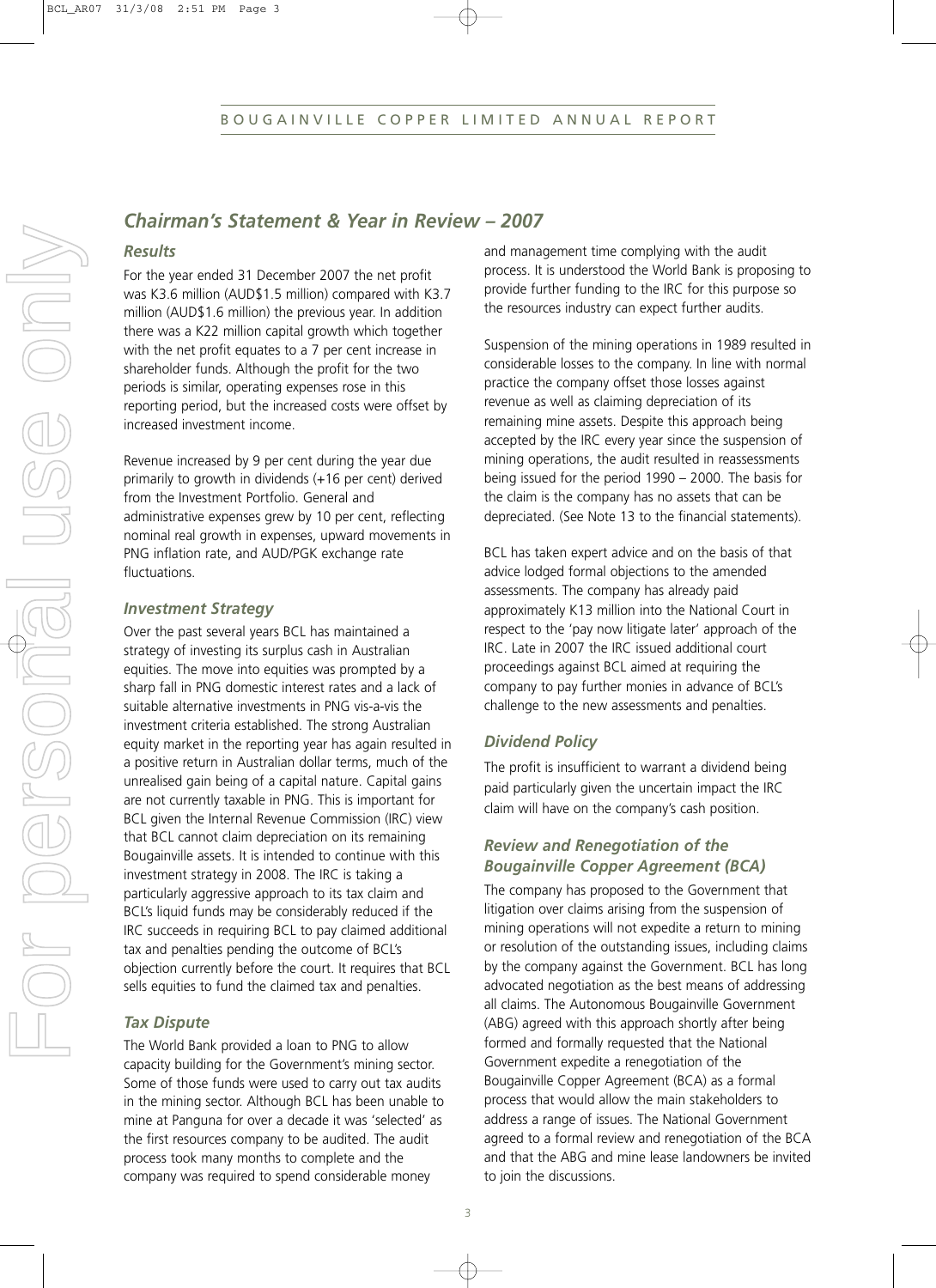# *Chairman's Statement & Year in Review – 2007*

The processes stalled for various reasons during 2007 but there is now optimism that the new Mineral Resources Authority (MRA) will help facilitate the negotiations. Landowner participation is considered very important and progress has been made with landowner reconciliation and agreement on how they will be represented in negotiations.

#### *Bougainville*

There is a moratorium on new exploration and mining on Bougainville outside BCL's lease area. The ABG has given the National Government notice that it wants to take responsibility for exploration and mining under the Bougainville Constitution. It can do so when it demonstrates sufficient capacity. The World Bank has indicated a willingness to assist Bougainville to develop the relevant capacity. This initiative is most welcome and certainly far preferable to having private vested interests dominate the process.

I don't believe it is necessary for the ABG to draw down mining powers before either exploration or mine development can take place within the company's tenements. This is because the BCA already makes provision for such activity. With the commitment of landowners, the ABG and National Government progress towards reopening the mine can move forward and result in much needed economic development for Bougainville and PNG. The current economic cycle for the minerals industry presents an opportunity for the parties to benefit considerably. BCL has signalled its willingness to be involved but needs the support of landowners and governments.

#### *Litigation*

The company is not a party to the class action litigation involving a group of Bougainville plaintiffs in the US Federal Court. Nonetheless the litigation does create uncertainty that the company cannot ignore. I have previously reported that at the Court of First Instance the case was dismissed in its entirety. The plaintiffs appealed and the matter was subsequently heard by three Federal Court of Appeals judges. A 2-1 decision of the Appeal Court reinstated the case. The defendants have petitioned the Federal Court to rehear the Appeal decision. Last year a panel of 11 Judges of the US Federal Court of Appeal heard the matter and has reserved judgment. Irrespective of the decision either party can seek leave of the Supreme Court to rehear the matter. These appeals that are considering

whether the US Courts can hear the matter at all and have not considered the merits of any of the allegations. The case is likely to remain a distraction from rebuilding the Bougainville economy for a long time to come. For BCL shareholders and others who might benefit from the mine this litigation is likely to have a negative impact.

A separate claim against the company concerning landowner compensation is still pending, however the plaintiffs in the case have expressed a willingness to bring their claims within the Bougainville Copper Agreement review and renegotiation process.

#### *Corporate Governance*

BCL has governance reporting obligations to the Australian Securities Exchange [ASX] and internally to Rio Tinto Limited, its parent company. BCL has reported against ASX governance guidelines. As the name suggests these are 'guidelines' rather than mandatory rules. A statement on BCL compliance with the guidelines is contained in this Report. In addition BCL has responded to the Rio Tinto governance questionnaire, which incorporates the Group's comprehensive range of policy including safety, environment, financial management and many other risk management matters.

#### *Safety*

The Rio Tinto Group is particularly safety conscious and has in place comprehensive requirements to ensure its employees and contractors comply with best practice safety procedures. BCL complies with the requirements of the Rio Tinto safety policy.

#### *Year Ahead*

My hope that the BCA review and renegotiation would be revived in 2007 did not come to pass. I think it is better to get the process right than fast track it and fail. Both the ABG and landowners have some issues to resolve before they are able to participate meaningfully and I am pleased at the progress that has been made. In my view the real key to success is finding the right champion to drive the process and I am optimistic the MRA will be that champion. The opportunities that the current resources boom offer will not be maintained indefinitely. If the main stakeholders are to gain mutual economic benefit from Bougainville's mineral potential, a proper framework needs to be put in place without delay.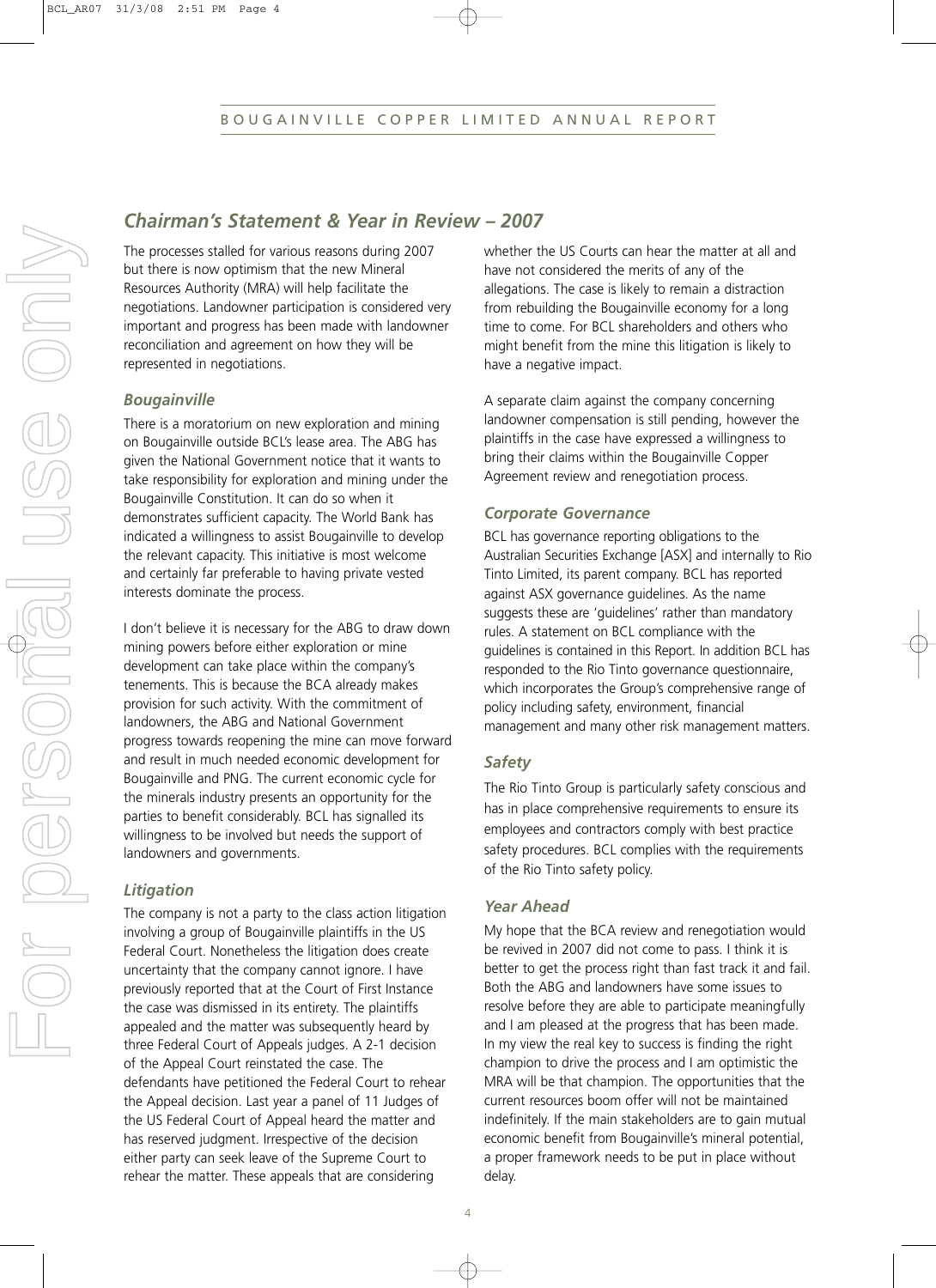# *Chairman's Statement & Year in Review – 2007*

During the year, more work was undertaken on preparing for the possible lifting of the moratorium on new exploration and mining. Targets are in the process of being identified within the company licences. There is no shortage of parties willing to participate in an exploration program with BCL. Work is also being undertaken to ensure the extensive mine database the company has is up to date and able to be utilised quickly and effectively if a resumption of mining is agreed.

The Board is committed to the vision: "Return to active Exploration and Profitable Mining" as out lined in our 3 year Strategic Plan.

Achievement of our vision to return to active exploration and profitable mining is dependent on Bougainville communities reconciling issues and living in harmony. Normalisation of society continues to be a major concern. Ongoing civil unrest and restrictions to free movement inhibit the ability to govern, and progress living standards and development projects.

I am heartened by the support BCL is receiving from a wide cross section of the Bougainville and PNG community for it to reopen the mine. There is a general recognition that redevelopment will be a major undertaking requiring the resources and expertise of an experienced and well resourced developer. With the industry consolidating at a rapid rate there are becoming fewer companies who fit the bill. The work that has been done through the year by BCL's major

shareholder, Rio Tinto, has shown just how valuable access to the right resources can be. It has been possible to apply new software and techniques to BCL's old data and reproduce it in a form that places BCL years ahead of any other potential developer without access to this very important data set. It is also possible that grades once designated as waste can be economically processed and thus prolong the life of the mine and substantially increase its output.

This year Mr. Bruce Alexander retires by rotation and has decided not to offer himself for re-election. Mr. Alexander has had a long association with PNG. Prior to joining the BCL Board he was Chairman of Westpac Bank in PNG and was President of the Australia PNG Business Council. Mr. Alexander joined the Board of BCL in May 1999. He was a member of the Audit Committee, which he chaired and the Investment Committee. I wish to thank Mr. Alexander for his long and valuable contribution to the company and wish him well for the future.

冷冷

*Peter R Taylor* Chairman & Managing Director 20 February 2008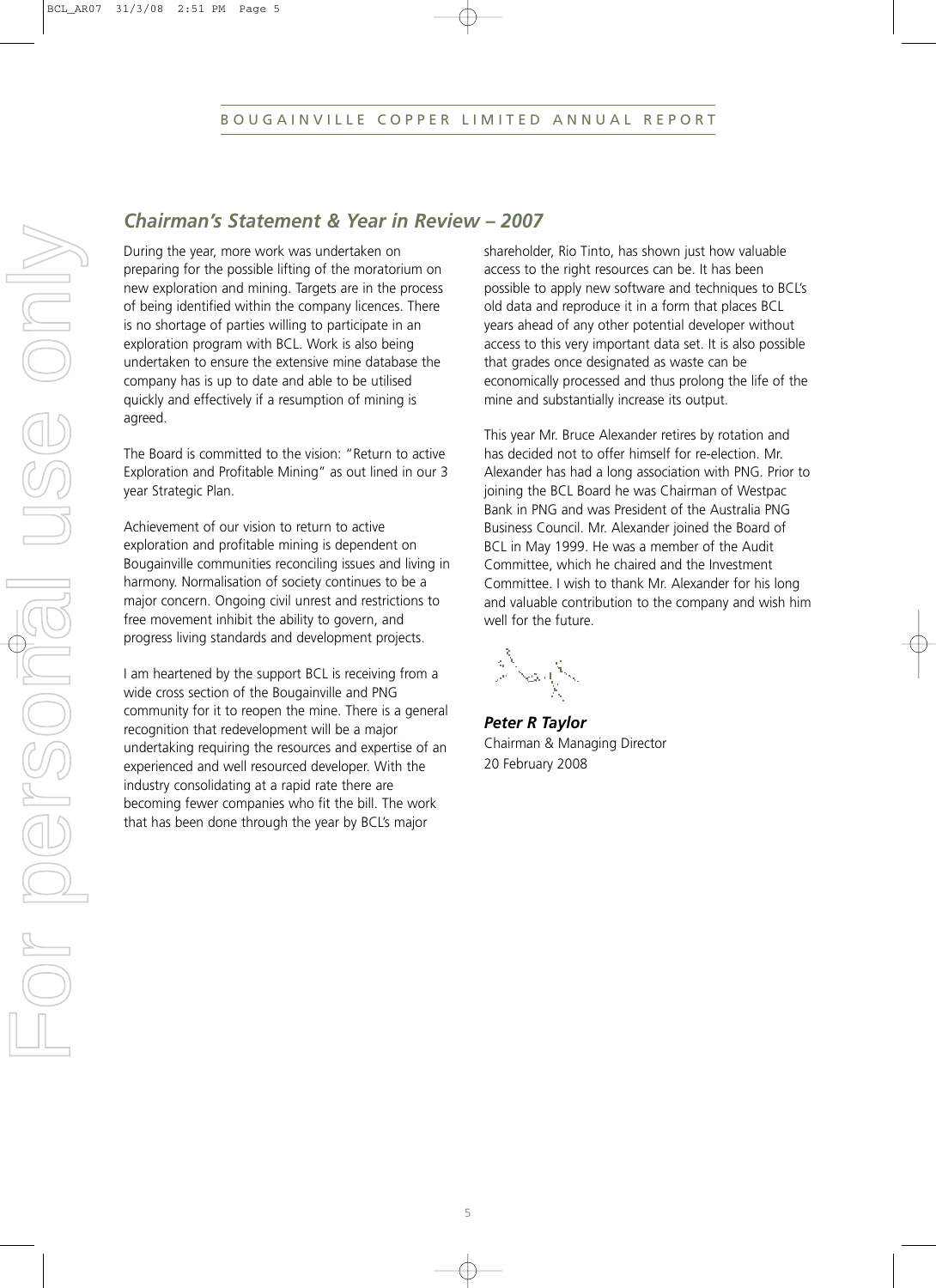# *Directors' Report*

The Directors of Bougainville Copper Limited present their report on the audited financial statements of the company for the year ended 31 December 2007.

*Review:* Operating profit for 2007 of K3.6 million was similar to that 2006 (K3.7 million). Although the profit for the two periods is similar, operating expenses rose in this reporting period but were offset by increased investment income.

The Board's strategic goal of an investment portfolio which generates sufficient cash flow to cover annual operating costs, with prospects of a steady capital gain, was again recorded in 2007 with capital appreciation of K22 million compared with 2006 (K34 million) being added to shareholders' funds.

*Directors:* The directors of Bougainville Copper Limited at balance date are:

**P R Taylor** Age 61 BA BSc LLB LLM

Formerly with a major national law firm. The last 23 years have been spent with the Rio Tinto Group. Appointed to the Board of Bougainville Copper Limited April 1997 and Managing Director March 2000. Appointed Chairman of Bougainville Copper Limited in October 2003. Currently a Director of several Rio Tinto Group companies including Rio Tinto Marine and Energy Resources Australia. Community and business affiliations include former Chairman of international development agency Australian Business Volunteers and currently Vice President of the Australia Papua New Guinea Business Council.

# **B R Alexander**

Age 65 FAICD

Independent Director. Forty years with Westpac Banking Corporation including five years as Chief Executive, Pacific Regional Banking and Chairman, Westpac Bank (PNG) Limited (1994-1999).

Over 20 years boardroom experience involving listed and unlisted companies and not for profit organizations covering finance, medical services, oil and gas, agriculture, as well as mining sectors. Experience includes extensive Board Committee duty as well as Chairmanship of 4 companies. Mr. Alexander's primary contributions are forthcoming in the areas of strategic review, governance and risk management.

Appointed a director of Bougainville Copper Limited in May 1999. Currently serves on the Investment and

Audit Committees, and is Chairman of the latter. Due to retire May 2008 by rotation.

#### **J E Leahy**

Age 50 B.Juris LLB

Independent Director. Mr. Leahy has university qualifications in jurisprudence and in law and has been admitted to practise law in NSW, Australia and Papua New Guinea. Mr Leahy has more than 18 years experience in senior tax and management positions in Papua New Guinea. This experience includes being an AusAID expert adviser to the Department of Finance, Assistant Collector of Taxes and the Managing Partner with both Deloitte Touche Tohmatsu and later PricewaterhouseCoopers in Papua New Guinea.

Mr. Leahy is the past Chairman of the Bougainville Economic Development Task Force, Past President of the Australia Papua New Guinea Business Council in PNG, Past President of the Papua Club and is currently a member of the National Working Group on Removing Impediments to Business and Investment in PNG, and Vice President of the PNG Chamber of Commerce and Industry.

Mr. Leahy is currently employed by Peter Allan Lowing Lawyers and is a resident of PNG. Appointed a director of Bougainville Copper Limited February 2007.

#### **R S Burns**

Age 58 FAIMM FRMIT (Primary Metallurgy)

Mineral Processing Metallurgist with 28 years experience in operations and technical roles with the Rio Tinto Group. Seven years with Bougainville Copper Limited. Other Rio Tinto roles include Senior Project Manager Resource Developments, General Manager Wimmera Industrial Minerals, General Manager Kelian Equatorial Mining, Managing Director Northparkes/ Peak Mines, General Manager Improving Performance Together Team, currently Chief Advisor Technology and Innovation Melbourne. Chairman Northparkes Mines Joint Venture. Trustee Aus IMM Educational Endowment Fund. Appointed a director of Bougainville Copper Limited January 2006. Due to retire May 2008 by rotation.

*Activities:* Bougainville Copper Limited has produced copper concentrate containing gold and silver from a mine at Panguna, Bougainville, Papua New Guinea, from 1972 until operations were suspended due to militant activity, in May 1989. The company now derives investment income. The company has no subsidiaries.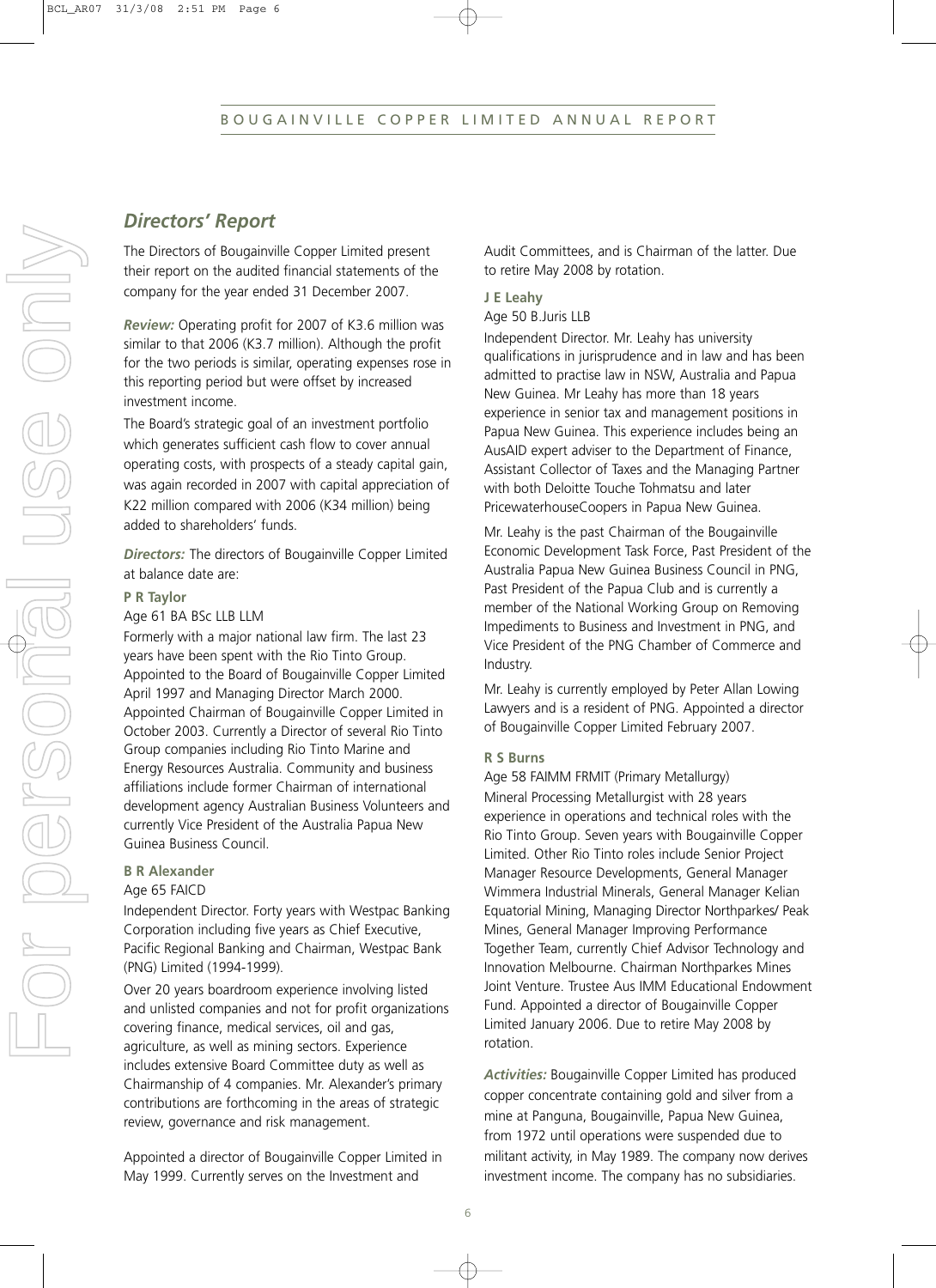# *Directors' Report*

*Net Earnings:* The net profit of Bougainville Copper Limited for 2007 was K3.6 million (2006: K3.7 million).

*Taxation:* No future income tax benefits have been recognised in the accounts.

*Share Capital:* There was no change in the company's capital structure during the year.

*Long Term Loans:* The company has no loans and no lines of credit are in place.

*Dividends:* The Directors have not declared a dividend for 2007.

*Accounting Policies:* There have been no changes made in the company's accounting policies during 2007.

*Directors' Interests:* Directors' interests in the share capital of the company and its related companies as at 20 February 2008 were:

| P R Taylor                                |              |
|-------------------------------------------|--------------|
| Shares – Rio Tinto Limited                | 600          |
| Conditional shares awarded under the      |              |
| Mining Companies Comparative Plan         |              |
| – Rio Tinto Limited.                      | 7,718        |
| Options - Rio Tinto Share Savings Plan    | 1,875        |
| Options – Rio Tinto Share Option Plan     | 18,162       |
| Options – Rio Tinto Management Share Plan | 1,250        |
| <b>B R Alexander</b>                      | No interests |
| J E Leahy                                 | No interests |
| R S Burns                                 |              |
| Shares – Rio Tinto Limited                | 611          |
| Conditional shares awarded under the      |              |
| Mining Companies Comparative Plan         |              |
| – Rio Tinto Limited.                      | 4,583        |
| Options – Rio Tinto Share Savings Plan    | 601          |
| Options - Rio Tinto Share Option Plan     | 5,805        |
| Options - Rio Tinto Management Share Plan | 900          |

*Interests Register:* There were no transactions recorded in the Interests Register during the year, other than the directors' interests in the shares of the company as shown above.

*Auditors:* The retiring auditors,

PricewaterhouseCoopers, being eligible, offer themselves for re-appointment. Details of amounts paid to the auditors for audit and other services are shown in Note 2 to the Financial Statements.

*Remuneration of Employees:* The company had no employees during the year. All administrative services were provided by Rio Tinto Minerals (PNG) Limited on a cost reimbursement basis

*Remuneration of Directors:* The amount of directors' remuneration, including the value of benefits, received during the year is shown in Note 12 to the Financial Statements.

*Donations:* The company made no donations during the year. The company does not make donations to political parties. The Bougainville Copper Foundation continues to provide educational and other support. BCL provides administrative support to the Foundation.

*Environment:* Mining operations of the company were suspended in 1989 and it has been denied access to its mine site to assess environmental circumstances. The company is not aware of any liability being incurred under any environmental legislation.

*Additional Information:* The directors also state that:

- 1. There were no significant changes in the state of affairs of the company during the year except that, on 2 February 2007, the Supreme Court of PNG handed down a decision to the effect that the tax in dispute was required to be paid to the Internal Revenue Commission pending the resolution of the substantive appeal which has not yet occurred. The current claim, which is being disputed, is now K39,434,208 of which K15,752,529 is primary tax and the balance penalties.
- 2. The results of the company during the financial year have not been, in the opinion of the directors, substantially affected by events of a material and unusual nature other than contained in this report, and as set out in the Notes to the accounts.
- 3. Except as reported in this Annual Report, there were no matters or circumstances that have arisen since the end of the financial year and which significantly affected or may significantly affect:
	- (i) the operations of the company
	- (ii) the results of those operations or
	- (iii) the state of affairs of the company in the financial year subsequent to 31 December 2007.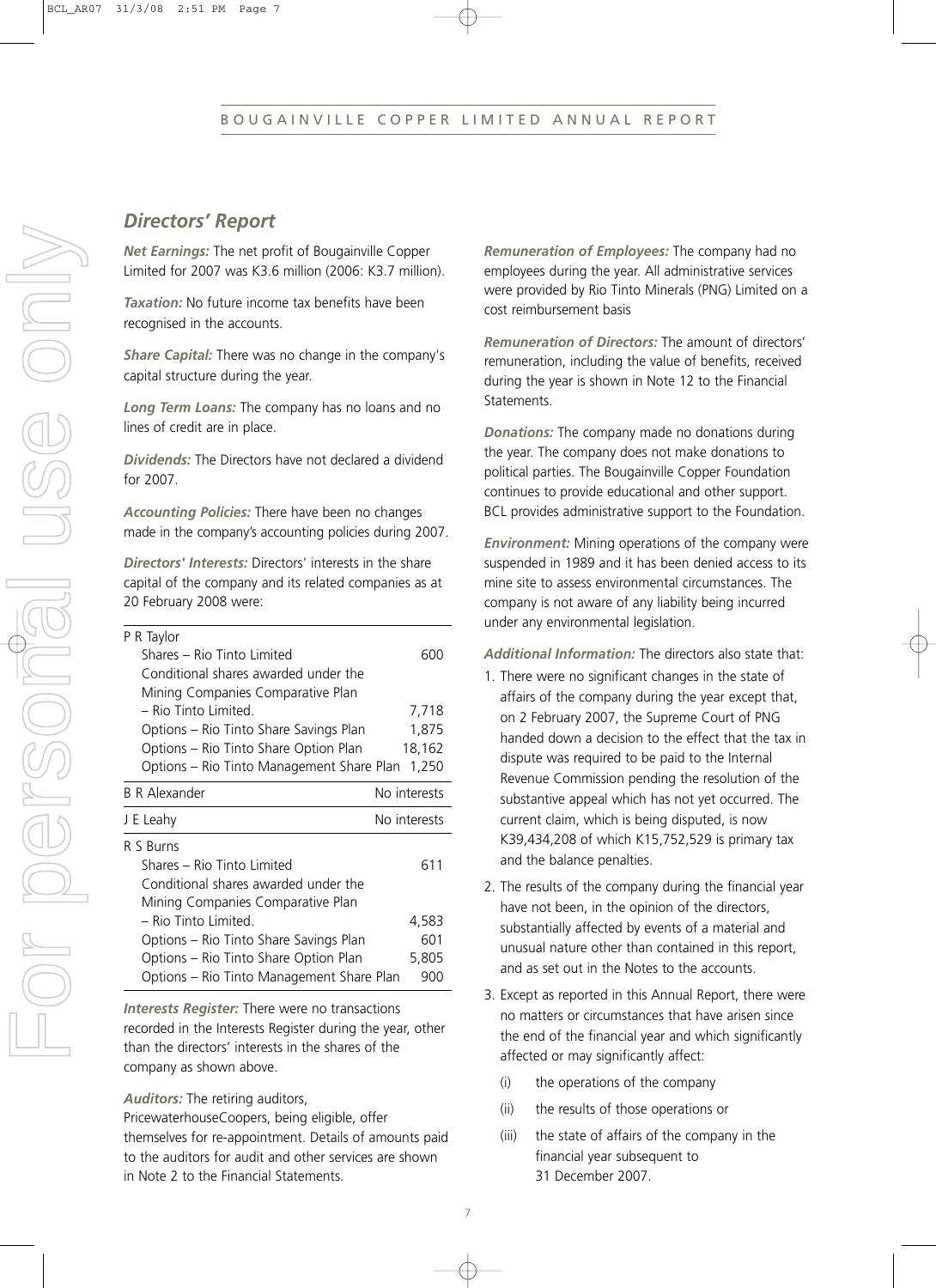# *Directors' Report*

- 4. The directors do not have an interest in any contract or proposed contract with the company, are not parties to any material contract involving directors' interests, and are not in receipt of any loans or benefits other than the aggregate amount of emoluments received or due and receivable by directors shown in the accounts and the amount of fixed salary derived from the company or from a related corporation.
- 5. No options over shares of the company have been granted by the company during the financial year or since the end thereof; no shares of the company were issued during the year or have been issued since the end thereof by virtue of the exercise of any option granted by the company; and no options over shares of the company are outstanding at the date of this report.

Signed this 20th day of February 2008 in accordance with a resolution of the directors of Bougainville Copper Limited.

Angka

**P R Taylor** Chairman and Managing Director

٢. ï

**B R Alexander**

Director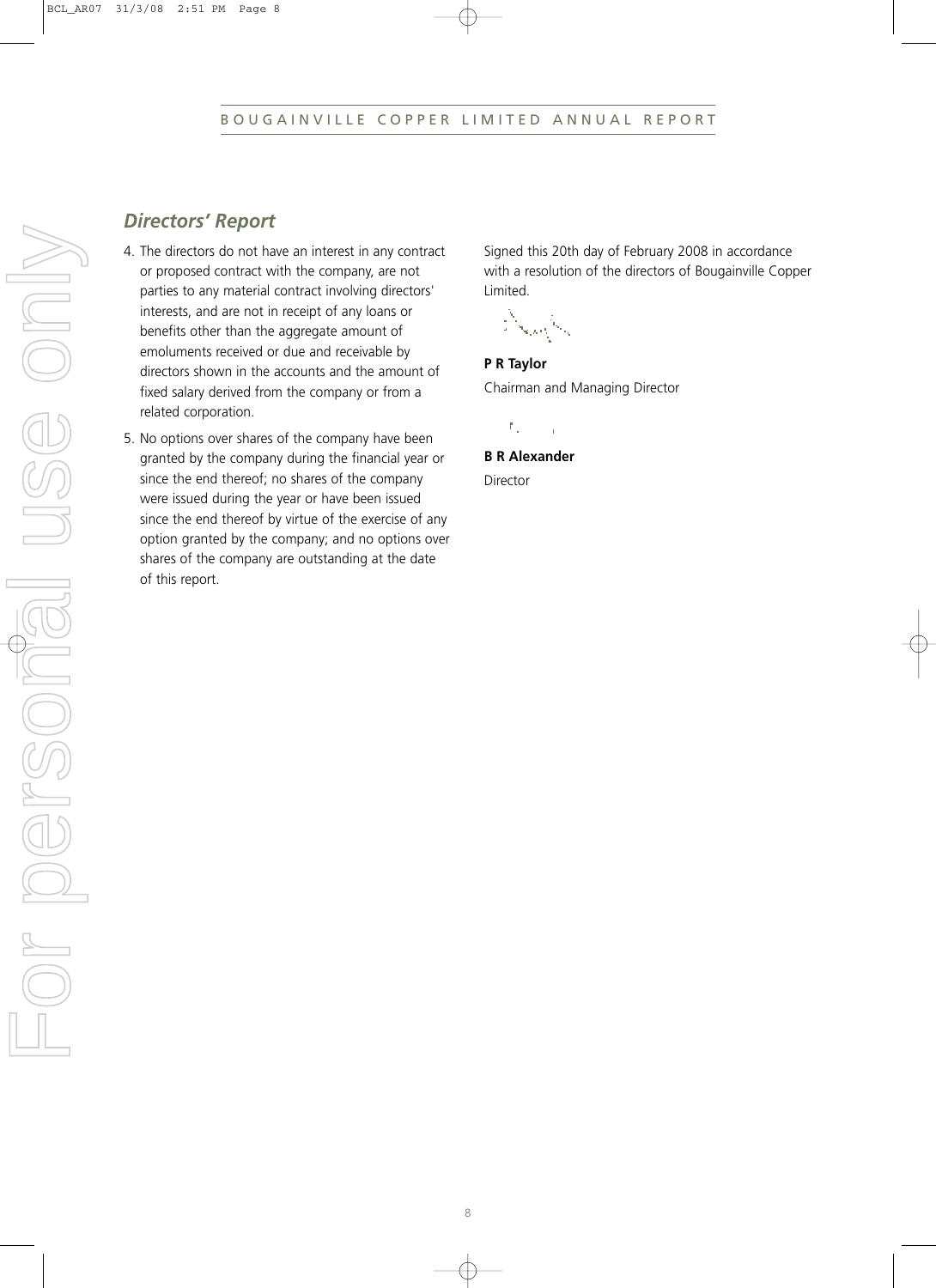# *Corporate Governance Statement*

For the financial year ended 31 December 2007

#### *Governance Overview*

The Board is responsible to ensure that Bougainville Copper Limited (BCL) is managed in a way that meets the goals and aspirations of all its shareholders, while paying due regard to the interests of external stakeholders and those factors consistent with good corporate citizenship. All comments in this statement reflect the revised ASX Corporate Governance Principles and Recommendations published in August 2007.

Corporate governance is defined as "the framework of rules, relationships, systems and processes within and by which authority is exercised and controlled in corporations". The Directors are committed to high standards of corporate governance for which they are accountable to shareholders, while recognising the need to provide control systems commensurate with the risks undertaken and absorbed by the company. As a consequence, Directors acknowledge and accept that good corporate governance will evolve with the changing circumstances of the company and must be tailored to meet those circumstances.

Management of BCL is provided via a Service Agreement with the major shareholder Rio Tinto Limited (RTL). The BCL Board as recent as February 2008 reaffirmed the continuance of the company's adoption of RTL governance principles with application of their practices and reporting systems where appropriate. RTL's risk management framework and Annual Internal Control Questionnaire process feature prominently. Management certifies annually to RTL and/or the Board that an effective system of internal control is being maintained, along with other specifics mentioned below.

The Directors are aware of the valuable contribution made to the company by its major shareholder RTL in terms of policies and practices. Notwithstanding this, the Directors acknowledge that they must, and do, act in the best interests of all shareholders.

Under the ASX Listing Rules, BCL is required to disclose the extent to which the ASX Corporate Governance Principles recommended have been followed in the reporting period. Directors are aligned with the stated principles and their desired effect and have adopted the "if not, why not" reporting philosophy. It should be noted that revised Principles (8) were issued by the ASX Corporate Governance Council in August 2007 with

application in BCL's case required by December 2008. Where new requirements are still to be addressed, reference is made below.

#### *Board Responsibilities and Charter*

The Board has instituted a Charter and reviews its suitability on an annual basis. This last occurred in November 2007. The Charter can be accessed on the company's website. www.bougainvillecopper.com.pg

In the performance of its responsibilities and powers, the Board at all times recognises the over-riding requirement to act honestly, ethically, fairly, diligently and in accordance with the law in serving the interests of the company's shareholders, employees and the community.

The Directors approve strategy and business plans and monitor the performance of the company against these plans. The Directors also monitor compliance with the risk management framework, delegated authorities, PNG/Australian laws and regulations applicable to the company's business, and policies prescribed by the Board; in particular adoption of the Code of Conduct *"The Way We Work"*.

The Board is aware that related party transactions must be considered carefully and these are vetted by the independent Directors on the Audit Committee. Directors associated with the relevant related party do not vote on transactions involving the related party.

The company's formalisation and disclosure of the functions reserved to the Board and those delegated to management are consistent with Principle 1.1.

#### *Board Composition and Independence*

During the reporting period the Board consisted of at least four Directors. In August 2007, Directors resolved to add an additional independent Director to the Board and the search for a suitable candidate is currently incomplete.

The Board currently consists of two 'independent" and two "non-independent" Directors. The latter, Messrs Taylor and Burns are current executives of RTL which holds a 53.58 per cent interest in the share capital of BCL.

Details of all Directors, their qualifications and experience are set out on page 6.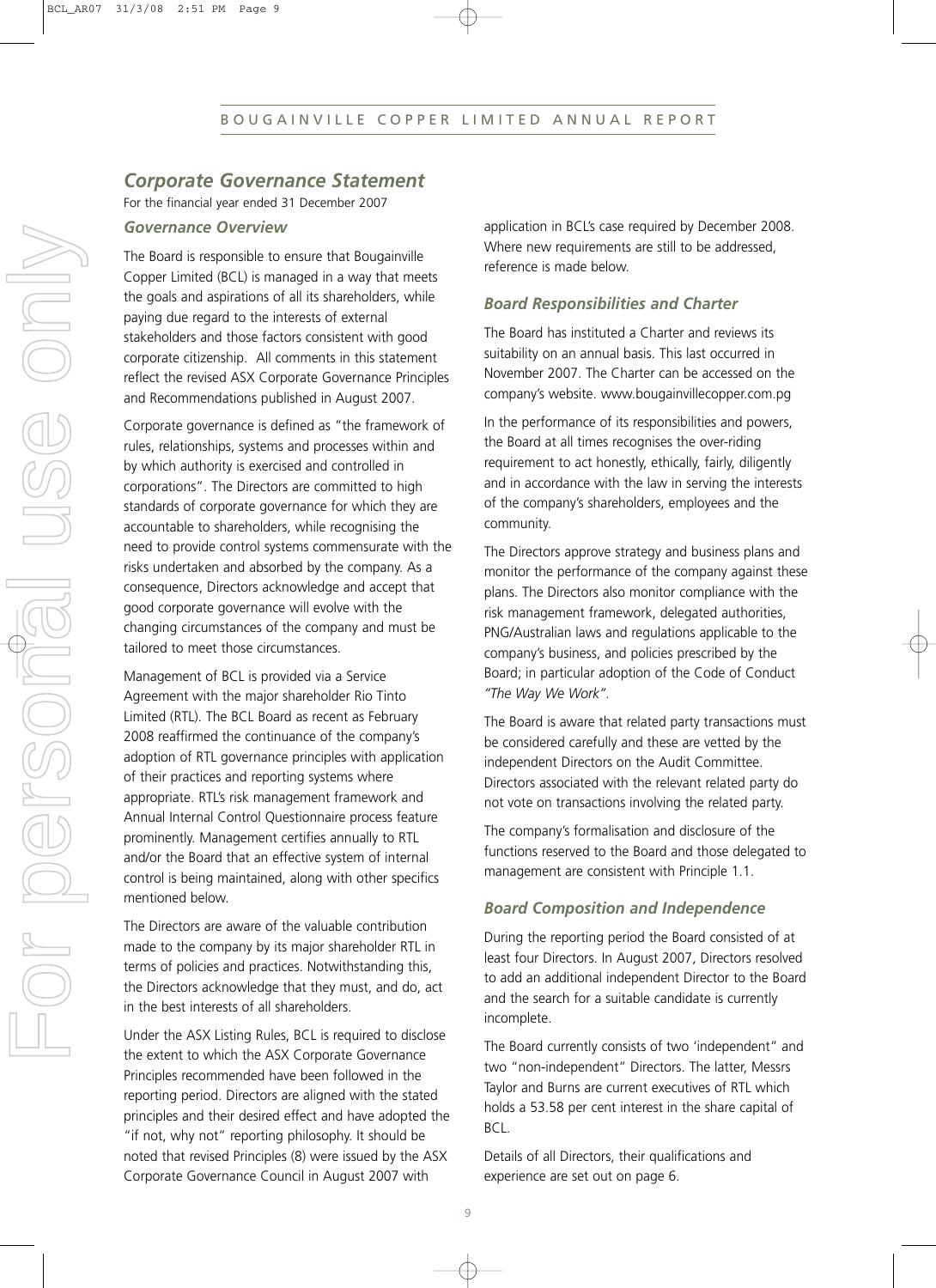## *Corporate Governance Statement – continued*

Qualification for Board membership is related to the mix of skills and knowledge that the Board considers will be necessary to progress the short/medium term future of the company. As evolution of the company's Vision develops, additional Directors are expected to be appointed. With four Directors it is not considered practical or efficient to establish a Nominations Committee, therefore decisions relating to appointment of Directors are made by the full Board. Directors appointed by the Board are required by BCL's Constitution to submit themselves for election by shareholders at the Annual General Meeting following their appointment. There is no share ownership qualification for appointment as a Director. Directors are subject to retirement by rotation in accordance with BCL's Constitution, but may offer themselves for reelection. The person holding the position of Managing Director is not subject to retirement by rotation while holding that position.

For the past year, given the company's operating status, it has not been considered necessary to have more than four Directors and thus a majority of independent Directors, nor a need to split the roles of Chairman/Managing Director. The respective roles of Managing Director and Chairman have been codified with authority levels set for each position to ensure the combined roles do not result in unfettered power being held by a single member of the Board. Mr Taylor's performance as the company's Chief Executive is reviewed by RTL in keeping with its executive management practices (1.2). At this juncture, none of the recommendations for ASX Principle 2 are in place. The situation will continue to be monitored/reviewed over the coming year with appropriate actions implemented where operationally desirable and strategically appropriate prior to December 2008.

#### *Board Performance Self-Assessment*

The Board undertakes an annual performance evaluation (self-assessment) that:

- compares the requirements of the Charter with the performance of the Board;
- identifies goals and objectives or changes to this Charter deemed necessary or desirable.

The primary aim is to raise the effectiveness of the Board. The performance evaluation takes the form of an open discussion revolving around a summary

prepared by the Chairman of questionnaire responses completed by all Directors and which pertains to a broad cross-section of functions and behaviors experienced in the Board room. There has been no formal evaluation process for Committees and individuals.

#### *Ethical and Responsible Decision Making*

The Board has recently reaffirmed the adoption of the Rio Tinto Code of Conduct *"The Way We Work"* as the company's code as well as the *"Speak Out"* program which encourages communication and feedback by employees on ideas or concerns about the behavior of individuals without fear of recrimination. Employees of Rio Tinto engaged in BCL business are encouraged to report any unethical or illegal practices through this process. Details of both programs may be found on the company's website. www.bougainvillecopper.com.pg

BCL has also adopted the Rio Tinto policy concerning trading in company securities by Directors, senior executives and employees. Under the policy:

- Directors and senior managers must advise the Chairman if they intend to purchase securities in the company or any other company with which BCL is conducting business. In regard to his own dealings the Chairman is required to notify the full Board.
- No dealings in securities by directors and officers of the company may take place during the period two months immediately preceding the announcement of the company's annual results or half year results.

The company is therefore satisfying the requirements of Principles 3.1 and 3.2.

#### *Audit Committee and Risk Management*

The Audit Committee is appointed by the Board and currently comprises two of the four Directors; both nonexecutive independent Directors. The Committee currently consists of Messrs Alexander and Leahy with Mr Alexander elected Chairman. Both Directors have the desirable experience and expertise to serve on this Committee; Mr Alexander was previously a senior executive with Westpac Banking Corporation and Mr Leahy a partner of both Deloitte Touche Tohmatsu and PricewaterhouseCoopers. A formal Charter has been approved by the Board which is reviewed annually (August 2007) to ensure suitability. The Charter can be accessed on the company's website.

</u>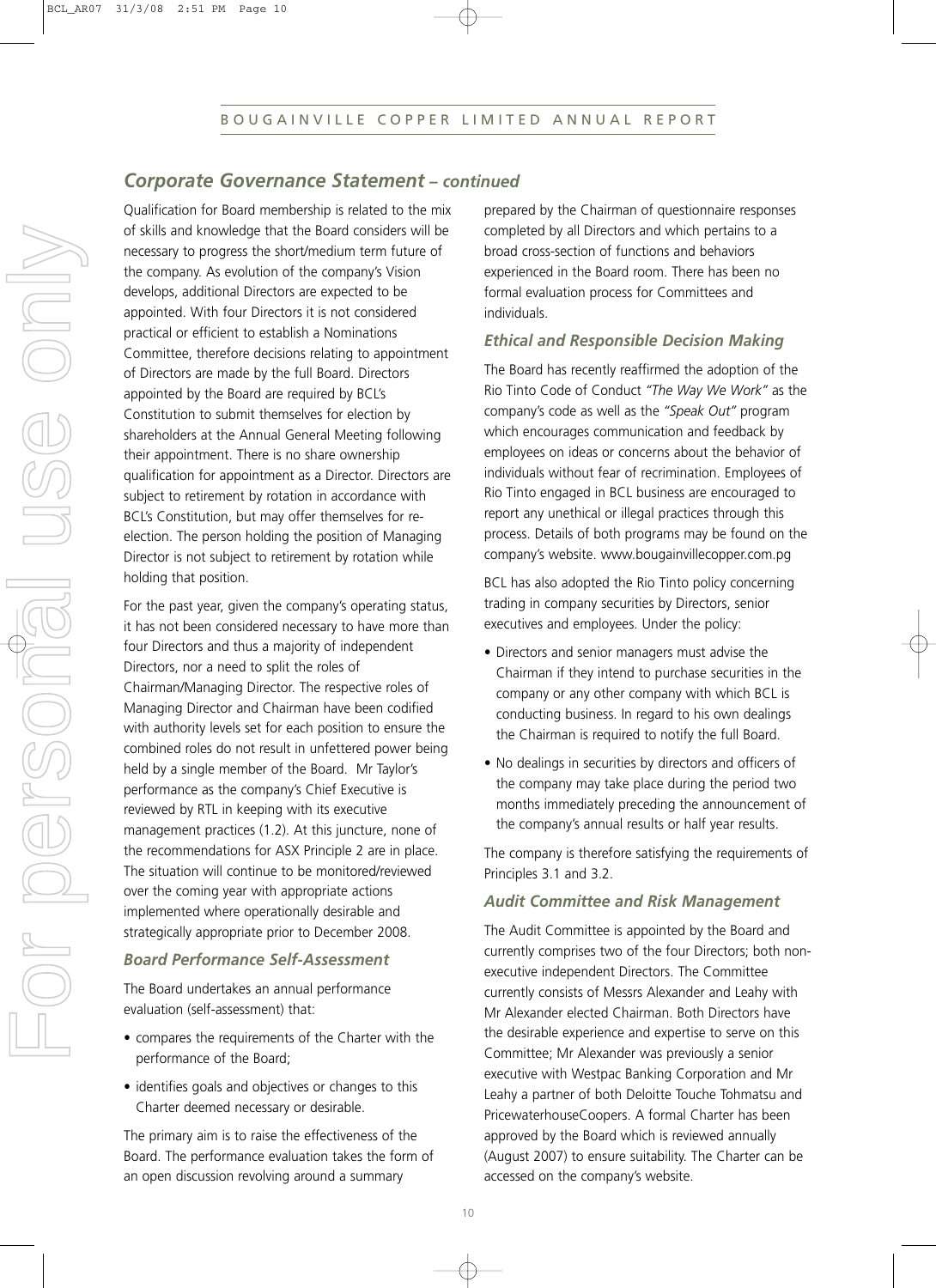## *Corporate Governance Statement – continued*

Attendance details of the 2007 meetings of the Audit Committee are set out in the table below.

| <b>Director</b>        | <b>Meetings</b><br><b>Attended</b> | <b>Meetings</b><br><b>Whilst in Office</b> |
|------------------------|------------------------------------|--------------------------------------------|
| B Alexander (Chairman) |                                    |                                            |
| J Leahy                |                                    |                                            |
| D McLellan             |                                    |                                            |

As well as ensuring the company has a suitable risk management framework in place and it is operating effectively, the Committee oversees compliance on a range of key risk elements including legal and regulatory requirements impacting the company such as ASX Listing and Disclosure requirements, and key operational systems. The Committee has sought and received from the Chief Executive and Company Secretary a declaration vide s295A of the Corporations Act.

The company is compliant with Principle 4 and 7.2, 7.3. It will implement full requirements for 7.1 during 2008.

# *Continuous Disclosure / Rights of Shareholders*

The Board recognises its obligations and the rights of shareholders to be suitably informed; qualitatively and with timeliness. It has taken the strategic decision to improve communications with shareholders and key stakeholders with the implementation by management of a Communication Plan as part of a special project (Corporate Image) commencing 2008.

BCL makes full and timely disclosures to its shareholders and the market in accordance with its legal and regulatory obligations. Established systems are in place to ensure compliance. The Managing Director and Company Secretary are responsible for such disclosures. The company's policies and procedures comply with Principle 5.1.

The Board informs shareholders and others of all major developments and complies with its continuous disclosure requirements. Any material information is announced to the Australian Stock Exchange in accordance with the Listing Rules. The company has an established website with links to relevant company information.

New communication policies are expected to flow from the Corporate Image project outlined in the 3 year

Strategic Plan. The company should be compliant with Principles 5 and 6 by end of 2008.

#### *Remuneration*

BCL does not have any employees and consequently does not have need for a Remuneration Committee. Management of BCL is provided by Rio Tinto under a Service Agreement between BCL and RTL. RTL select and appoint the staff consistent with the business needs, with overview by the Board. The remuneration of Executives and staff appointed to BCL are governed by the compensation policies applied within RTL.

The revised ASX Principles outline a number policies, practices and processes for implementation to provide transparency and clarity on executive remuneration for shareholders. The independent Directors will consult during 2008 with Rio Tinto on the pragmatic application of any features pertaining to Principle 8.

The maximum limit for Directors' remuneration is determined by shareholders in a General Meeting. Within that limit the remuneration of Directors is generally determined by the full Board after taking into account data on market remuneration levels. During 2007 there was no increase in individual Director remuneration at the rate of AUD\$30,000 plus AUD\$6,000 per annum for Committee members. Independent Directors also receive retirement benefits upon retirement which are fully provisioned. The Managing Director does not receive directors' fees. Mr. Burns Directors' fees are paid direct to RTL.

# *Board Meetings*

The Board normally has four scheduled meetings per year and may meet at other times to deal with urgent issues. In 2007 there were four meetings of the Board and the attendance details for Directors are set out in the table below.

| <b>Director</b>    | <b>Meetings</b><br><b>Attended</b> | <b>Meetings</b><br><b>Whilst in Office</b> |  |
|--------------------|------------------------------------|--------------------------------------------|--|
| <b>B</b> Alexander |                                    |                                            |  |
| R Burns            |                                    |                                            |  |
| J Leahy            | 4                                  |                                            |  |
| D McLellan         | $\mathcal{L}$                      | $\mathcal{L}$                              |  |
| P Taylor           |                                    |                                            |  |

#### *Independent Professional Advice*

Directors may seek independent professional advice, both individually and collectively at BCL's expense.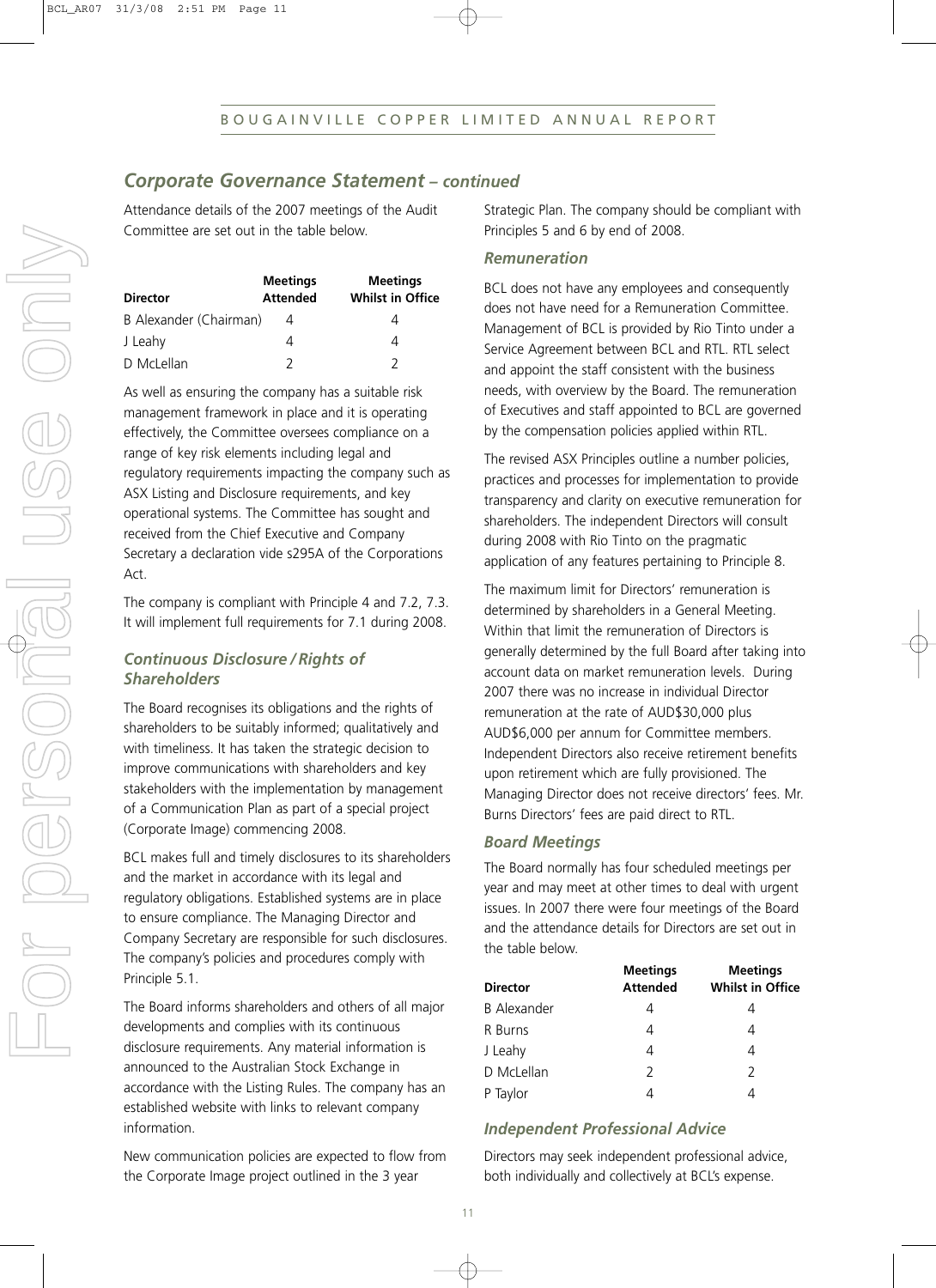# *Corporate Governance Statement – continued*

Directors are required to give prior notice to the Chairman of their intention to seek independent professional advice and provide the names of any professional advisers they propose to instruct together with a brief summary of the subject matter. Any advice obtained by a Director must be made available to the other Directors.

# *Particulars of Directors' Interests in Shares and Options*

The particulars of the Directors' interests in shares in the company and related bodies corporate as at 31 December 2007 are set out on page 7.

Each of the Directors has given a general notice in accordance with PNG corporations law (and consistent with the Australian Corporations Act 2001) stating that he is an officer and/or member of certain specified corporations and, as such, is to be regarded as having an interest in any contract which may be made between BCL and those corporations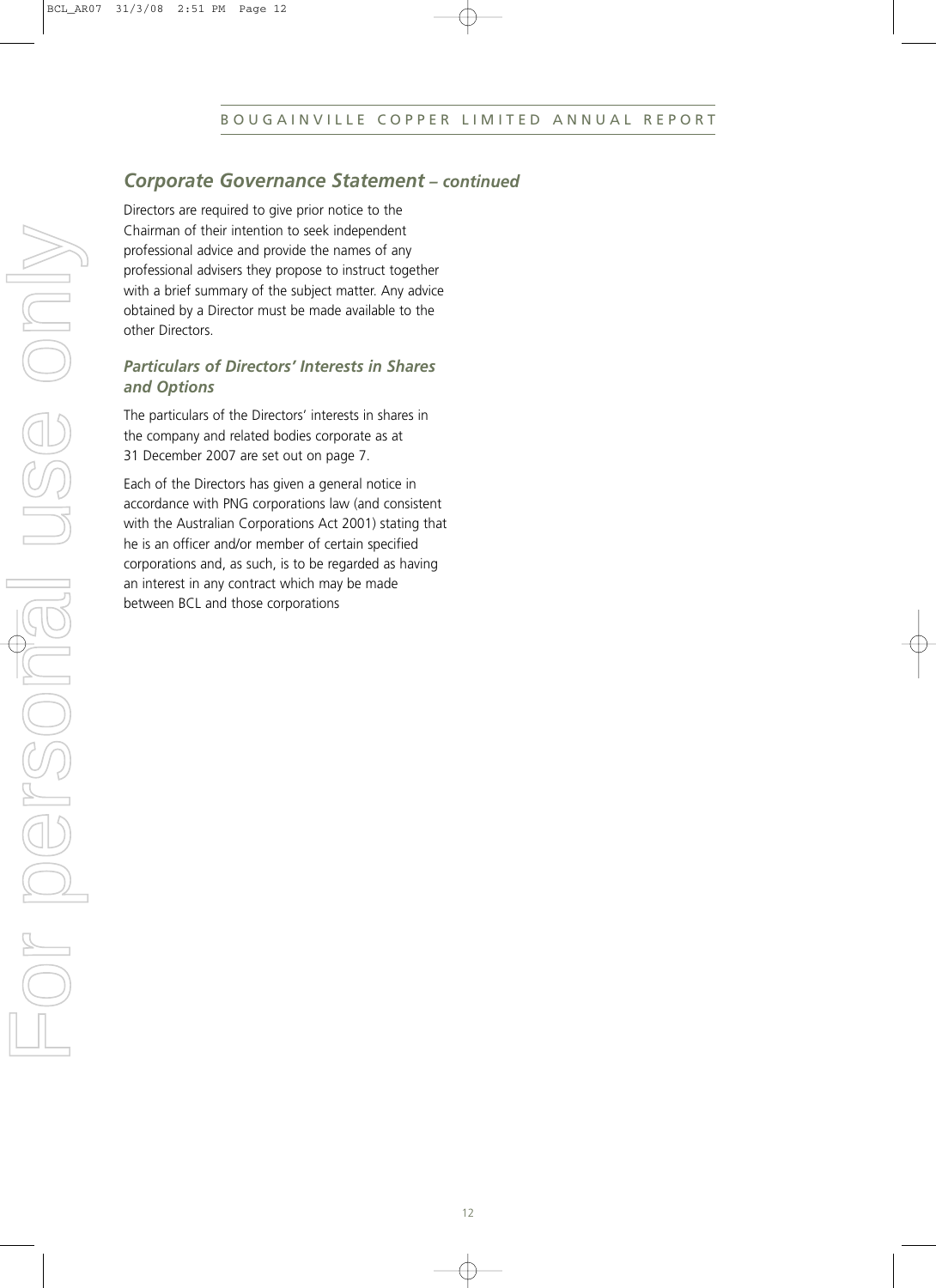# *Income Statement*

| Bougainville Copper Limited year ended 31 December 2007 |                | 2007     | 2006     |
|---------------------------------------------------------|----------------|----------|----------|
|                                                         | <b>Notes</b>   | K'000    | K'000    |
| <b>Income</b>                                           |                |          |          |
| Interest                                                |                | 938      | 926      |
| Realised gain on disposal of investments                |                |          | 571      |
| Exchange gains                                          |                | 631      | 355      |
| <b>Dividends</b>                                        |                | 7,397    | 6,351    |
|                                                         |                | 8,966    | 8,203    |
| <b>Costs and expenses</b>                               |                |          |          |
| General and administration expenses                     | $\overline{2}$ | (4,858)  | (4, 425) |
| Exchange losses                                         | 5              | (519)    | (121)    |
|                                                         |                | (5, 377) | (4, 546) |
| <b>Operating profit</b>                                 |                | 3,589    | 3,657    |
| Income tax                                              | 4              |          |          |
| <b>Operating profit after tax</b>                       |                | 3,589    | 3,657    |
| Earnings per share (toea)                               |                | 0.895    | 0.912    |

# *Statement of Movements in Equity*

|                             | Paid up<br>capital       | Asset<br>revaluation | Fair<br>value    | Accumulated<br>losses | <b>Total</b> |
|-----------------------------|--------------------------|----------------------|------------------|-----------------------|--------------|
|                             | K'000                    | reserve<br>K'000     | reserve<br>K'000 | K'000                 | K'000        |
| Brought forward at 01.01.06 | 401,063                  | 31,276               | 30,637           | (122, 410)            | 340,566      |
| Operating profit - 2006     | -                        |                      |                  | 3,657                 | 3,657        |
| Fair value gains - 2006     | $\overline{\phantom{a}}$ |                      | 34,017           |                       | 34,017       |
| Balance at 31.12.06         | 401,063                  | 31,276               | 64,654           | (118, 753)            | 378,240      |
| Operating profit - 2007     |                          |                      |                  | 3,589                 | 3,589        |
| Fair value gains - 2007     | $\overline{\phantom{a}}$ |                      | 22,205           |                       | 22,205       |
| Balance at 31.12.07         | 401,063                  | 31,276               | 86,859           | (115, 164)            | 404,034      |

*All amounts are expressed in Papua New Guinea kina. Rounding to the nearest thousand kina has been adopted. The Notes on pages 16 to 22 form part of these accounts and are to be read in conjunction with them.*

 $\oplus$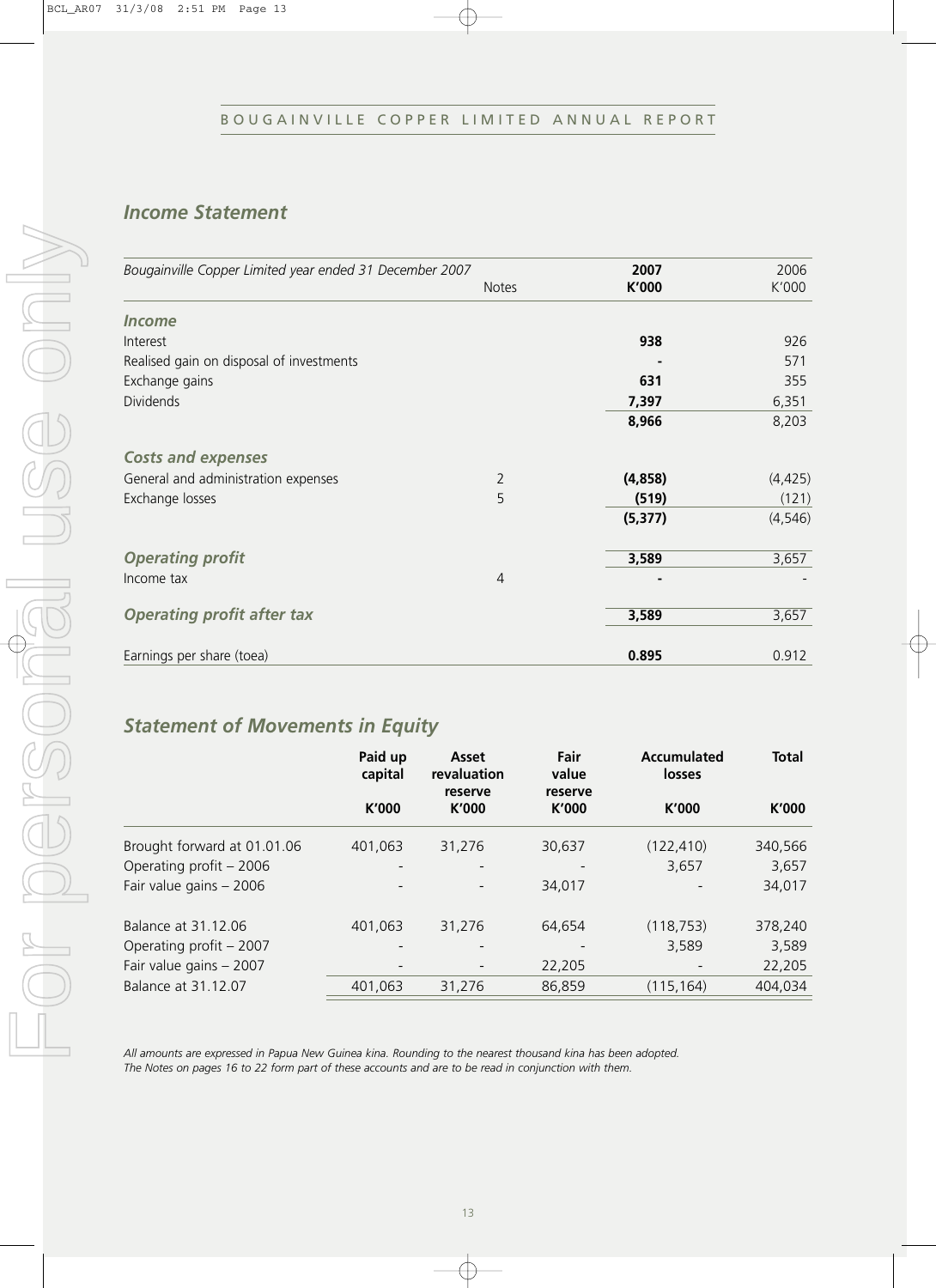# *Balance Sheet*

| Bougainville Copper Limited at 31 December 2007              | <b>Notes</b>   | 2007<br>K'000 | 2006<br>K'000 |
|--------------------------------------------------------------|----------------|---------------|---------------|
| <b>Funds employed:</b>                                       |                |               |               |
| <b>Shareholders' Funds</b>                                   |                |               |               |
| Ordinary shares                                              | 10             | 401,063       | 401,063       |
| Asset revaluation reserve                                    | 8              | 31,276        | 31,276        |
| Fair value reserve                                           | 11             | 86,859        | 64,654        |
| <b>Accumulated losses</b>                                    | (115, 164)     |               | (118, 753)    |
|                                                              |                | 404,034       | 378,240       |
| <b>Non-Current Liabilities</b>                               |                |               |               |
| Provisions                                                   | 6(b)           | 22,073        | 22,073        |
| Other payables                                               | 6(b)           | 4,736         | 4,888         |
| Income tax                                                   | 4(b)           | 6,759         | 6,759         |
|                                                              |                | 33,568        | 33,720        |
| <b>Current Liabilities</b>                                   |                |               |               |
| Trade payables                                               | 6(a)           | 1,137         | 1,318         |
| <b>Total Funds</b>                                           |                | 438,739       | 413,278       |
| These funds are represented by:<br><b>Non-Current Assets</b> |                |               |               |
| Available-for-sale financial assets                          | 3              | 204,739       | 176,620       |
| Other receivables                                            | 9(b)           | 3,909         | 3,909         |
| Mine assets                                                  | $\overline{7}$ | 197,894       | 197,894       |
|                                                              |                | 406,542       | 378,423       |
| <b>Current Assets</b>                                        |                |               |               |
| Cash and cash equivalents                                    |                | 358           | 1,352         |
| Held-to-maturity financial assets                            |                | 14,291        | 16,025        |
| Other receivables                                            | 9(a)           | 17,548        | 17,478        |
|                                                              |                | 32,197        | 34,855        |
| <b>Total Assets</b>                                          |                | 438,739       | 413,278       |

*Details of contingent liabilities and assets are shown in Note 13. All amounts are expressed in Papua New Guinea kina. Rounding to the nearest thousand kina has been adopted. The Notes on pages 16 to 22 form part of these accounts and are to be read in conjunction with them.*

 $\oplus$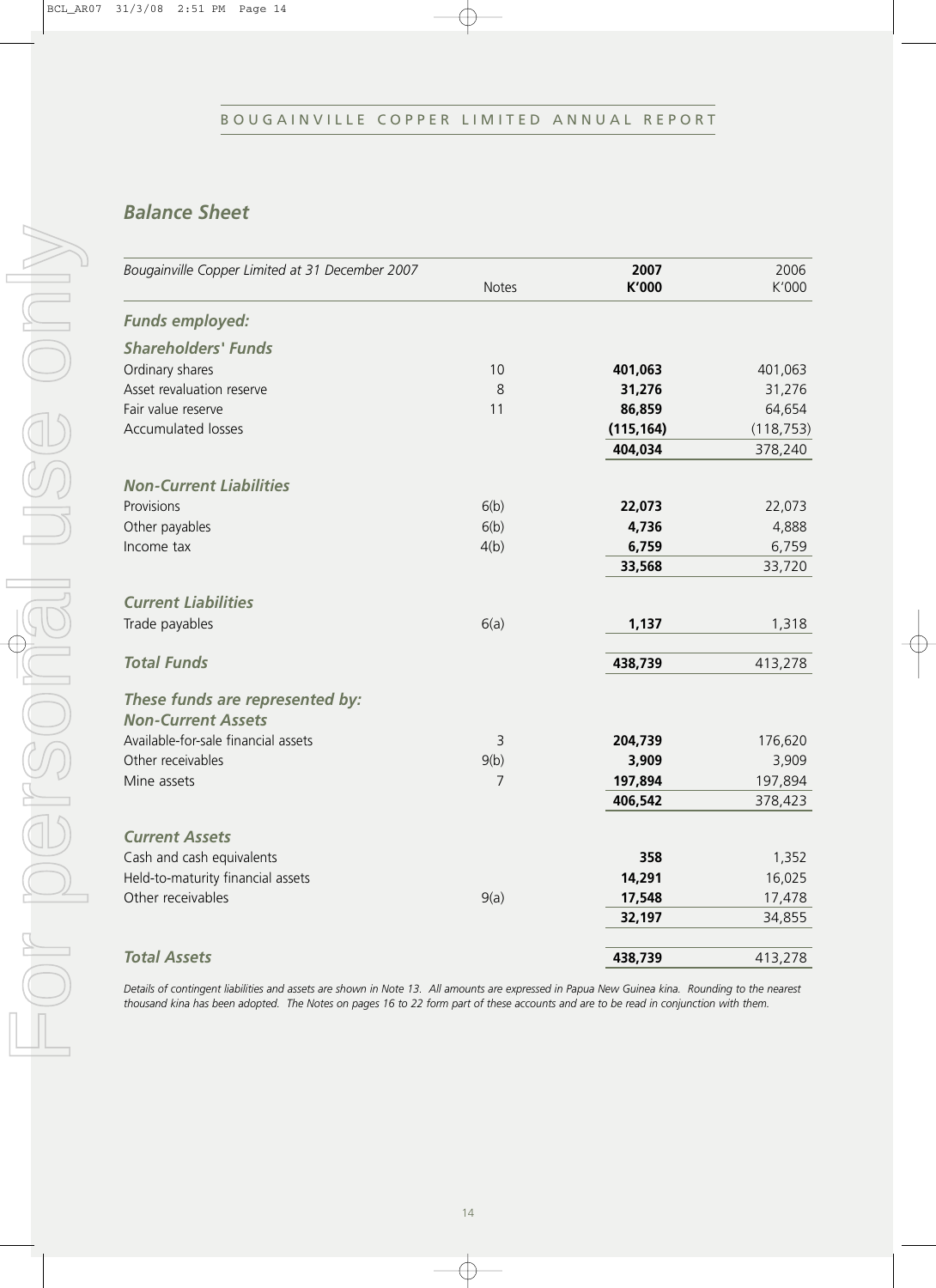# *Statement of Cash Flows*

| Bougainville Copper Limited year ended 31 December 2007      | 2007<br>K'000 | 2006<br>K'000 |
|--------------------------------------------------------------|---------------|---------------|
| <b>Cash flows from operating activities</b>                  |               |               |
| Payments to suppliers                                        | (5,731)       | (4,359)       |
| Interest received                                            | 889           | 943           |
| Dividends received                                           | 7,397         | 6,351         |
| Net operating cash flows                                     | 2,555         | 2935          |
| <b>Cash flows from investing activities</b>                  |               |               |
| Payments for purchase of shares in non-related entities      | (5, 914)      | (3, 178)      |
| Proceeds from sale of shares in non-related entities         |               | 1,123         |
| Increment in held-to-maturity investments                    | (889)         | (837)         |
| Proceeds from held-to-maturity investments                   | 3,355         | 350           |
| Net investing cash flows                                     | (3, 448)      | (2, 542)      |
| Net increase/(decrease) in cash and cash equivalents         |               |               |
| Net cash flow                                                | (893)         | 393           |
| Cash and cash equivalents at beginning of year               | 1,352         | 847           |
| Effect of exchange rate changes on cash and cash equivalents | (101)         | 112           |
| Cash and cash equivalents at end of year                     | 358           | 1,352         |

*All amounts are expressed in Papua New Guinea kina. Rounding to the nearest thousand kina has been adopted. The Notes on pages 16 to 22 form part of these accounts and are to be read in conjunction with them.*

For, and on behalf of, the board.

**P R Taylor B R Alexander** Chairman & Managing Director Director

 $b_{\alpha} < \frac{1}{2} \, \mu_{\alpha, \zeta \bar{\zeta}}$ 

20 February 2008

⊕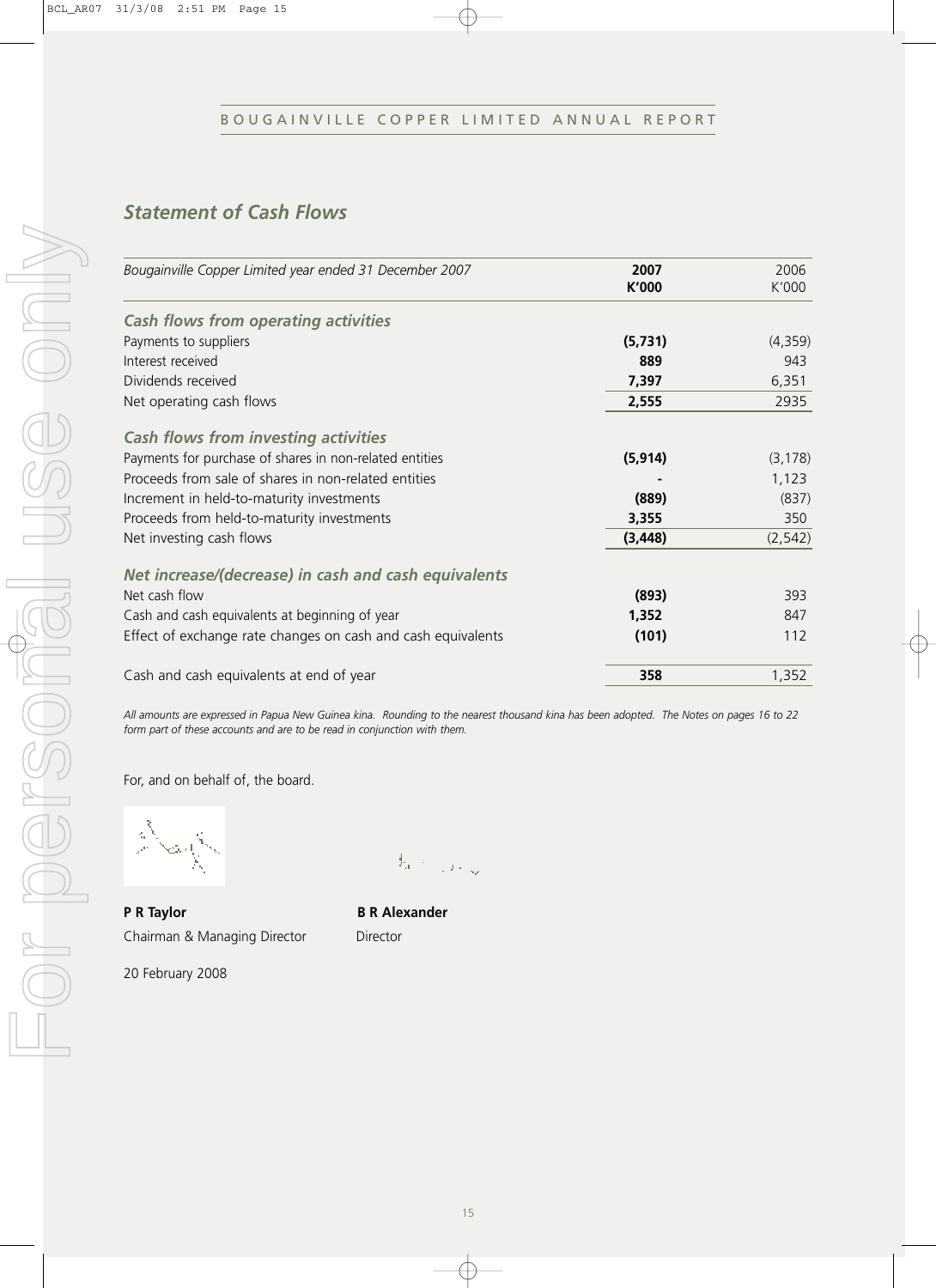#### *Notes to Accounts*

*These notes form part of the 2007 accounts of Bougainville Copper Limited and should be read in conjunction with them.*

The principal accounting policies applied in the preparation of these financial statements are set out below. Accounting policies relevant to mining operations are not presented due to mining operations having ceased in 1990. These policies have been consistently applied to all years presented, unless otherwise stated.

#### *1.(a) Basis of Preparation*

The financial statements of Bougainville Copper Limited have been prepared in accordance with International Financial Reporting Standards (IFRS) and the PNG Companies Act 1997. The financial statements have been prepared under the historical cost convention, as modified by revaluation of available-for-sale financial assets.

The preparation of financial statements in conformity with IFRS requires the use of certain critical accounting estimates. It also requires management to exercise its judgment in the process of applying the Company's accounting policies. The areas involving a higher degree of judgment or complexity, or areas where assumptions and estimates are significant to the financial statements, are disclosed in the accounting policy note on significant risks and uncertainties.

# *1.(b) Accounting Policies Mine Assets:*

As a consequence of cessation of mining activities in 1990, an impairment loss of K350 million was made for deterioration, damage or pilferage of company assets on Bougainville. The accuracy of that provision cannot be proved because of the lack of access to Bougainville prevents a detailed assessment of the nature or extent of those losses. No depreciation charge or increase to the impairment loss has been made since 1991. The Directors consider that any further review of the impairment loss at this time would be completely arbitrary because of the continuing lack of access to the mine.

#### *Taxation:*

Tax effect accounting procedures are followed. Any current liability for income tax is based on estimated taxable income for the year. The components of this taxable income can differ from those which make up the earnings before tax for the year and these

differences are either permanent differences or temporary differences. Permanent differences are disclosed in Note 4. Temporary differences arise because the tax base of some assets and liabilities is different from their accounts carrying value. The tax effect of these temporary differences is classified as either deferred income tax liability or future income tax benefit in the balance sheet. Future income tax benefits are not recognised unless their realisation is probable. Future income tax benefits therefore have not been recognised pending the development of a clearer view of the timing of recommencement of operations.

#### *Foreign Currency Translation:*

#### (i) Functional and presentation currency

Items included in the financial statements of the company are measured using the currency of the primary economic environment in which the entity operates ("the functional currency"). The financial statements are presented in PNG Kina, which is the company's functional and presentation currency.

(ii) Transactions and balances

Foreign currency transactions are translated into functional currency using the exchange rates prevailing at the dates of transactions. Foreign exchange gains and losses resulting from the settlement of such transactions and translation at year end exchange rates of monetary assets and liabilities determined in foreign currencies are recognised in the income statement.

#### *Provisions:*

Provisions for compensation, rehabilitation and stabilisation are recognised when the company has a present legal or constructive obligation as a result of past events; it is more likely than not that an outflow of resources will be required to settle the obligation; and the amount has been reliably estimated. Provisions are not recognised for future operating losses.

#### *Investments:*

#### (i) Available-for-sale financial assets

Investments in marketable securities (shares in other corporations) are classified as "available-for-sale financial assets". Investments intended to be held for an indefinite period of time, which may be sold in response to needs for liquidity or changes in interest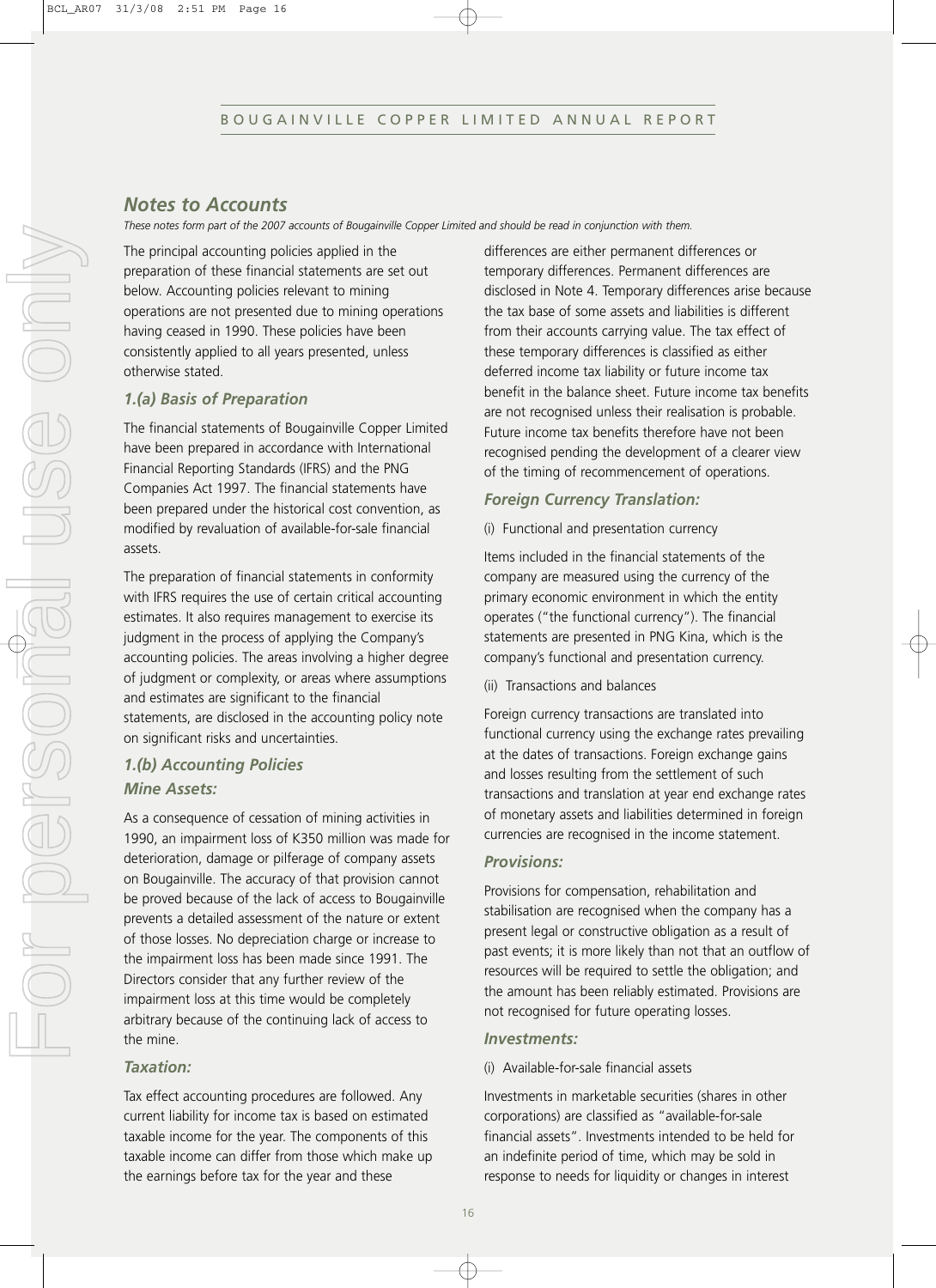rates, are classified as available-for-sale; these are included in non-current assets unless management has the express intention of holding the investments for less than 12 months from the balance sheet date or unless they will need to be sold to raise operating capital, in which case they are included in current assets. Management determines the appropriate classification of its investments at the time of the purchase and reevaluates such designation on a regular basis.

All purchases and sales of investments are recognised on the trade date, which is the date that the company commits to purchase or sell the asset. Cost of purchase includes transaction costs. Available-for-sale investments are subsequently carried at fair value. Gains or losses on available-for-sale investments are recognised as a separate component of equity until the investment is sold, or until the investment is determined to be impaired, at which time the cumulative gain or loss previously reported in equity is included in the income statement. For investments that are actively traded in organised financial markets, fair value is determined by reference to the Australian Securities Exchange quoted market bid prices at the close of business on the balance sheet date.

#### (ii) Held-to-maturity financial assets

Held-to-maturity investments are non-derivative financial assets with fixed or determinable payments and fixed maturities that the company's management has the positive intention and ability to hold to maturity. These are measured at cost with accrued interest included in other receivables.

#### *Cash and Cash Equivalents:*

Cash and cash equivalents comprises cash on hand, deposits held at call with banks, and bank deposits and treasury bills with original maturities of three months or less.

#### *Revenue Recognition:*

Interest income is recognised on a time-proportion basis using the effective interest method.

Dividend income is recognised when the right to receive payment is established.

#### *Significant Risks and Uncertainties*

Mine production was suspended on 15 May 1989

because of attacks on employees. Following repeated instances of damage to mine facilities and the power line and further attacks on employees, it became necessary to evacuate all remaining company personnel from Bougainville early in 1990.

There continues to be considerable uncertainty surrounding the future of the Panguna mine. Since the withdrawal of company personnel from Bougainville was completed on 24 March 1990, there has been no care and maintenance of the company's assets. Considerable deterioration of the assets has occurred in the intervening period, because of this lack of care and maintenance, their exposure to the elements, vandalism, pilferage and militant action. However, as access to the mine site has not been possible, the extent of the necessary write-downs is not capable of reliable measurement or estimation.

With the passage of time, it is clear that a major writedown of assets from their pre-closure levels will be required. To allow for this future write-down, the directors made a impairment loss in 1991 for deterioration, damage and pilferage of K350 million, with this sum being classified as an extraordinary item.

The exact quantum of this provision should not be viewed as a precise calculation reflecting an accurate estimate of the present value of losses or likely costs of repair. Rather, the reduction in carrying value should be seen as a broad estimate of the total service potential likely to have been lost to the operation in respect of the whole inventory of assets carried in the books.

While directors have made this provision in good faith based on the limited information available to them, it must be recognised that the actual extent of the necessary write-downs can only be established when access to the mine site by appropriate company representatives is again possible. Accordingly, the 1991 provision may eventually prove to be above or below the sum that is necessary to reflect these losses. The directors believe that in the absence of reliable information and the lack of a more suitable alternative, this is the only appropriate basis to use.

Refer to Note 9 and 13 for information regarding the company's ongoing tax dispute with the IRC.

⊕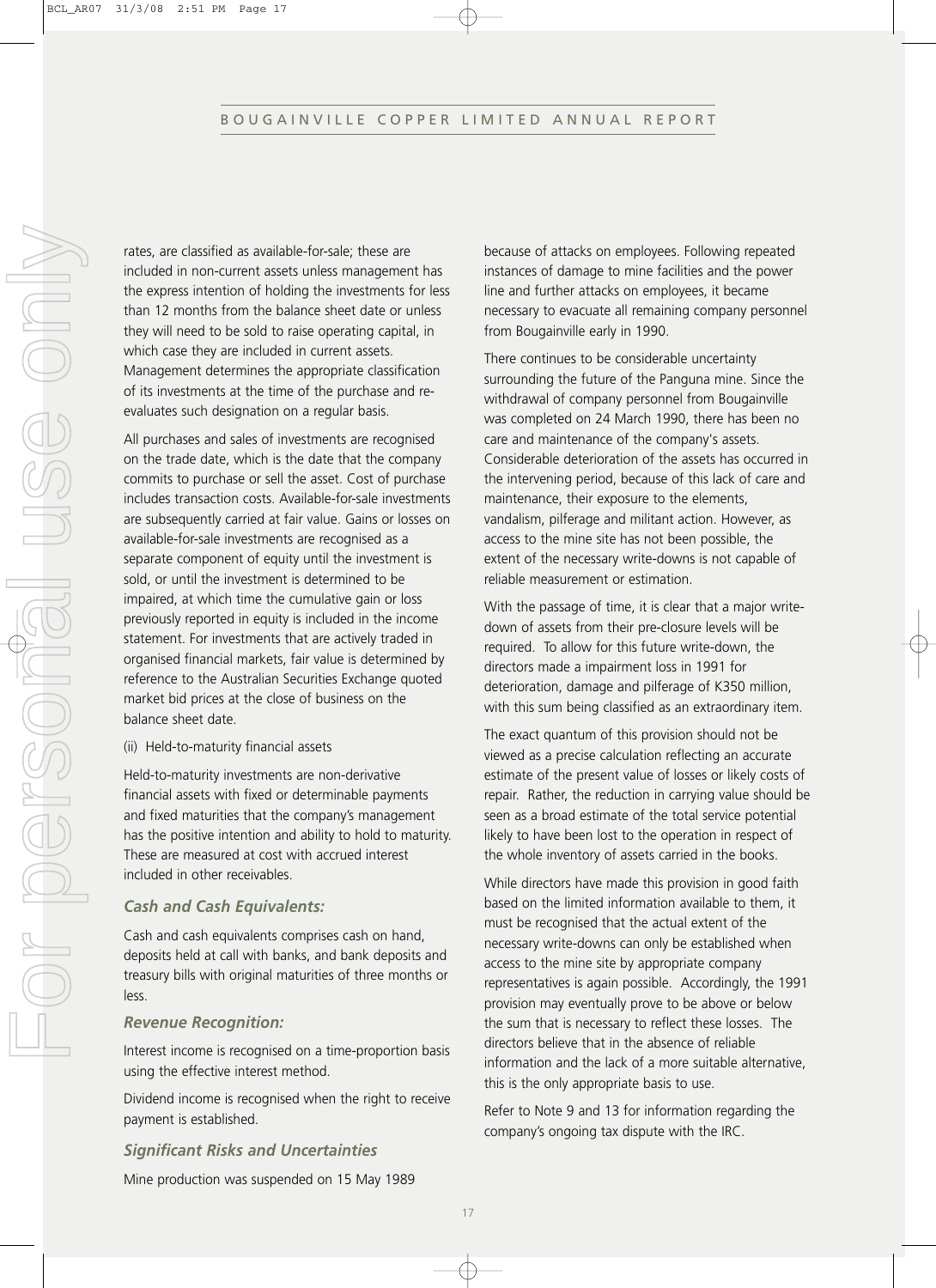| Bougainville Copper Limited year ended 31 December 2007                                                                                                                                                                                                                                                                                                                                                         | 2007<br>K'000 | 2006<br>K'000      |
|-----------------------------------------------------------------------------------------------------------------------------------------------------------------------------------------------------------------------------------------------------------------------------------------------------------------------------------------------------------------------------------------------------------------|---------------|--------------------|
| 2. General and administrative expenses                                                                                                                                                                                                                                                                                                                                                                          |               |                    |
| Remuneration of Directors (Note 12)                                                                                                                                                                                                                                                                                                                                                                             | 1,358         | 1,046              |
| Auditors' remuneration<br>- auditing the accounts                                                                                                                                                                                                                                                                                                                                                               | 32            | 17                 |
| - taxation services                                                                                                                                                                                                                                                                                                                                                                                             | 79            | 46                 |
| - other                                                                                                                                                                                                                                                                                                                                                                                                         | 2             | 4                  |
| (The auditors have received no other benefits)                                                                                                                                                                                                                                                                                                                                                                  |               |                    |
| Insurance                                                                                                                                                                                                                                                                                                                                                                                                       | 187           | 156                |
| Management fees - related party (Note 17)                                                                                                                                                                                                                                                                                                                                                                       | 2,084         | 1,535              |
| Other general and administrative expenses                                                                                                                                                                                                                                                                                                                                                                       | 1,116         | 1,621              |
|                                                                                                                                                                                                                                                                                                                                                                                                                 | 4,858         | 4,425              |
| 3. Available-for-sale financial assets                                                                                                                                                                                                                                                                                                                                                                          |               |                    |
| <b>Non-current</b>                                                                                                                                                                                                                                                                                                                                                                                              |               |                    |
| At fair value                                                                                                                                                                                                                                                                                                                                                                                                   |               |                    |
|                                                                                                                                                                                                                                                                                                                                                                                                                 |               |                    |
| Shares-listed                                                                                                                                                                                                                                                                                                                                                                                                   | 204,739       |                    |
| Available-for-sale financial assets consist of investments in ordinary shares,<br>and therefore have no fixed maturity date or coupon rate.                                                                                                                                                                                                                                                                     | 204,739       |                    |
|                                                                                                                                                                                                                                                                                                                                                                                                                 |               |                    |
| 4. Taxation<br>(a) The following reconciliation discloses the items which caused the charge for<br>income tax in the income statement to vary from the income tax prima facie<br>payable on reported earnings:                                                                                                                                                                                                  |               | 176,620<br>176,620 |
| Operating profit before taxation                                                                                                                                                                                                                                                                                                                                                                                | 3,589         | 3,657              |
| Prima facie income tax @ 30 per cent                                                                                                                                                                                                                                                                                                                                                                            | 1,077         | 1,097              |
| Future tax benefit now recognised                                                                                                                                                                                                                                                                                                                                                                               | (1,077)       | (1,097)            |
| Income tax expense                                                                                                                                                                                                                                                                                                                                                                                              |               |                    |
| (b) An agreement between the Independent State of Papua New Guinea and Rio Tinto<br>Limited provides for the deferral of income tax payable in respect of the 1989 year<br>until certain criteria have been met following successful recommencement of<br>operations.<br>(c) The future income tax benefit relating to tax losses has not been brought to account<br>because their realisation is not probable. |               |                    |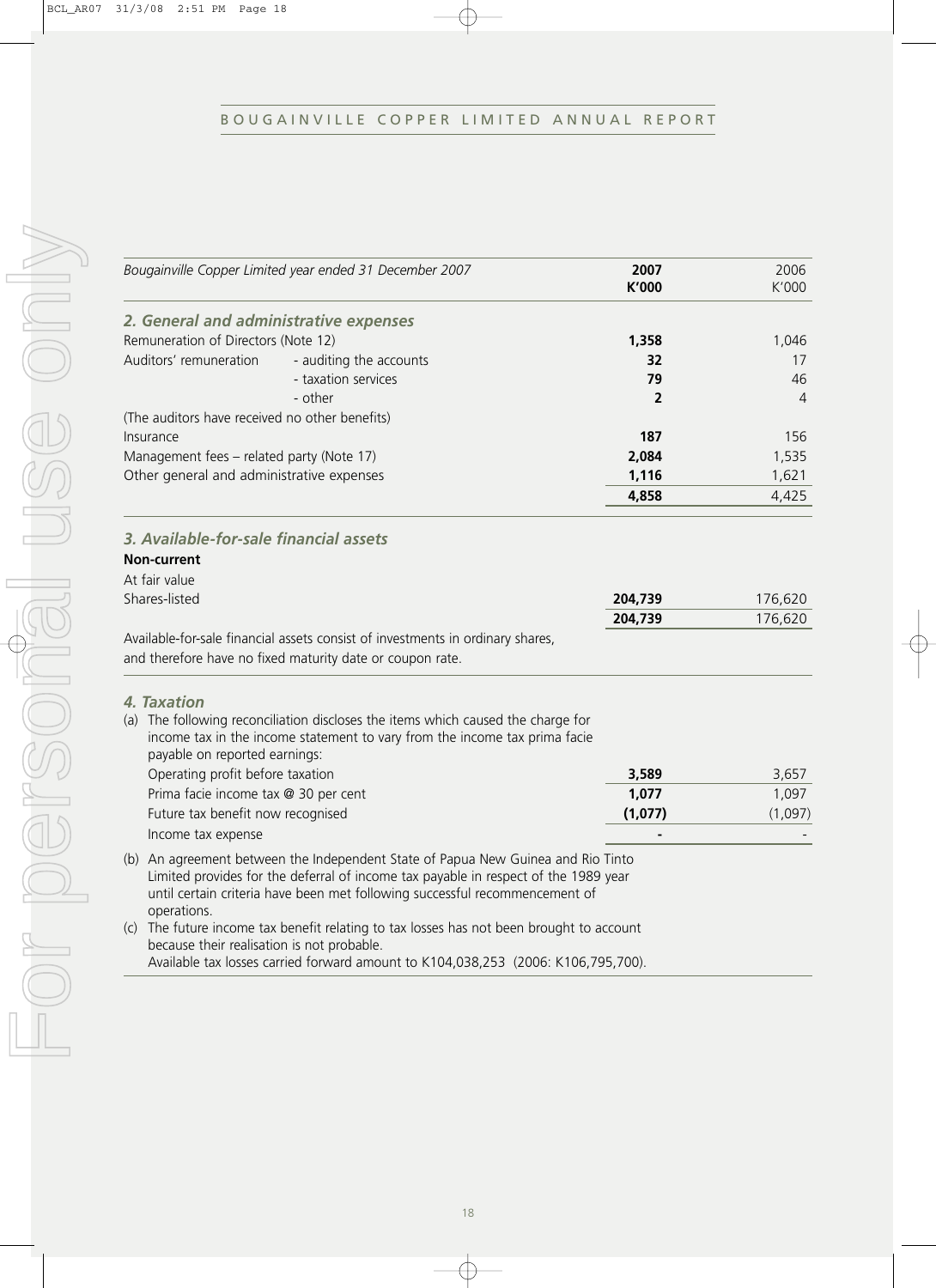$\bigoplus$ 

| Bougainville Copper Limited year ended 31 December 2007                                                                                                                                                                                                                                           | 2007<br>K'000 | 2006<br>K'000 |
|---------------------------------------------------------------------------------------------------------------------------------------------------------------------------------------------------------------------------------------------------------------------------------------------------|---------------|---------------|
| <b>5. Exchange Fluctuation</b>                                                                                                                                                                                                                                                                    |               |               |
| (a) The net exchange gain/(loss) reflected in earnings arose from:                                                                                                                                                                                                                                |               |               |
| Related party transactions                                                                                                                                                                                                                                                                        | (519)         | (121)         |
| Foreign currency amounts included in current assets, non-current assets,<br>(b)<br>current liabilities and non-current liabilities that are not effectively hedged are:                                                                                                                           |               |               |
| Current assets                                                                                                                                                                                                                                                                                    | 14,533        | 17,459        |
| Non-current assets                                                                                                                                                                                                                                                                                | 204,739       | 176,620       |
| Current liabilities                                                                                                                                                                                                                                                                               | 37            | 66            |
| Non-current liabilities                                                                                                                                                                                                                                                                           | 219           | 370           |
| Kina equivalent of Australian dollars                                                                                                                                                                                                                                                             |               |               |
| <b>6. Liabilities</b>                                                                                                                                                                                                                                                                             |               |               |
| Trade payables                                                                                                                                                                                                                                                                                    |               |               |
| (a) Current                                                                                                                                                                                                                                                                                       |               |               |
| Provision for care and maintenance                                                                                                                                                                                                                                                                | 830           | 830           |
| Trade creditors                                                                                                                                                                                                                                                                                   | 39            | 66            |
| Related corporations                                                                                                                                                                                                                                                                              | 268           | 422           |
|                                                                                                                                                                                                                                                                                                   | 1,137         | 1,318         |
| Non-current<br>(b)                                                                                                                                                                                                                                                                                |               |               |
| Other payables                                                                                                                                                                                                                                                                                    | 4,736         | 4,888         |
| Payables that have been carried forward since the suspension of mining operations have been<br>classified as non-current liabilities, as the directors consider they are unlikely to be settled within<br>the following year.                                                                     |               |               |
| Aged trade payables that are no longer considered payable have been written back.                                                                                                                                                                                                                 |               |               |
| Provision for compensation, rehabilitation and stabilisation                                                                                                                                                                                                                                      | 22,073        | 22,073        |
| The company has a provision for compensation, rehabilitation and<br>stabilisation for which it may be liable as a consequence of cessation of<br>operations. The directors consider that the provision held of K22.07 million is<br>adequate to cover claims for which the company may be liable. |               |               |

 $\overline{\bigoplus}$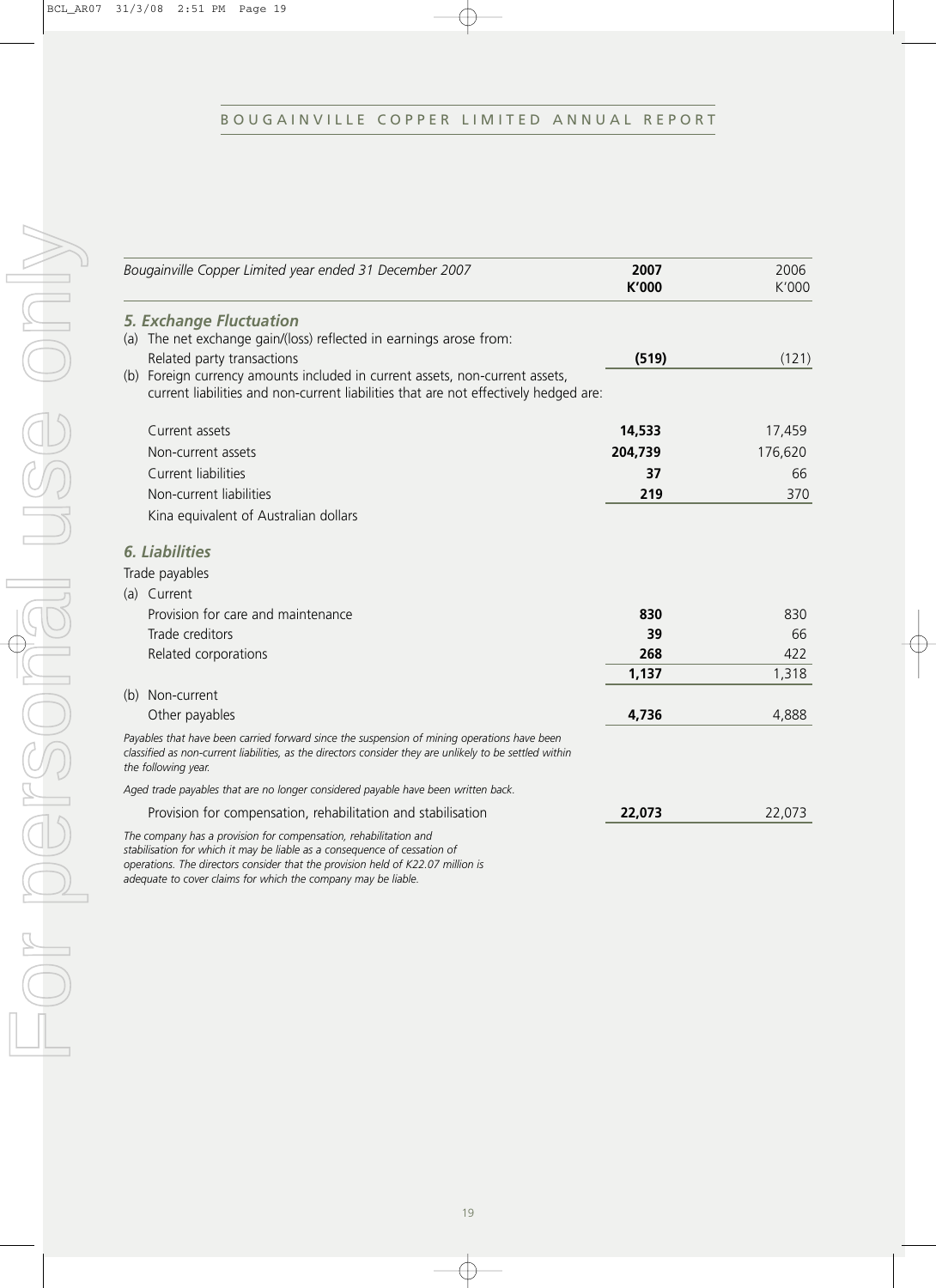| Bougainville Copper Limited year ended 31 December 2007 | 2007<br>K'000 | 2006<br>K'000 |
|---------------------------------------------------------|---------------|---------------|
| 7. Mine Assets                                          |               |               |
| (a) Mine development and buildings                      |               |               |
| - at directors' 1980 valuation                          | 292,165       | 292,165       |
| Less accumulated depreciation                           | 159,721       | 159,721       |
|                                                         | 132,444       | 132,444       |
| - at cost                                               | 102,988       | 102,988       |
| Less accumulated depreciation                           | 38,664        | 38,664        |
|                                                         | 64,324        | 64,324        |
| Net mine development and buildings                      | 196,768       | 196,768       |
| (b) Plant, machinery & equipment                        |               |               |
| - at directors' 1980 valuation                          | 245,177       | 245,177       |
| Less accumulated depreciation                           | 148,866       | 148,866       |
|                                                         | 96,311        | 96,311        |
| - at cost                                               | 304,486       | 304,486       |
| Less accumulated depreciation                           | 104,703       | 104,703       |
|                                                         | 199,783       | 199,783       |
| Net plant, machinery & equipment                        | 296,094       | 296,094       |
| Mine property<br>(C)                                    |               |               |
| - at cost                                               | 62,121        | 62,121        |
| Less accumulated amortisation                           | 46,204        | 46,204        |
| Net mine property                                       | 15,917        | 15,917        |
| (d) Capitalised works in progress                       |               |               |
| - at cost                                               | 29,112        | 29,112        |
| Total property, plant & equipment                       |               |               |
| - at cost or valuation                                  | 1,036,049     | 1,036,049     |
| Less accumulated depreciation/amortisation              | 498,158       | 498,158       |
| Net book value                                          | 537,891       | 537,891       |
| <b>Stores</b>                                           | 10,003        | 10,003        |
| Total mine assets                                       | 547,894       | 547,894       |
| Less impairment loss                                    | 350,000       | 350,000       |
| Net book value                                          | 197,894       | 197,894       |
| Reconciliation of Movement in Net Book Value.           |               |               |
| Net Book Value at beginning of year                     | 197,894       | 197,894       |
| Additions                                               |               |               |
| Disposals                                               |               |               |
| Net Book Value at end of year                           | 197,894       | 197,894       |

*The basis of valuation of these assets is set out in Note 1(b) of the accounts and attention is drawn to Note 1(a) titled "Basis of Preparation". Due to the loss of complete historical information following the suspension of mining operations it is not possible to reliably estimate the carrying amount that would have been included had mine assets been carried at original cost less accumulated depreciation.*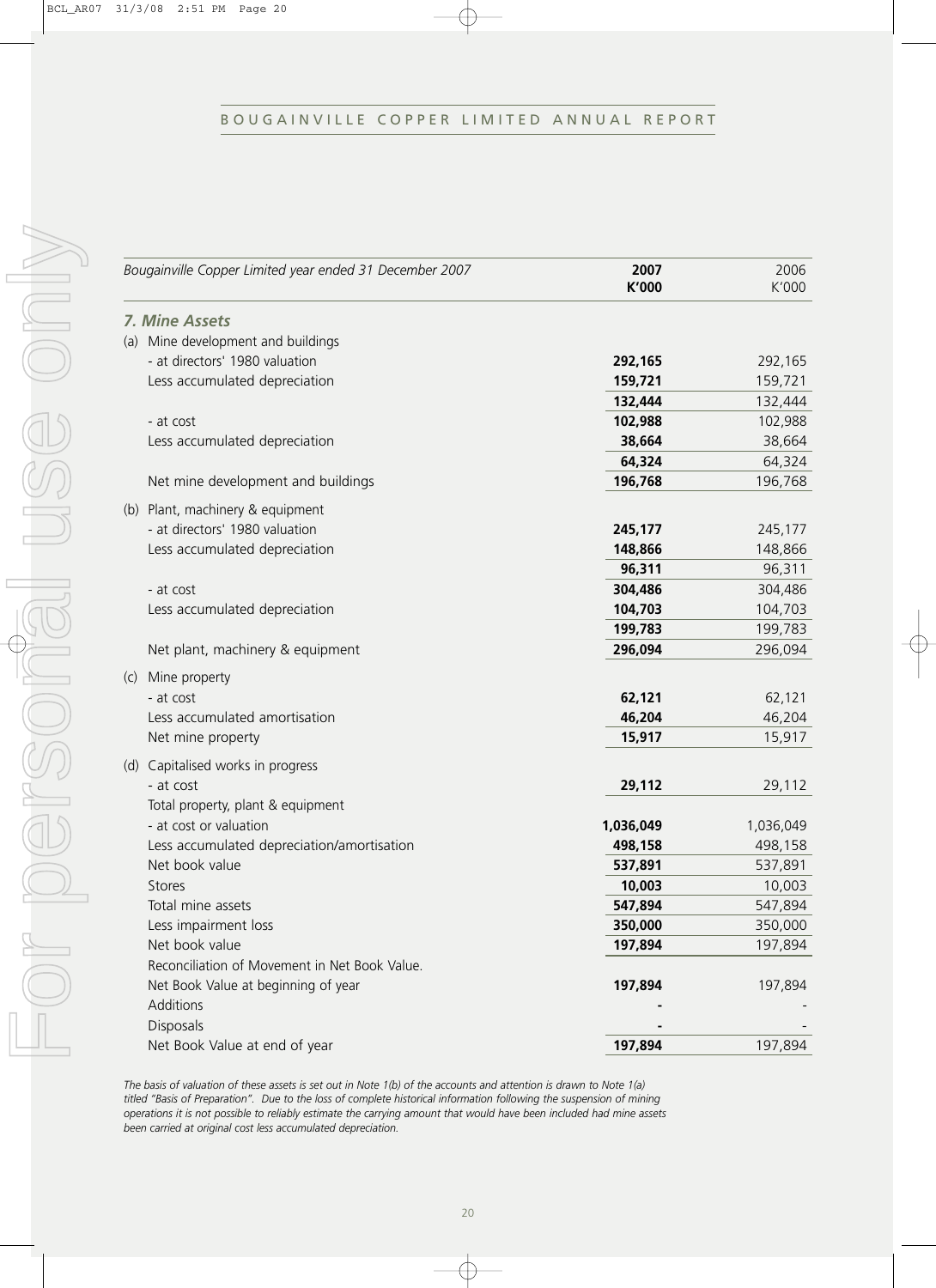| Bougainville Copper Limited year ended 31 December 2007                                                                                                                                                                                              | 2007    | 2006    |
|------------------------------------------------------------------------------------------------------------------------------------------------------------------------------------------------------------------------------------------------------|---------|---------|
|                                                                                                                                                                                                                                                      | K'000   | K'000   |
| <b>8. Asset Revaluation Reserve</b>                                                                                                                                                                                                                  |         |         |
| Asset revaluation reserve                                                                                                                                                                                                                            | 31,276  | 31,276  |
| In 1980 mine assets were revalued by K300 million. A majority of the reserve created by this revaluation was<br>distributed to shareholders by way of bonus shares leaving a residual amount as shown in this note that has been<br>carried forward. |         |         |
| <b>9. Other Receivables</b>                                                                                                                                                                                                                          |         |         |
| (a) Current                                                                                                                                                                                                                                          |         |         |
| Sundry receivables                                                                                                                                                                                                                                   | 86      | 66      |
| Interest receivable                                                                                                                                                                                                                                  | 66      | 16      |
| Monies paid to the Supreme Court                                                                                                                                                                                                                     | 12,991  | 12,991  |
| Withholding tax receivable                                                                                                                                                                                                                           | 4,405   | 4,405   |
|                                                                                                                                                                                                                                                      | 17,548  | 17,474  |
| Non-current<br>(b)                                                                                                                                                                                                                                   |         |         |
| Other receivables                                                                                                                                                                                                                                    | 7,136   | 7,136   |
| Provision for doubtful debts                                                                                                                                                                                                                         | (3,227) | (3,227) |
|                                                                                                                                                                                                                                                      | 3,909   | 3,909   |

Receivables that have been carried forward since the suspension of mining operations have been classified as non-current assets, as the directors consider they<br>are unlikely to be settled within the following year. A signif considered subject to offset on settlement against amounts owing to the State owned entities included in other payables (Note 6(b)). Long outstanding receivables that are no longer considered collectable have been written off.

The PNG Internal Revenue Commission (IRC) has disallowed BCL's claimed tax depreciation on its Bougainville Assets on the ground that BCL lost/surrendered<br>control of its assets in 1990, and therefore the assets should have very good arguments in this matter and have a better than average chance of succeeding against the IRC. The IRC issued garnishee notices under the Income<br>Tax Act to all the PNG banks requiring them to pay any funds held by appeal, and handed down its decision on the 2nd February 2007, and ordered that the funds being held by the court be paid to the IRC. The company<br>believes that its position is supportable and the amounts paid are recoverab the liability and any other liability arising from this reassessment

#### *10. Ordinary Shares*

The issued capital of the company is 401,062,500 ordinary shares fully paid. No change in issued capital occurred during 2007.

|                                                                                                                                    | 2007   | 2006   |
|------------------------------------------------------------------------------------------------------------------------------------|--------|--------|
| 11. Fair Value Reserve                                                                                                             | K'000  | K'000  |
| Fair value reserve                                                                                                                 | 86.859 | 64,654 |
| $\tau$ . The set of the set of the set of the set of $\Lambda$ and $\Lambda$ $\Lambda$ $\Lambda$ . The set of the set of $\Lambda$ |        |        |

This reserve records movements for available-for-sale financial assets to fair value. Refer Note 1(b)(i) and Note 18(f) for calculations of 'fair value'.

#### *12. Remuneration of Directors*

Directors' remuneration, including the value of benefits, received during the year is as follows:

| <b>B R Alexander</b> | 88    | 79                       |
|----------------------|-------|--------------------------|
| R S Burns**          | 75    | 79                       |
| J E Leahy            | 81    | $\overline{\phantom{0}}$ |
| D H McLellan***      | 242   | 79                       |
| P R Taylor*          | 872   | 809                      |
|                      | 1,358 | ,046                     |

Mr Taylor is the Managing Director and is employed by the Rio Tinto Group which pays his salary and

entitlements. A portion of the benefits are re-charged under the Management Services Agreement. The amount indicated in the above table is the<br>proportion of the remuneration benefits which have been re-charged to the compa

Amount paid directly to Rio Tinto. See Note 17.

\*\*\* Mr McLellan retired on 9th May 2007. He was paid K30,048 in Directors Fees and K212,107 in retirement benefits during this reporting period.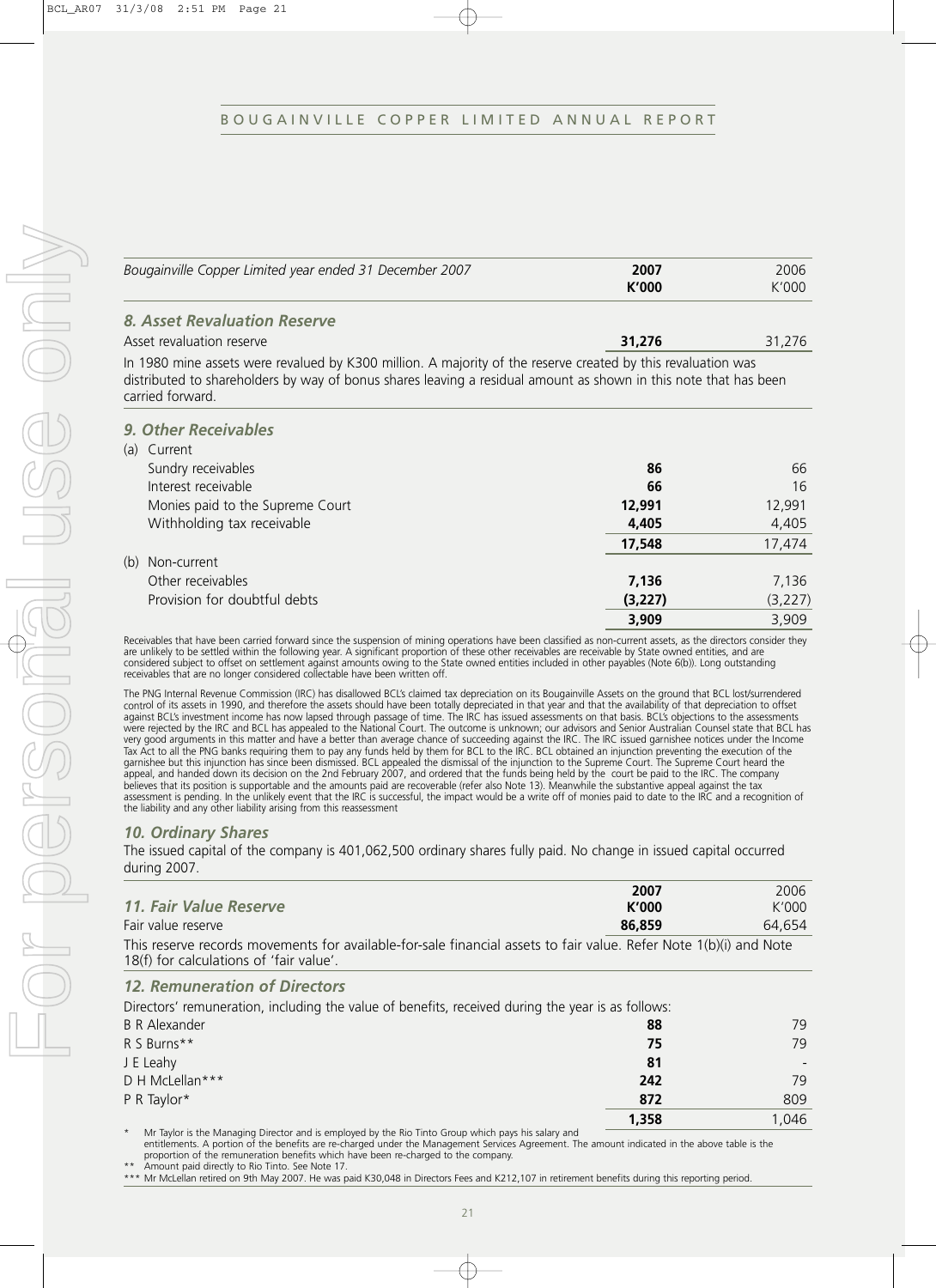#### *Bougainville Copper Limited year ended 31 December 2007*

#### *13. Contingent liabilities and assets*

Bougainville Copper Limited is defendant to an action commenced in the National Court by two plaintiffs seeking declarations that they are the lawful representatives of the mine site and the tailings disposal area landowners and that the Mining Warden is the proper judicial officer to determine what, if any, compensation is due to landowners for the period since the suspension of mining operations. The company has made a provision in its accounts to cover an award of landowner compensation.

The Internal Revenue Commission conducted an audit over several months as reported in 2003's annual report. The audit covered the period from 1990 to 2002 inclusive. The Internal Revenue Commission has issued amended assessments claiming additional tax of K15.8 million and penalties of K36.6 million arising out of the audit. BCL's tax returns for those and all other years were prepared on BCL's considered view of the appropriate tax law. BCL believes its view of the law is correct and accordingly no provision has been recognised for these amounts (refer Note 9). The company has received expert advice on the matter including that of senior Australian legal counsel. The company has lodged formal objections and will strenuously defend the claim.

The directors do not expect the company to suffer any material loss as a result of the cancellation of purchase orders for either revenue or capital contracts.

#### *14. Mining Tenements*

The company holds 100 per cent interest in leases: 1, B9, B6, B8, B7, B2, B10, B3; and prospecting authorities: 1, 2, 3, 4, 5, 6, 7A and 7B on Bougainville Island.

#### *15. Holding company*

The holding company is Rio Tinto Limited (incorporated in Australia).

#### *16. Segmental Information*

The company carried on investment activities during the year. Its assets are the Panguna mine and associated facilities on Bougainville Island, Papua New Guinea, cash and equities listed on the Australian Stock Exchange.

#### *17. Related Party Transactions*

Transactions with directors are disclosed in Note 12.

In 2007 the company paid fees of K19,378 (2006 K20,927) for managing investment funds and accounting fees to Rio Tinto Services Limited and K1,918,006 (2006 K1,694,642) for the provision of office space, staff and related services to Rio Tinto Minerals (PNG) Limited and K146,246 (2006 K405,008) for the Panguna restart studies, mine planning data conversion and Directors fees for Mr. R Burns to Rio Tinto Technology and Innovation.

With the exception of the above the company did not enter into any other transactions with related parties.

#### *18. Financial Instruments*

The company's financial instruments include cash and cash equivalents, equity investments, receivables and accounts payable.

#### *(a) Financial risk management*

The company's activities expose it to a variety of financial risks, including the effects of changes in market prices, foreign currency exchange rates and interest rates. The company monitors these financial risks and seeks to minimize the potential adverse effects on the financial performance of the company. The company does not use any derivative financial instruments to hedge these exposures.

#### *(b) Foreign exchange risk*

The company undertakes transactions denominated in foreign currencies from time to time and resulting from these activities, exposures in foreign currencies arise. It is not the company's policy to hedge these foreign currency risks. Details of exchange fluctuations and foreign currency amounts are shown in Note 5.

#### *(c) Price risk*

A Large amount of the company's assets are held in shares of "Listed Investment Company's" (see Note 3) listed on the Australian Stock Exchange. The value of these shares is subject to market conditions and the fluctuation in AUD / PGK exchange rate.

#### *(d) Credit risk*

The company has no significant concentrations of net credit risk.

#### *(e) Liquidity risk*

The company aims to prudently manage liquidity risk by maintaining sufficient cash and other liquid assets or the availability of funding through uncommitted credit facilities.

#### *(f) Fair value estimation*

The company is not in a position to determine the fair values of its receivables and payables due to the significant uncertainties arising from the suspension of mining operations. The face value of bank balances and short term liquid investments are assumed to approximate their fair values. Equity investments are carried at their fair value, being market price.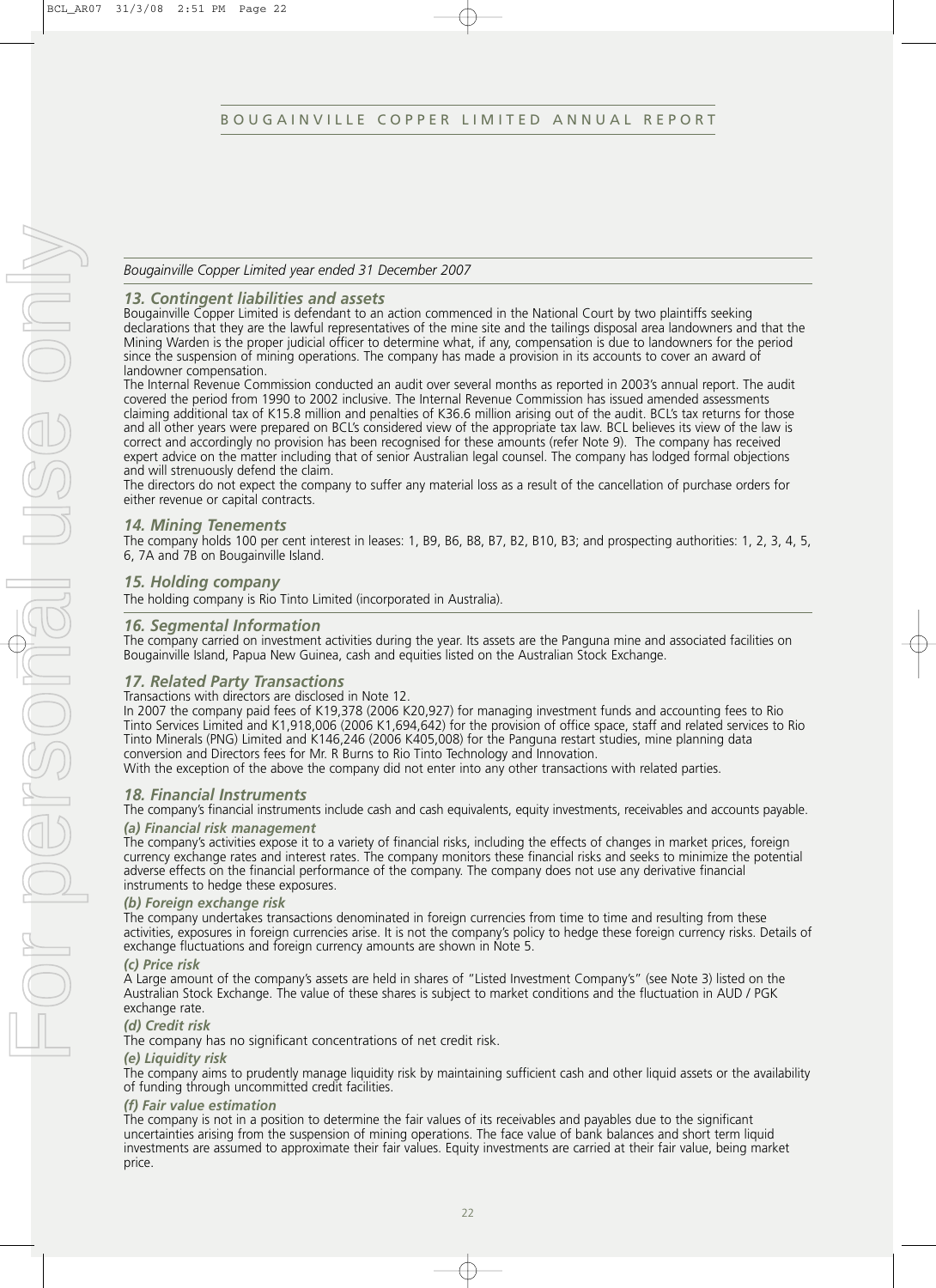#### *Independent Audit Report*

*Independent Audit Report to the Members of Bougainville Copper Limited*

#### *Report on the financial statements*

We have audited the accompanying financial statements of Bougainville Copper Limited which comprise the balance sheet as at 31 December 2007 and the income statement, statement of changes in equity and cash flow statement for the year then ended and a summary of significant accounting policies and other explanatory notes.

#### *Directors' responsibility for the financial statements*

The directors are responsible for the preparation and fair presentation of these financial statements in accordance with International Financial Reporting Standards, other generally accepted accounting practice in Papua New Guinea and with the requirements of the Papua New Guinea Companies Act 1997. This responsibility includes designing, implementing and maintaining internal control relevant to the preparation and fair presentation of financial statements that are free from material misstatement, whether due to fraud or error; selecting and applying appropriate accounting policies; and making accounting estimates that are reasonable in the circumstances.

#### *Auditor's responsibility*

Our responsibility is to express an opinion on these financial statements based on our audit. We conducted our audit in accordance with International Standards on Auditing. Those Standards require that we comply with ethical requirements and plan and perform the audit to obtain reasonable assurance whether the financial statements are free from material misstatement.

An audit involves performing procedures to obtain audit evidence about the amounts and disclosures in the financial statements. The procedures selected depend on the auditor's judgment, including the assessment of the risks of material misstatement of the financial statements, whether due to fraud or error. In making those risk assessments, the auditor considers internal control relevant to the entity's preparation and fair presentation of the financial statements in order to design audit procedures that are appropriate in the circumstances, but not for the purpose of expressing an opinion on the effectiveness of the entity's internal control. An audit also includes evaluating the appropriateness of accounting policies used and the reasonableness of accounting estimates made by management and the directors, as well as evaluating the overall presentation of the financial statements.

We believe that the audit evidence we have obtained is

sufficient and appropriate to provide a basis for our audit opinion.

#### *Bases for qualification*

The financial report of Bougainville Copper Limited for the year ended 31 December 2007 has been prepared with the inclusion of the company's mine assets at their 1 January 1991 book value, with a separate general impairment loss provision of K350 million having been made in 1991 for the value of the indeterminate level of deterioration, damage and pilferage of assets which has occurred in the period since the withdrawal of company personnel from Bougainville in 1990. As explained in Note 1(b) to the accounts, there continues to be considerable uncertainty surrounding the future of the Panguna mine, and the extent of deterioration, damage and pilferage of the company's assets on Bougainville. While the directors have made this impairment provision in good faith based on the limited information available to them, it must be recognised that the actual extent of the necessary write-downs can only be established when access to the mine site by appropriate company representatives is again possible or when a reliable market price for the Panguna assets can be determined.

In our opinion, providing for the probable impairment loss from deterioration, damage or pilferage is the appropriate accounting treatment for the actual impairment which will have occurred in the period to 31 December 2007. However, as the actual extent of such impairment can only be established after the company regains access to the mine site or a reliable market price can be determined, we recognise that, at present, the recoverable amount of the company's assets on Bougainville is not capable of reliable measurement or estimation. Accordingly the impairment provision made by directors in 1991 may eventually prove to be above or below the sum which is necessary to reflect this impairment. In the absence of all the necessary information and explanations we require, and for the reasons set out above, we are unable to form an opinion as to whether or not the impairment provision against the carrying amount of mine assets of K350 million is adequate or not. Accordingly we are unable to form an opinion as to whether or not the carrying value of the mine assets, as disclosed in these accounts, is properly stated.

The directors have established a provision of K22.1 million for compensation, rehabilitation and stabilisation for which the company may be liable. The company's actual liability for these costs is subject to significant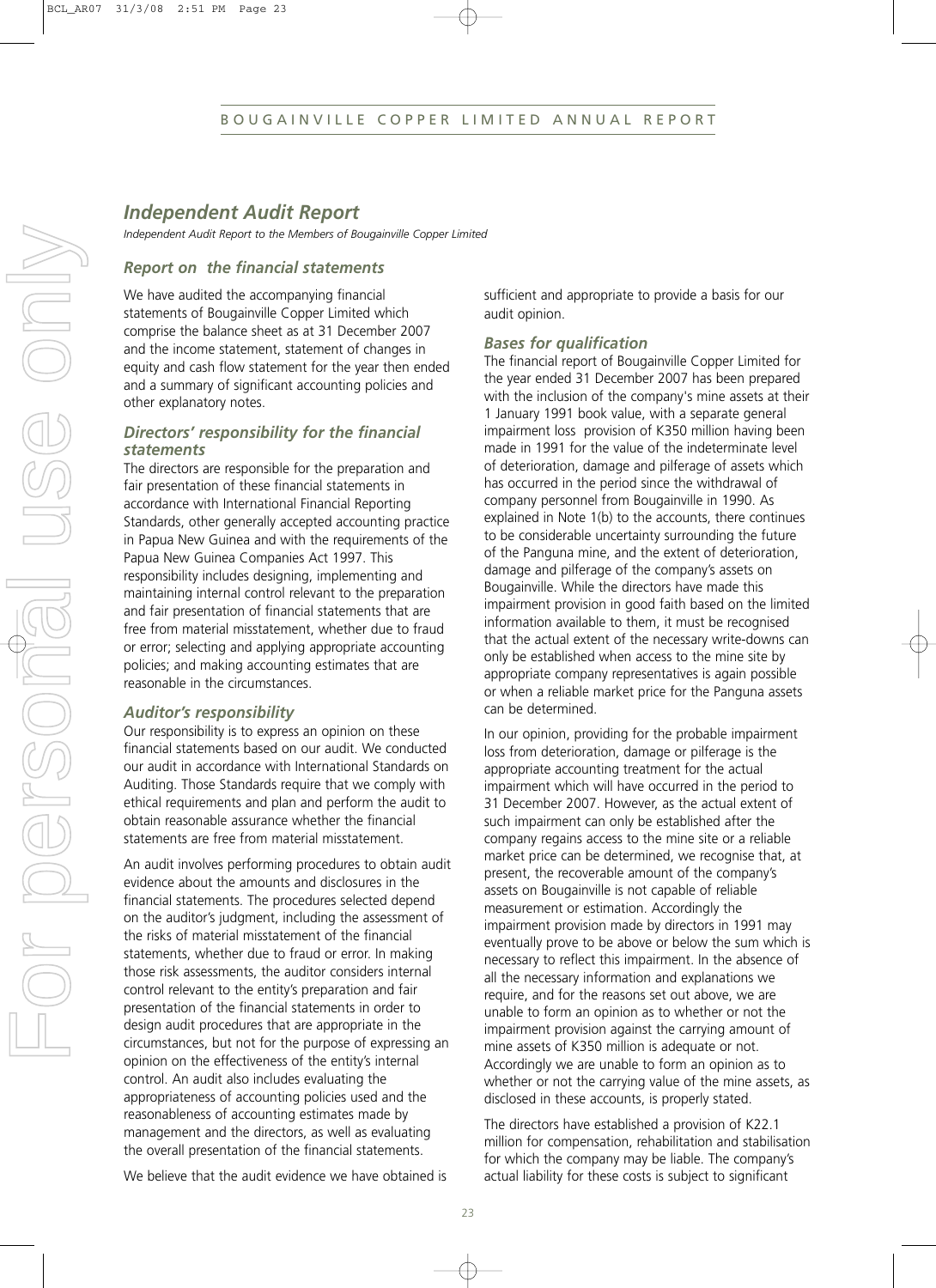uncertainty, and we are unable to form an opinion as to whether the provision is fairly stated.

The mine assets, which represent 45 per cent of the book value of total assets and 49 per cent of the book value of net tangible assets, and the liability for compensation, rehabilitation and stabilisation, are of fundamental importance to the presentation of the accounts. In view of the significant uncertainty over the carrying amount of the mine assets and the liability for compensation, rehabilitation and stabilisation as set out above, we are unable to form an opinion as to whether or not the financial report gives a true and fair view of the financial position of the company as at 31 December 2007 and its performance for the year ended on that date.

#### *Qualified audit opinion*

For personal use only

Because of the existence of the limitation in the scope of our work and the fundamental uncertainties, including the matters described in the qualification paragraphs above, and the effects of such adjustments, if any, as might have been determined to be necessary had the uncertainties not existed:

- (a) we have not obtained all the information and explanations that we have required, and
- (b) we are unable to, and do not express, an opinion as to whether the financial report of Bougainville Copper Limited:
	- (i) gives a true and fair view of the financial position of Bougainville Copper Limited as at 31 December 2007 and its performance for the year then ended; and
	- (ii) is presented in accordance with the Companies Act 1997, International Financial Reporting Standards and other generally accepted accounting practice in Papua New Guinea.

This opinion must be read in conjunction with the qualification paragraphs above and the rest of our audit report.

#### *Report on other legal and regulatory requirements*

The Papua New Guinea Companies Act 1997 requires that in carrying out our audit we consider and report to you on the following matters. We confirm that:

- (i) in our opinion proper accounting records have been kept by the company, so far as appears from our examination of those records;
- (ii) we have obtained all the information and explanations we have required; and

(iii) in conducting our audit we followed applicable independence requirements of CPA Papua New Guinea.

> **PricewaterhouseCoopers by J.C. Seeto Registered under the Accountants Registration Act (1996) Port Moresby,**

> > **on this 20th day of February, 2008**

#### *Directors' declaration*

Directors' declaration Bougainville Copper Limited 31 December 2007

In the directors' opinion:

- (a) the financial statements and notes set out on pages 16 to 22 are in accordance with the *PNG Companies Act 1997*, including:
	- (i) complying with Accounting Standards, the Companies Act 1997 and other mandatory professional reporting requirements; and
	- (ii) giving a true and fair view of the company's and consolidated entity's financial position as at 31 December 2007 and of its performance, as represented by the results of its operations and its cash flows, for the financial year ended on that date; and
- (b) there are reasonable grounds to believe that the company will be able to pay its debts as and when they become due and payable.

This declaration is made in accordance with a resolution of the directors.



Director: Peter Taylor

Director: John Leahy

Director: Bruce Alexander

 $\bigcap_{\omega\in\mathbb{R}}$ 

Director: Robert Burns

Signed at this 20th day of February 2008.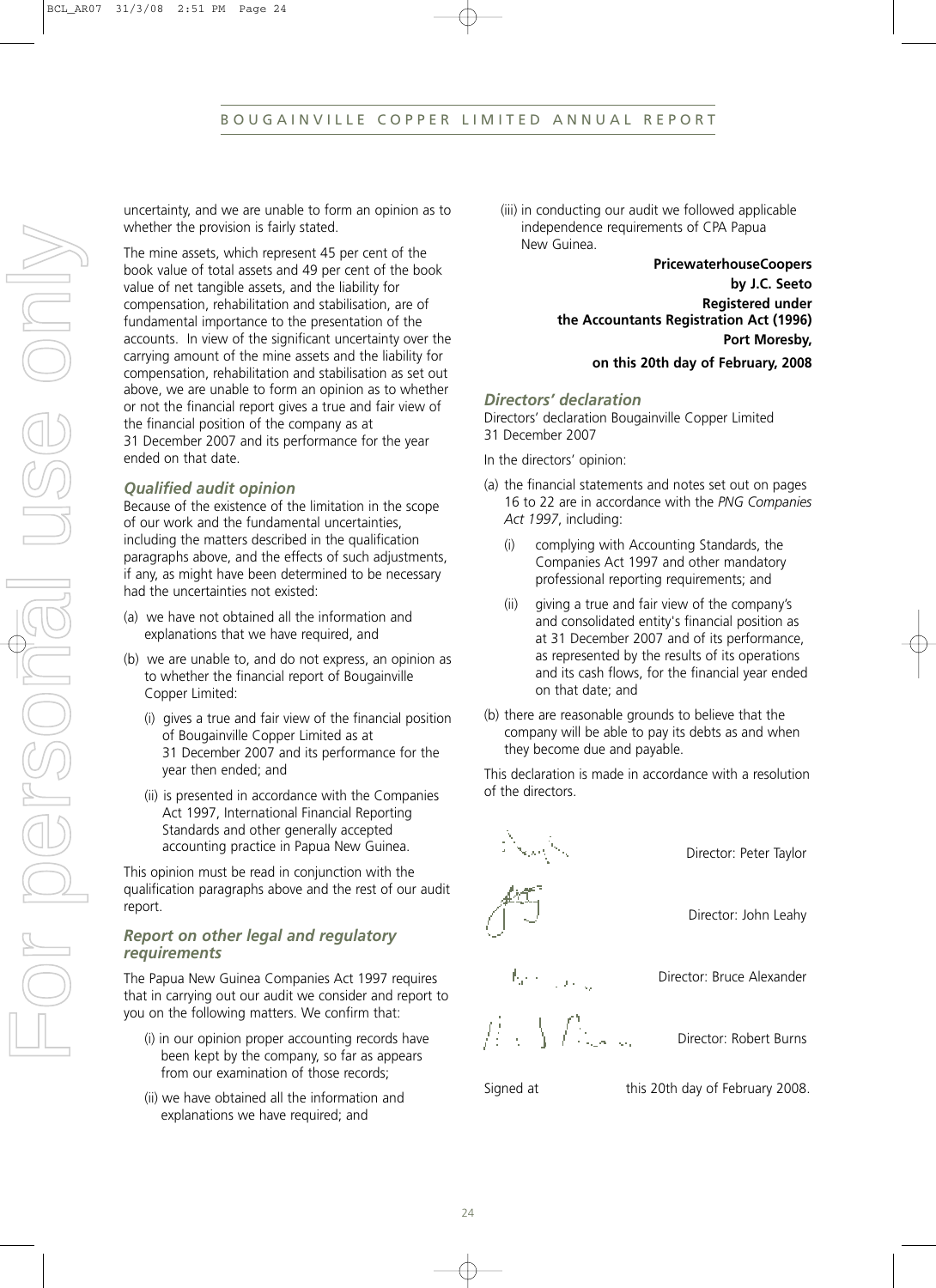# *Corporate Information*

## *Bougainville Copper Limited*  (Incorporated in Papua New Guinea)

*Registered Office:*

6th Floor, Pacific Place, Cnr Champion Parade & Musgrave Street, Port Moresby, Papua New Guinea Telephone: +(675) 3092800 Facsimile: +(675) 3213634<br>F-mail: info@bcl.com info@bcl.com Website: www.bougainvillecopper.com.pg

#### *Principal Registered Office in Australia:*

Bougainville Copper Limited A.R.B.N. 007 497 869 Level 33, 120 Collins Street, Melbourne, VIC 3000 Telephone: +(613) 92833333 Facsimile: +(613) 92833707

#### *Share Registers:*

c/o Kina Securities Limited 2nd Floor, Deloitte Tower, Douglas Street Port Moresby Papua New Guinea Telephone: +(675) 308 7000 Facsimile: +(675) 308 7001 E-mail: kina@kina.com.pg Postal address: P O Box 1141 Port Moresby, Papua New Guinea

c/o Computershare Registry Services Pty Ltd Yarra Falls 452 Johnston Street Abbotsford, VIC 3067 Australia. Telephone: 1300 805 0505 (in Australia) +(613) 9415 4000 (outside Australia) Facsimile: +(613) 9743 2500 Postal Address: GPO Box 2975 Melbourne, VIC 3001 E-mail: web.queries@computershare.com.au Website: www.computershare.com

#### *Stock Exchanges:*

Listed with the Australian Stock Exchange Limited

#### *Auditors:*

PricewaterhouseCoopers P O Box 484 Port Moresby, Papua New Guinea

#### *Bankers:*

Commonwealth Bank of Australia Bank South Pacific

#### *Solicitors:*

Allens Arthur Robinson Gadens Lawyers

#### *Twenty largest shareholders*

The twenty largest shareholders as at 19th February 2008 and the number of shares held by each were: d Pogistered Addr

|    | Name and Registered Address                                                                                                  | <b>Shares</b>        | % of<br><b>Issued</b><br>Shares |
|----|------------------------------------------------------------------------------------------------------------------------------|----------------------|---------------------------------|
| 1. | Rio Tinto Limited<br>Melbourne VIC                                                                                           | 214,887,966          | 53.58                           |
| 2. | The Independent State of<br>Papua New Guinea                                                                                 | 76,430,809           | 19.06                           |
| 3. | <b>ANZ Nominees Limited</b><br>Melbourne VIC                                                                                 | 32,789,966           | 8.18                            |
| 4. | Citicorp Nominees Pty Limited<br>Melbourne VIC                                                                               | 30,886,890           | 7.70                            |
|    | 5. National Nominees Limited<br>Melbourne VIC                                                                                | 8,945,294            | 2.23                            |
| 6. | HSBC Custody Nominees (Australia) Limited<br>Sydney NSW                                                                      | 7,426,049            | 1.85                            |
|    | 7. J P Morgan Nominees Australia Limited<br>Sydney NSW                                                                       | 2,033,338            | 0.51                            |
| 8. | Franz Heinrich Rast<br><b>Bulli NSW</b>                                                                                      | 1,657,440            | 0.41                            |
| 9. | James West<br>Auckland New Zealand                                                                                           | 1,529,511            | 0.38                            |
|    | 10. Merrill Lynch (Australia) Nominees Pty Limited<br>Melbourne VIC<br>11. Bell Potter Nominees Pty Limited<br>Melbourne VIC | 1,235,383<br>900,000 | 0.31<br>0.22                    |
|    | 12. Mrs Francis Claire Fox<br>Wheelers Hill VIC                                                                              | 771,765              | 0.19                            |
|    | 13. The Noble Hope for Construction Pty Ltd<br>Condell Park NSW                                                              | 700,000              | 0.17                            |
|    | 14. Deep Investments Pty Limited<br>Pymble NSW                                                                               | 629,343              | 0.16                            |
|    | 15. Estate late Mr Donald Ranaweera MBE<br>Colombo Sri Lanka                                                                 | 625,000              | 0.16                            |
|    | 16. Mr Anthony Patrick Cahill<br>Ascot Vale VIC                                                                              | 470,130              | 0.12                            |
|    | 17. Deep Valley Pty Limited<br>Virginia QLD                                                                                  | 377,000              | 0.09                            |
|    | 18. Customer Company INC<br>London United Kingdom                                                                            | 281,968              | 0.07                            |
|    | 19. Mr Daniel Ronald Watson<br>Glenside SA<br>20. Mr Lewis Haswell Finey                                                     | 250,000              | 0.06                            |
|    | Fairy Meadow NSW                                                                                                             | 240,446              | 0.06                            |
|    |                                                                                                                              | 383,068,298          | 95.51                           |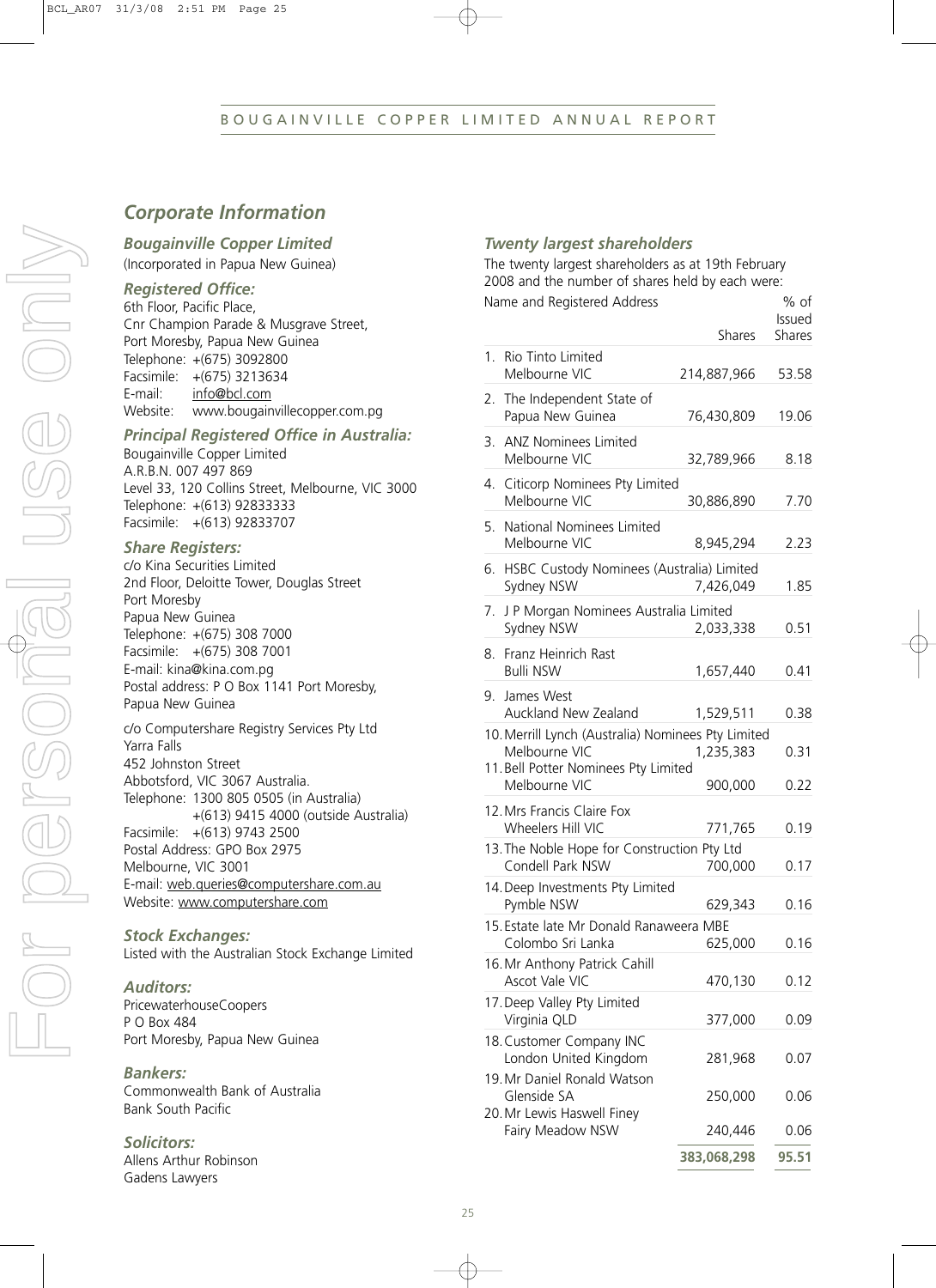# *Corporate Information*

## *Distribution of shares*

As at 19th February 2008: The issued shares of the company were 401,062,500 fully paid one kina shares, each carrying one voting right. The number of shareholders was 15,504.

The distribution of holdings of the issued shares was:

|                                |        | $\%$   |
|--------------------------------|--------|--------|
| - 1,000 shares<br>$\mathbf{1}$ | 13,126 | 84.66  |
| - 5,000 shares<br>1.001        | 1,758  | 11.34  |
| 5,001 -10,000 shares           | 328    | 2.12   |
| 10,001 - shares and over       | 292    | 1.88   |
| Total Shareholders             | 15,504 | 100.00 |

There were 11,892 holdings of shares (76.70 per cent) which do not form a marketable parcel.

95.51 per cent of the total issued shares were held by or on behalf of the twenty largest shareholders.

#### The substantial shareholders were:

Rio Tinto Limited and its wholly-owned subsidiary Rio Tinto Base Metals Pty Limited 214,887,966 shares (53.58 per cent); Rio Tinto plc has an interest in the same shares through its wholly-owned subsidiaries' (Tinto Holdings Australia Pty Limited, Melbourne, Vic., Rio Tinto Australian Holdings Limited, Rio Tinto Pacific Holdings Limited and Rio Tinto International Holdings Limited, all of London, UK) interests in Rio Tinto Limited and Rio Tinto Base Metals Pty Limited; The Independent State of Papua New Guinea 76,430,809 shares (19.06 per cent).

# *Applicable Jurisdiction*

The company is incorporated in Papua New Guinea and is not generally subject to Australian Corporations Law including, in particular, Chapter 6 of the Australian Corporation Law dealing with the acquisition of shares (including substantial shareholdings and take-overs), but is instead subject to the provisions of the Papua New Guinea Companies Act 1997 and Securities Act 1998.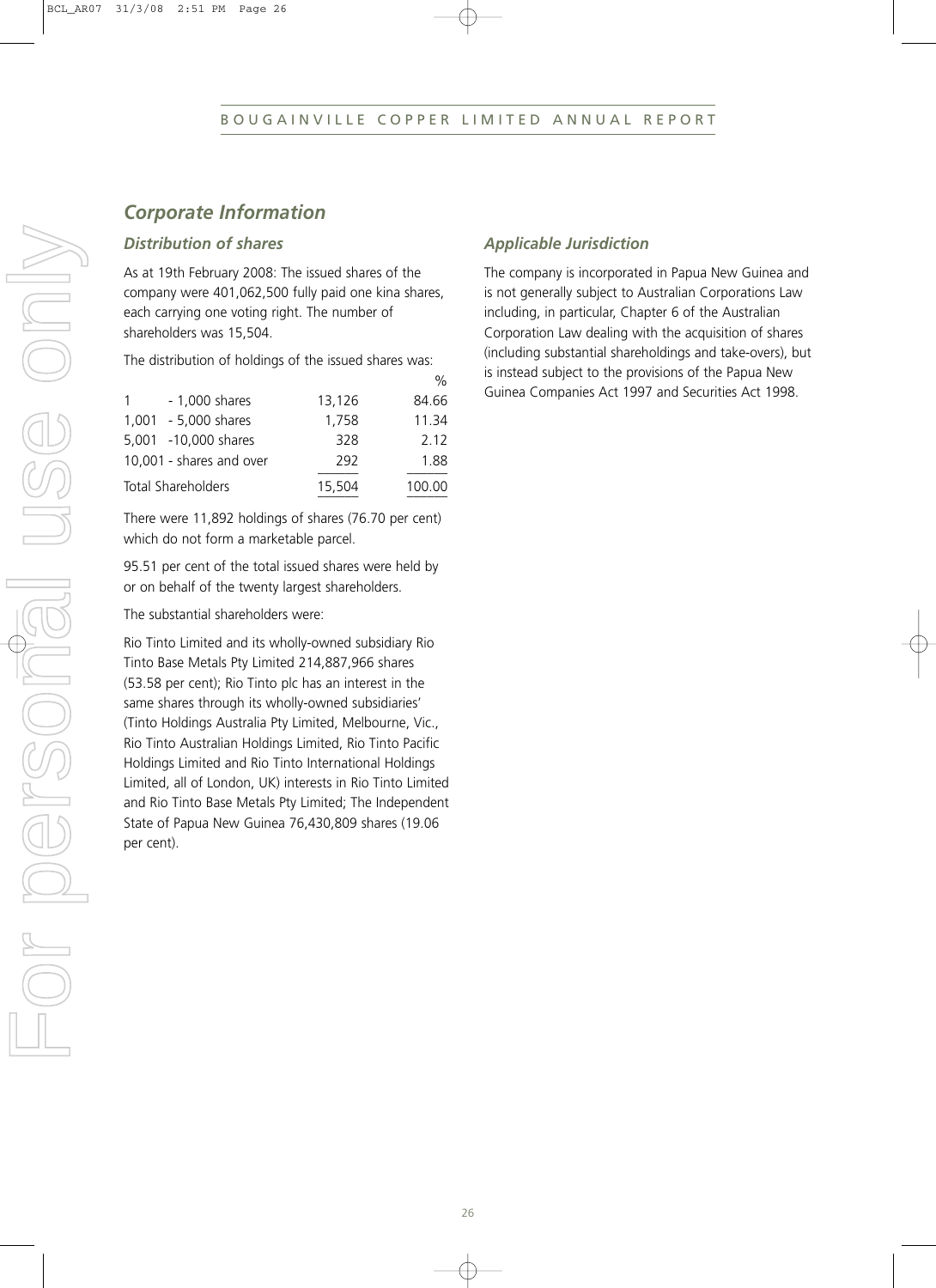# *Distribution of the Benefits*

| Bougainville Copper Limited year ended 31 December 2007 | 2007 | <b>K</b> million<br>1972-2007 |  |  |
|---------------------------------------------------------|------|-------------------------------|--|--|
| <b>PNG Government</b>                                   |      |                               |  |  |
| Corporate income tax*                                   |      | 514.2                         |  |  |
| Additional profits tax*                                 |      | 72.6                          |  |  |
| Group tax (PAYE)                                        |      | 122.2                         |  |  |
| Customs duty                                            |      | 104.1                         |  |  |
| Miscellaneous                                           |      | 10.1                          |  |  |
| Dividends*                                              |      | 167.4                         |  |  |
| Dividend WHT*                                           |      | 97.6                          |  |  |
|                                                         |      | 1,088.2                       |  |  |
|                                                         |      |                               |  |  |
| <b>North Solomons Provincial Government</b>             |      |                               |  |  |
| Royalties (95% to NSPG)                                 |      | 61.4                          |  |  |
| Non Renewable Resources Fund                            |      | 1.8                           |  |  |
| Other taxes                                             |      | 12.0                          |  |  |
|                                                         |      | 75.2                          |  |  |
| <b>Landowners</b>                                       |      |                               |  |  |
| Royalties (5% to Landowners)                            |      | 3.2                           |  |  |
| Compensation                                            |      | 35.0                          |  |  |
|                                                         |      | 38.2                          |  |  |
|                                                         |      |                               |  |  |
| <b>Non-Government Shareholders</b>                      |      |                               |  |  |
| Dividends net of Dividend WHT*                          |      | 582.1                         |  |  |
| <b>Employees</b>                                        |      |                               |  |  |
| Wages (less PAYE)                                       |      | 575.6                         |  |  |
| Total                                                   |      | 2,359.3                       |  |  |

*Not included in the above table are the benefits received by the providers of goods and services to Bougainville Copper Limited. A company survey in 1989 revealed that there were approximately 200 Bougainville based business enterprises dependent largely upon Bougainville Copper Limited's operation. These enterprises employed in excess of 4,000 people prior to the suspension of mining operations.*

*\*These amounts relate to the referable year (i.e. the year in which the amount became due) and hence the cash effect on the PNG economy has a delayed impact.*

€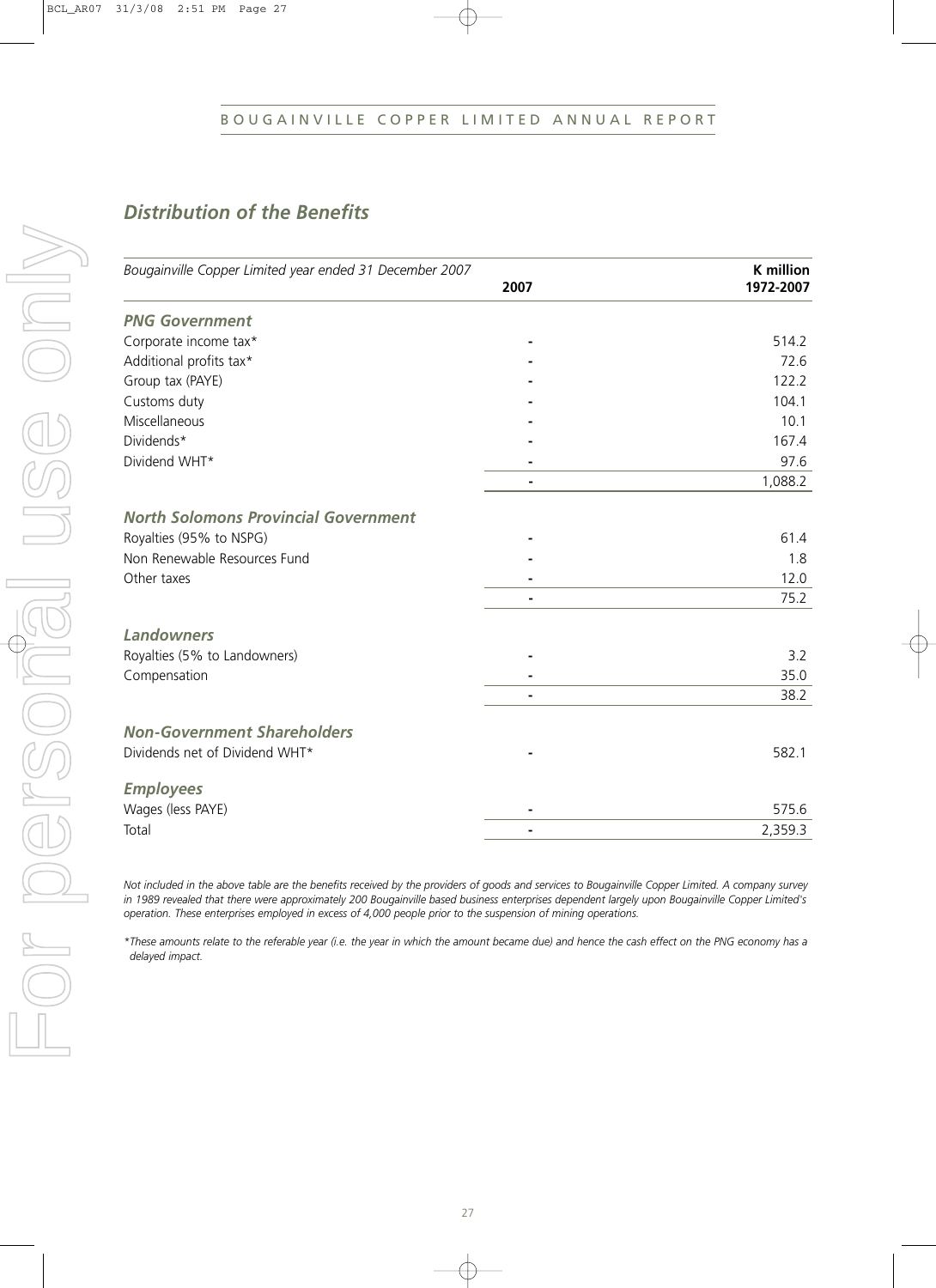| <b>Statistical Summary</b>                                                                |                          |                          |                          |                          |                                    |                          |                          |                          |                          |                                                  |                          |                          |                          |                          |                |                              |
|-------------------------------------------------------------------------------------------|--------------------------|--------------------------|--------------------------|--------------------------|------------------------------------|--------------------------|--------------------------|--------------------------|--------------------------|--------------------------------------------------|--------------------------|--------------------------|--------------------------|--------------------------|----------------|------------------------------|
| <b>FINANCIAL</b>                                                                          | 2007                     | 2006                     | 2004                     | 2003                     | 2002                               | 2001                     | 2000                     | 1999                     | 1998                     | 1997                                             | 1996                     | 1995                     | 1994                     | 1993                     | 1992           | 1991                         |
| Earnings (K million)                                                                      |                          |                          |                          |                          |                                    |                          |                          |                          |                          |                                                  |                          |                          |                          |                          |                |                              |
| Net sales revenue and other income*****                                                   | 8.3                      | 7.9                      | 7.4                      | 16.1                     | 11.7                               | 13.0                     | 19.6                     | 18.3                     | 12.4                     | 6.1                                              | 10.7                     | 5.5                      | 2.2                      | 1.7                      | 2.2            | 3.3                          |
| Operating and other expenses****                                                          | 4.9                      | 4.4                      | 5.0                      | 4.7                      | 4.1                                | 4.6                      | 3.8                      | 4.8                      | 5.2                      | 4.8                                              | 5.0                      | 4.9                      | 3.6                      | 4.1                      | 5.1            | 316.6                        |
| Depreciation*****                                                                         | $\overline{\phantom{a}}$ | $\overline{a}$           | $\overline{\phantom{a}}$ |                          | $\overline{\phantom{a}}$           | $\overline{\phantom{a}}$ | $\overline{a}$           | $\overline{\phantom{a}}$ | $\overline{a}$           | $\sim$                                           | ٠                        | $\overline{\phantom{a}}$ | $\overline{\phantom{a}}$ | $\overline{\phantom{a}}$ |                |                              |
| Earnings/(loss) before taxation and exchange gains                                        | 3.4                      | 3.5                      | 2.4                      | 11.4                     | 7.6                                | 8.4                      | 15.8                     | 13.5                     | 7.2                      | 1.4                                              | 5.7                      | 0.6                      | (1.4)                    | (2.4)                    |                | $(2.9)$ $(313.3)$            |
| Exchange gains/(losses)                                                                   | 0.2                      | 0.2                      | (0.4)                    | 3.1                      | 0.3                                | $\overline{\phantom{a}}$ | Ĭ.                       | 0.4                      | 0.5                      | $\sim$                                           |                          | 6.6                      | 9.2                      | (0.3)                    | 1.5            | 0.1                          |
| Earnings/(loss) before taxation                                                           | 3.6                      | 3.7                      | 2.0                      | 14.5                     | 7.9                                | 8.4                      | 15.8                     | 13.9                     | 7.7                      | 1.4                                              | 5.7                      | 7.2                      | 7.8                      | (2.7)                    |                | $(1.4)$ $(313.2)$            |
| Income tax                                                                                | $\overline{\phantom{a}}$ | $\overline{\phantom{a}}$ | $\sim$                   | $\sim$                   | $\overline{\phantom{a}}$           | $\overline{\phantom{a}}$ | $\overline{a}$           | $\overline{\phantom{a}}$ | $\overline{a}$           | $\sim$                                           | L,                       |                          | $\overline{a}$           | $\overline{\phantom{a}}$ |                |                              |
| Additional profits tax                                                                    | $\blacksquare$           | $\overline{\phantom{a}}$ | $\sim$                   | $\sim$                   | $\overline{\phantom{a}}$           | $\overline{\phantom{a}}$ | $\overline{\phantom{a}}$ | $\overline{\phantom{a}}$ | $\overline{a}$           | $\sim$                                           | $\overline{a}$           | $\overline{\phantom{a}}$ | $\overline{\phantom{a}}$ | $\overline{a}$           |                |                              |
| Net earnings/(loss)                                                                       | 3.6                      | 3.7                      | 2.0                      | 14.5                     | 7.9                                | 8.4                      | 15.8                     | 13.9                     | 7.7                      | 1.4                                              | 5.7                      | 7.2                      | 7.8                      | (2.7)                    | (1.4)          | (313.2)                      |
| Dividends paid                                                                            |                          | $\overline{a}$           | $\sim$                   |                          | 8.0                                | $\overline{\phantom{a}}$ | $\overline{a}$           | $\overline{\phantom{a}}$ | $\overline{a}$           | $\overline{a}$                                   | $\overline{a}$           | $\overline{\phantom{a}}$ |                          |                          |                |                              |
| Earnings/(losses) retained                                                                | 3.6                      | 3.7                      | 2.0                      | 14.5                     | (0.1)                              | 8.4                      | 15.8                     | 13.9                     | 7.7                      | 1.4                                              | 5.7                      | 7.2                      | 7.8                      | (2.7)                    |                | $(1.4)$ $(313.2)$            |
| <b>Balance Sheet (K million)</b>                                                          |                          |                          |                          |                          |                                    |                          |                          |                          |                          |                                                  |                          |                          |                          |                          |                |                              |
| Property, plant & equipment                                                               | 197.9                    | 197.9                    | 197.9                    | 197.9                    | 197.9                              | 197.9                    | 197.9                    | 197.9                    | 198.6                    | 200.1                                            | 200.6                    | 200.7                    | 200.7                    | 200.8                    | 201.4          | 201.5                        |
| Investments and Ioans                                                                     | 204.7                    | 176.6                    | 128.2                    | 121.2                    | 18.9                               | 3.1                      | $\overline{\phantom{a}}$ |                          |                          |                                                  |                          |                          |                          |                          |                |                              |
| Current and other non-current assets                                                      | 36.1                     | 38.7                     | 31.7                     | 31.4                     | 119.4                              | 135.4                    | 131.0                    | 114.4                    | 100.7                    | 87.7                                             | 85.4                     | 76.0                     | 65.6                     | 56.2                     | 56.8           | 56.5                         |
| Total assets                                                                              | 438.7                    | 413.2                    | 357.8                    | 350.5                    | 336.2                              | 336.4                    | 328.9                    | 312.3                    | 299.3                    | 287.8                                            | 286.0                    | 276.7                    | 266.3                    | 257.0                    | 258.2          | 258.0                        |
| Shareholders' funds                                                                       | 404.0                    | 378.2                    | 323.3                    | 316.1                    | 301.6                              | 301.8                    | 293.3                    | 277.5                    | 263.6                    | 255.9                                            | 254.5                    | 248.8                    | 241.6                    | 233.8                    | 236.4          | 237.9                        |
| Exchange fluctuation                                                                      |                          | $\overline{a}$           | $\overline{\phantom{a}}$ | $\sim$                   | $\overline{a}$                     |                          | $\overline{a}$           |                          |                          |                                                  |                          |                          |                          |                          |                |                              |
| Long term liabilities                                                                     | 33.6                     | 33.7                     | 33.4                     | 33.4                     | 33.4                               | 33.4                     | 33.4                     | 33.5                     | 35.3                     | 6.8                                              | 6.8                      | 6.8                      | 6.8                      | 6.8                      | 6.8            | 6.8                          |
| <b>Current liabilities</b>                                                                | 1.1                      | 1.3                      | 1.1                      | 1.0                      | 1.2                                | 1.2                      | 2.2                      | 1.3                      | 0.4                      | 25.1                                             | 24.7                     | 21.1                     | 17.9                     | 16.4                     | 15.0           | 13.3                         |
| Funds employed                                                                            | 438.7                    | 413.2                    | 357.8                    | 350.5                    | 336.2                              | 336.4                    | 328.9                    | 312.3                    | 299.3                    | 287.8                                            | 286.0                    | 276.7                    | 266.3                    | 257.0                    | 258.2          | 258.0                        |
| <b>PRODUCTION / SALES</b>                                                                 |                          |                          |                          |                          |                                    |                          |                          |                          |                          |                                                  |                          |                          |                          |                          |                |                              |
| Mined                                                                                     |                          |                          |                          |                          |                                    |                          |                          |                          |                          |                                                  |                          |                          |                          |                          |                |                              |
| Ore and waste removed<br>(millions of tonnes)                                             |                          |                          |                          |                          |                                    |                          |                          |                          |                          |                                                  |                          |                          |                          |                          |                |                              |
| Ore milled<br>(millions of tonnes)                                                        |                          |                          |                          |                          |                                    |                          |                          |                          |                          |                                                  |                          |                          |                          |                          |                |                              |
| Ore grade<br>Copper<br>(per cent)                                                         |                          |                          |                          |                          |                                    |                          |                          |                          |                          |                                                  |                          |                          |                          |                          |                |                              |
| Gold<br>(grams/tonne)                                                                     |                          |                          | $\overline{\phantom{a}}$ | $\overline{a}$           |                                    |                          |                          |                          |                          |                                                  |                          |                          |                          |                          |                |                              |
|                                                                                           |                          |                          |                          |                          |                                    |                          |                          |                          |                          |                                                  |                          |                          |                          |                          |                |                              |
| Produced                                                                                  |                          |                          |                          |                          |                                    |                          |                          |                          |                          |                                                  |                          |                          |                          |                          |                |                              |
| Concentrate<br>(thousands of dry tonnes)<br>Contained copper<br>(thousands of dry tonnes) |                          |                          |                          |                          |                                    |                          |                          |                          |                          |                                                  |                          |                          |                          |                          |                |                              |
| Concentrate grade                                                                         |                          |                          |                          |                          |                                    |                          |                          |                          |                          |                                                  |                          |                          |                          |                          |                |                              |
| Copper<br>(per cent)                                                                      |                          |                          |                          |                          |                                    |                          |                          |                          |                          |                                                  |                          |                          |                          |                          |                |                              |
| Gold<br>(grams/tonne)                                                                     | $\blacksquare$           | $\overline{\phantom{0}}$ | $\overline{a}$           | $\overline{\phantom{a}}$ | $\overline{\phantom{a}}$           | $\overline{\phantom{a}}$ | $\overline{\phantom{a}}$ | $\overline{\phantom{0}}$ | $\overline{a}$           | $\overline{\phantom{a}}$                         | $\overline{a}$           | $\overline{\phantom{a}}$ | $\overline{\phantom{a}}$ | $\overline{a}$           | ۰              | $\qquad \qquad \blacksquare$ |
| Silver<br>(grams/tonne)                                                                   | $\blacksquare$           | L.                       | $\overline{a}$           | $\overline{\phantom{a}}$ |                                    | $\overline{\phantom{a}}$ | $\overline{\phantom{a}}$ | $\overline{a}$           | $\overline{a}$           |                                                  |                          |                          |                          |                          |                |                              |
| <b>Shipped</b>                                                                            |                          |                          |                          |                          |                                    |                          |                          |                          |                          |                                                  |                          |                          |                          |                          |                |                              |
| (thousands of dry tonnes)<br>Total concentrate                                            |                          |                          |                          |                          |                                    |                          |                          |                          |                          |                                                  |                          |                          |                          |                          |                |                              |
| Destination:                                                                              |                          |                          |                          |                          |                                    |                          |                          |                          |                          |                                                  |                          |                          |                          |                          |                |                              |
| (per cent)<br>Japan                                                                       |                          |                          |                          |                          |                                    |                          |                          |                          |                          |                                                  |                          |                          |                          |                          |                |                              |
| Other Asian<br>(per cent)                                                                 |                          | ٠                        |                          |                          |                                    |                          |                          |                          | $\overline{\phantom{a}}$ |                                                  |                          |                          |                          |                          |                |                              |
| Europe<br>(per cent)                                                                      | $\overline{\phantom{a}}$ | ۰                        | $\overline{\phantom{a}}$ | $\overline{\phantom{a}}$ |                                    | $\overline{\phantom{a}}$ | $\overline{a}$           | $\overline{\phantom{a}}$ | $\overline{a}$           |                                                  | $\overline{\phantom{a}}$ |                          |                          | $\overline{\phantom{a}}$ | $\overline{a}$ |                              |
| All Other<br>(per cent)                                                                   | $\blacksquare$           | L,                       |                          | $\overline{\phantom{0}}$ |                                    |                          |                          |                          | $\overline{a}$           |                                                  |                          |                          |                          |                          |                |                              |
| <b>Values</b>                                                                             |                          |                          |                          |                          |                                    |                          |                          |                          |                          |                                                  |                          |                          |                          |                          |                |                              |
| Gross concentrate sales value (before treatment                                           |                          |                          |                          |                          |                                    |                          |                          |                          |                          |                                                  |                          |                          |                          |                          |                |                              |
| and refining charges, freight, etc.)<br>(K million)                                       |                          |                          |                          |                          |                                    |                          |                          |                          |                          |                                                  |                          |                          |                          |                          |                |                              |
| Contribution by:                                                                          |                          |                          |                          |                          |                                    |                          |                          |                          |                          |                                                  |                          |                          |                          |                          |                |                              |
| Copper<br>(per cent)                                                                      | $\blacksquare$           |                          |                          |                          |                                    |                          |                          |                          |                          |                                                  |                          |                          |                          |                          | $\overline{a}$ |                              |
| Gold<br>(per cent)                                                                        |                          |                          |                          |                          |                                    |                          |                          |                          |                          |                                                  |                          |                          |                          |                          |                |                              |
| <b>OTHER</b>                                                                              |                          |                          |                          |                          |                                    |                          |                          |                          |                          |                                                  |                          |                          |                          |                          |                |                              |
| US\$/Kina exchange rate                                                                   | 0.3636 0.3344            |                          | 0.33                     | 0.30                     | 0.25                               | 0.26                     | 0.36                     | 0.39                     | 0.48                     | 0.69                                             | 0.76                     | 0.79                     | 1.01                     | 1.02                     | 1.04           | 1.05                         |
| Average metal prices                                                                      |                          |                          |                          |                          |                                    |                          |                          |                          |                          |                                                  |                          |                          |                          |                          |                |                              |
| LME copper<br>(USc/lb) 323.66 305.50                                                      |                          |                          | 130.01                   | 79.95                    | 70.65                              | 66.2                     | 82.1                     | 71.4                     | 75.2                     | 105.6                                            | 104.0                    | 133.1                    | 105.0                    | 87.0                     | 103.0          | 106.0                        |
| London gold market<br>$(US$/oz)$ 691.00 602.00                                            |                          |                          | 409.55                   | 363.89                   | 310.14                             | 276.5                    | 280.0                    | 280.0                    | 294.0                    | 335.3                                            | 387.0                    | 384.5                    | 384.0                    | 360.0 344.0              |                | 362.2                        |
| Return on shareholders' funds<br>(per cent) 0.888 0.967                                   |                          |                          | 0.60                     | 4.6                      | 2.6                                | 2.8                      | 5.4                      | 5.0                      | 2.9                      | 0.5                                              | 2.2                      | 2.9                      | 3.2                      |                          |                |                              |
| Earnings per share                                                                        | $(10ea)$ 0.895 0.912     |                          | 0.50                     | 3.61                     | 1.96                               | 2.10                     | 3.93                     | 3.5                      | 1.9                      | 0.3                                              | 1.4                      | 1.8                      | 1.9                      | $\overline{\phantom{a}}$ |                | $\overline{a}$               |
| Dividends per fully paid share (par value K1.00) (toea)                                   | $\blacksquare$           | $\overline{\phantom{a}}$ | $\overline{\phantom{a}}$ | $\overline{\phantom{a}}$ | $\sqrt{2}$                         | $\overline{\phantom{a}}$ | $\overline{\phantom{a}}$ | $\overline{\phantom{a}}$ | $\overline{\phantom{a}}$ | $\overline{\phantom{a}}$                         | ÷,                       | $\overline{\phantom{a}}$ |                          | $\overline{\phantom{a}}$ |                | $\overline{a}$               |
| Number of shares issued at end of year<br>(millions)                                      | 401                      | 401                      | 401                      | 401                      | 401                                | 401                      | 401                      | 401                      | 401                      | 401                                              | 401                      | 401                      | 401                      | 401                      | 401            | 401                          |
| Number of shareholders at end of year                                                     | $\blacksquare$           | $-15698$                 |                          |                          | 16 072 16 374 16 519 16 812 17 021 |                          |                          | 17 260 18 183            |                          | 18 182 18 041 18 452 18 765 19 189 19 851 19 982 |                          |                          |                          |                          |                |                              |
| Debt/equity ratio                                                                         |                          |                          |                          |                          |                                    |                          |                          |                          |                          |                                                  |                          |                          |                          |                          |                |                              |
| Workforce at end of year                                                                  |                          |                          |                          |                          |                                    |                          |                          |                          |                          |                                                  |                          |                          |                          |                          |                |                              |
| Overseas                                                                                  |                          |                          |                          |                          |                                    |                          |                          |                          |                          |                                                  |                          |                          |                          |                          |                | 6<br>6                       |
| National                                                                                  |                          |                          |                          |                          |                                    |                          |                          |                          |                          |                                                  |                          |                          |                          |                          |                |                              |

Notes: Bonus dividends of 4.0 and 6.7 toea per fully paid share were made in 1979 and 1980 respectively and have been included in dividend figures for those years.<br>Full year figures: but commercial production commenced 1 A

 $\bigoplus$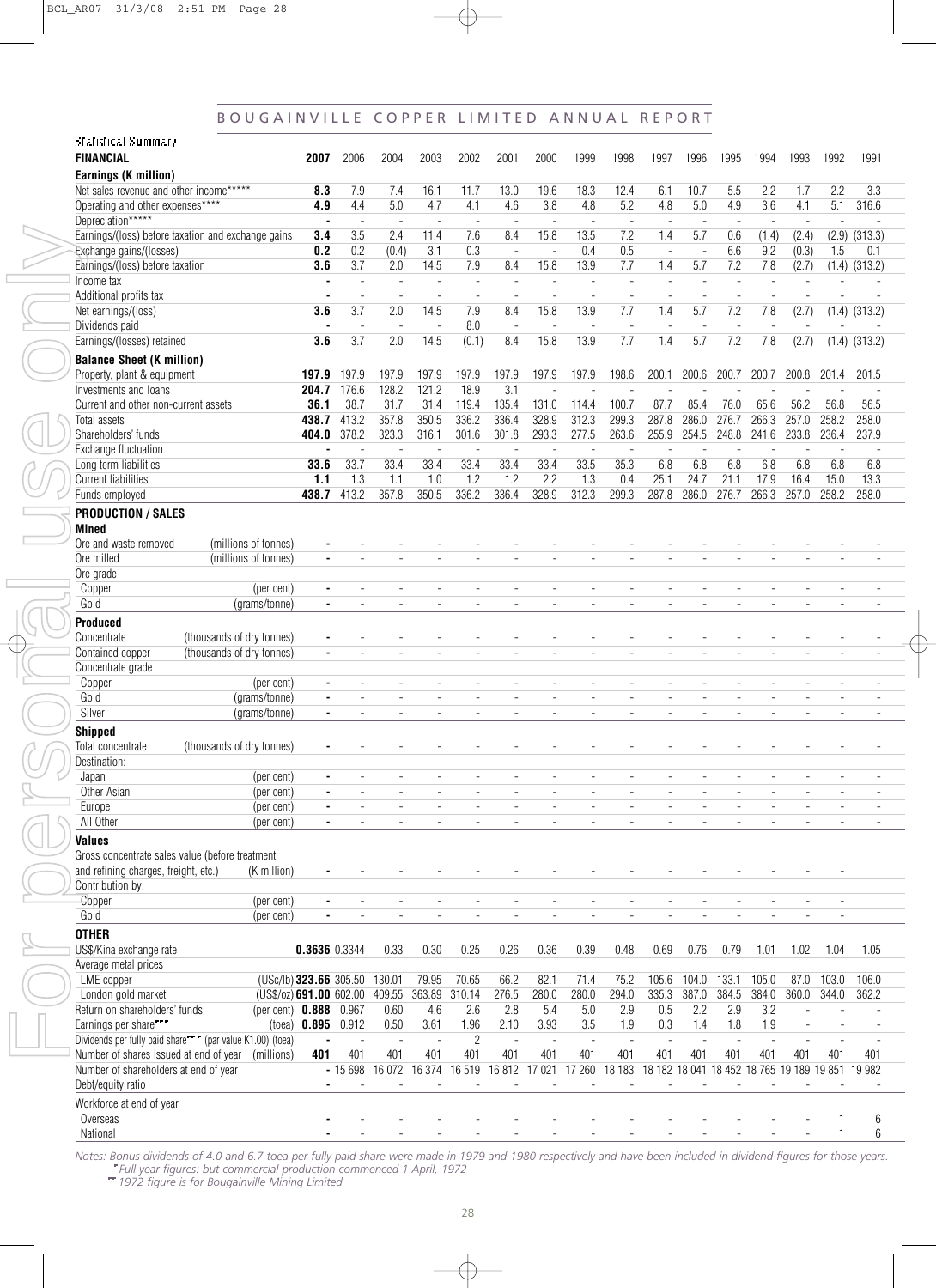BOUGAINVILLE COPPER LIMITED ANNUAL REPORT

| 1991         | 1990                     | 1989                               | 1988           | 1987                     | 1986                     | 1985                             | 1984           | 1983                     | 1982                     | 1981                     | 1980           | 1979            | 1978                     | 1977                     | 1976                     | 1975           | 1974          | 1973                     | 1972                     |
|--------------|--------------------------|------------------------------------|----------------|--------------------------|--------------------------|----------------------------------|----------------|--------------------------|--------------------------|--------------------------|----------------|-----------------|--------------------------|--------------------------|--------------------------|----------------|---------------|--------------------------|--------------------------|
|              |                          |                                    |                |                          |                          |                                  |                |                          |                          |                          |                |                 |                          |                          |                          |                |               |                          |                          |
| 3.3<br>316.6 | 80.2<br>36.8             | 231.6<br>181.7                     | 493.4<br>244.8 | 415.4<br>227.5           | 342.7<br>223.7           | 317.6<br>221.5                   | 310.9<br>234.8 | 392.9<br>228.1           | 283.2<br>207.2           | 296.4<br>210.8           | 338.7<br>174.8 | 343.1<br>144.1  | 225.1<br>125.0           | 205.3<br>126.8           | 208.9<br>117.5           | 193.1<br>107.2 | 292.6<br>92.5 | 252.4<br>81.8            | 95.9<br>53.3             |
|              | 51.5                     | 47.3                               | 43.9           | 49.4                     | 47.3                     | 47.6                             | 46.5           | 47.0                     | 44.2                     | 43.3                     | 43.8           | 40.7            | 40.4                     | 36.2                     | 31.1                     | 29.6           | 28.5          | 24.8                     | 14.5                     |
| (313.3)      | (8.1)                    | 2.6                                | 204.7          | 138.5                    | 71.7                     | 48.5                             | 29.6           | 117.8                    | 31.8                     | 42.3                     | 120.1          | 158.3           | 59.7                     | 42.3                     | 60.3                     | 56.3           | 171.6         | 145.8                    | 28.1                     |
| 0.1          | (0.5)                    | 2.5                                | (2.9)          | 2.6                      | 2.3                      | (1.4)                            | (2.8)          | (16.3)                   | (3.3)                    | 1.1                      | 2.6            | 3.5             | 10.3                     | (0.1)                    | 1.3                      | 2.3            | 9.5           | 12.9                     | (0.4)                    |
| (313.2)      | (8.6)                    | 5.1                                | 201.8          | 141.1                    | 74.0                     | 47.1                             | 26.8           | 101.5                    | 28.5                     | 43.4                     | 122.7          | 161.8           | 70.0                     | 42.2                     | 61.6                     | 58.6           | 181.1         | 158.7                    | 27.7                     |
|              | 6.0                      | 25.7                               | 70.0           | 50.6                     | 28.7                     | 19.0                             | 15.2           | 46.9                     | 17.3                     | 20.6                     | 39.6           | 57.5            | 22.0                     | 13.7                     | 20.3                     | 12.4           | 49.1          | 0.3                      | $\overline{\phantom{a}}$ |
|              | $\overline{\phantom{a}}$ |                                    | 23.2           | $\overline{\phantom{a}}$ | $\overline{\phantom{a}}$ | $\overline{\phantom{a}}$         |                | $\overline{\phantom{a}}$ | $\overline{\phantom{a}}$ | $\overline{\phantom{a}}$ | 11.6           | 20.4            | $\overline{\phantom{a}}$ | $\overline{\phantom{a}}$ | $\overline{\phantom{a}}$ | $\overline{a}$ | 17.4          | $\overline{\phantom{a}}$ | $\overline{\phantom{a}}$ |
| (313.2)      | (14.6)                   | (20.6)                             | 108.6          | 90.5                     | 45.3                     | 28.1                             | 11.6           | 54.6                     | 11.2                     | 22.8                     | 71.5           | 83.9            | 48.0                     | 28.5                     | 41.3                     | 46.2           | 114.6         | 158.4                    | 27.7                     |
|              |                          | $\overline{\phantom{a}}$<br>(20.6) | 108.3<br>0.3   | 92.2                     | 44.1<br>1.2              | 28.1<br>$\overline{\phantom{a}}$ | 16.0           | 52.1<br>2.5              | 10.0<br>1.2              | 20.1<br>2.7              | 80.2<br>(8.7)  | 106.9<br>(23.0) | 40.1                     | 21.4<br>7.1              | 26.7                     | 26.7<br>19.5   | 73.5          | 81.4                     | 11.0<br>16.7             |
| (313.2)      | (14.6)                   |                                    |                | (1.7)                    |                          |                                  | (4.4)          |                          |                          |                          |                |                 | 7.9                      |                          | 14.6                     |                | 41.1          | 77.0                     |                          |
| 201.5        | 545.9                    | 595.8                              | 570.0          | 527.8                    | 550.1                    | 558.5                            | 576.2          | 594.9                    | 622.8                    | 611.2                    | 610.8          | 325.4           | 340.1                    | 352.2                    | 350.4                    | 346.0          | 352.2         | 371.7                    | 378.7                    |
|              |                          |                                    | 2.2            | 0.7                      | 0.7                      | 0.2                              | 0.2            | 0.3                      | 0.1                      | 0.1                      | 0.1            | 0.1             | 0.1                      | 0.1                      | 0.1                      | 0.1            | 0.1           | 0.1                      | $\overline{\phantom{a}}$ |
| 56.5         | 64.7                     | 59.5                               | 250.1          | 260.3                    | 190.1                    | 160.4                            | 152.9          | 185.3                    | 155.9                    | 148.7                    | 148.4          | 201.0           | 125.8                    | 137.1                    | 136.0                    | 129.5          | 205.6         | 130.4                    | 73.9                     |
| 258,0        | 610.6                    | 655.3                              | 822.3          | 788.8                    | 740.9                    | 719.1                            | 729.3          | 780.5                    | 778.8                    | 760.0                    | 759.3          | 526.5           | 466.0                    | 489.4                    | 486.5                    | 475.6          | 557.9         | 502.2                    | 452.6                    |
| 237.9        | 551.1                    | 565.6                              | 586.2          | 586.0                    | 587.7                    | 586.5                            | 586.5          | 590.9                    | 588.4                    | 587.2                    | 584.5          | 294.5           | 317.5                    | 309.7                    | 302.5                    | 287.9          | 268.4         | 227.4                    | 146.7                    |
|              |                          |                                    | 0.2            | 0.3                      | (3.2)                    | (5.9)                            | (5.3)          | (4.7)                    | (5.4)                    | 1.5                      | 5.1            | 5.4             | 9.0                      | 14.6                     | 9.0                      | 11.5           | 19.1          | 39.5                     | 24.2                     |
| 6.8          | 47.7                     | 46.9                               | 23.7           | 24.8                     | 48.1                     | 52.4                             | 52.5           | 51.6                     | 125.6                    | 80.1                     | 25.7           | 36.2            | 42.1                     | 53.3                     | 101.7                    | 106.8          | 121.1         | 127.5                    | 204.0                    |
| 13.3         | 11.8                     | 42.8                               | 212.2          | 177.7                    | 108.3                    | 86.1                             | 95.6           | 142.7                    | 70.2                     | 91.2                     | 144.0          | 190.4           | 97.4                     | 111.8                    | 73.3                     | 69.4           | 149.3         | 107.8                    | 77.7                     |
| 258.0        | 610.6                    | 655.3                              | 822.3          | 788.8                    | 740.9                    | 719.1                            | 729.3          | 780.5                    | 778.8                    | 760.0                    | 759.3          | 526.5           | 466.0                    | 489.4                    | 486.5                    | 475.6          | 557.9         | 502.2                    | 452.6                    |
|              |                          |                                    |                |                          |                          |                                  |                |                          |                          |                          |                |                 |                          |                          |                          |                |               |                          |                          |
|              |                          |                                    |                |                          |                          |                                  |                |                          |                          |                          |                |                 |                          |                          |                          |                |               |                          |                          |
|              |                          | 33.27                              | 89.78          | 83.53                    | 79.16                    | 73.62                            | 74.40          | 81.00                    | 76.22                    | 77.56                    | 79.76          | 75.97           | 79.05                    | 70.79                    | 58.54                    | 56.40          | 56.00         | 56.65                    | 46.75                    |
|              | $\overline{a}$           | 18.52                              | 47.69          | 48.20                    | 47.89                    | 50.07                            | 46.52          | 47.73                    | 41.74                    | 37.53                    | 37.62          | 36.17           | 38.12                    | 34.11                    | 31.21                    | 31.08          | 30.14         | 29.14                    | 21.89                    |
|              | $\overline{a}$           |                                    |                |                          |                          |                                  |                |                          |                          |                          |                |                 |                          |                          |                          |                |               |                          |                          |
|              |                          | 0.44<br>0.50                       | 0.41<br>0.41   | 0.41<br>0.43             | 0.42<br>0.48             | 0.42<br>0.42                     | 0.42<br>0.48   | 0.46<br>0.55             | 0.47<br>0.60             | 0.51<br>0.59             | 0.46<br>0.50   | 0.55<br>0.75    | 0.60<br>0.82             | 0.61<br>0.90             | 0.64<br>0.87             | 0.64<br>0.80   | 0.70<br>1.02  | 0.73<br>1.03             | 0.76<br>0.77             |
|              |                          |                                    |                |                          |                          |                                  |                |                          |                          |                          |                |                 |                          |                          |                          |                |               |                          |                          |
|              |                          |                                    |                |                          |                          |                                  |                |                          |                          |                          |                |                 |                          |                          |                          |                |               |                          |                          |
|              |                          | 224.6                              | 552.0          | 585.5                    | 586.6                    | 581.8                            | 542.3          | 636.9                    | 598.6                    | 576.4                    | 510.4          | 584.7           | 658.6                    | 615.6                    | 596.8                    | 596.0          | 640.8         | 650.2                    | 438.1                    |
|              | $\overline{a}$           | 68.7                               | 166.0          | 178.2                    | 178.6                    | 175.0                            | 164.4          | 183.2                    | 170.0                    | 165.4                    | 146.8          | 170.8           | 198.6                    | 182.3                    | 176.5                    | 172.5          | 184.1         | 182.9                    | 124.0                    |
|              | $\overline{a}$           | 30.1                               | 30.1           | 30.4                     | 30.5                     | 30.1                             | 30.3           | 28.8                     | 28.4                     | 28.7                     | 28.8           | 29.2            | 30.2                     | 29.6                     | 29.6                     | 28.9           | 28.7          | 28.1                     | 28.3                     |
|              | $\overline{a}$           | 31.0                               | 25.1           | 25.8                     | 27.9                     | 24.7                             | 28.9           | 28.3                     | 29.3                     | 29.2                     | 27.5           | 33.7            | 35.5                     | 36.3                     | 33.9                     | 30.5           | 32.0          | 31.6                     | 27.3                     |
|              | $\overline{a}$           | 91.2                               | 87.7           | 86.4                     | 85.9                     | 79.3                             | 81.9           | 74.4                     | 72.1                     | 73.5                     | 72.2           | 76.3            | 79.8                     | 77.0                     | 76.1                     | 71.0           | 72.3          | 69.0                     | 69.3                     |
|              |                          |                                    |                |                          |                          |                                  |                |                          |                          |                          |                |                 |                          |                          |                          |                |               |                          |                          |
|              | $\overline{a}$           | 250.8                              | 570.8          | 567.6                    | 589.4                    | 560.0                            | 550.8          | 636.1                    | 599.6                    | 596.2                    | 494.4          | 586.5           | 640.9                    | 614.8                    | 605.8                    | 587.0          | 665.8         | 625.2                    | 434.4                    |
|              |                          |                                    |                |                          |                          |                                  |                |                          |                          |                          |                |                 |                          |                          |                          |                |               |                          |                          |
|              |                          | 40.2                               | 45.4           | 32.6                     | 43.2                     | 44.1                             | 51.9           | 47.0                     | 46.6                     | 49.8                     | 54.5           | 56.0            | 51.0                     | 54.8                     | 42.3                     | 42.7           | 51.5          | 54.8                     | 48.1                     |
|              | $\overline{a}$           | 34.3                               | 23.4           | 33.5                     | 15.4                     | 15.7                             | 12.3           | 11.0                     | 6.6                      | 3.3                      | 4.1            | 3.7             | 3.2                      | 1.6                      | 1.7                      | 1.7            | 0.0           | 0.0                      | 0.0                      |
|              | $\overline{a}$           | 25.5                               | 27.7           | 33.9                     | 41.4                     | 40.2                             | 35.8           | 42.0                     | 45.1                     | 45.4                     | 41.4           | 40.3            | 42.0                     | 39.9                     | 46.5                     | 53.8           | 41.9          | 37.8                     | 49.4                     |
|              |                          | 0.0                                | 3.5            | 0.0                      | 0.0                      | $0.0\,$                          | 0.0            | $0.0\,$                  | 1.7                      | 1.5                      | 0.0            | 0.0             | 3.8                      | 3.7                      | 9.5                      | 1.8            | 6.6           | 7.4                      | 2.5                      |
|              |                          |                                    |                |                          |                          |                                  |                |                          |                          |                          |                |                 |                          |                          |                          |                |               |                          |                          |
|              |                          |                                    |                |                          |                          |                                  |                |                          |                          |                          |                |                 |                          |                          |                          |                |               |                          |                          |
|              | 0.3                      | 260.0                              | 561.0          | 489.4                    | 417.9                    | 381.3                            | 373.4          | 454.6                    | 343.6                    | 355.2                    | 386.3          | 407.0           | 294.5                    | 266.3                    | 260.3                    | 219.4          | 307.4         | 270.8                    | 118.8                    |
|              |                          |                                    |                |                          |                          |                                  |                |                          |                          |                          |                |                 |                          |                          |                          |                |               |                          |                          |
|              | 61<br>38                 | 68<br>31                           | 68<br>30       | 60<br>38                 | 54<br>44                 | 61<br>37                         | 53<br>45       | 52<br>46                 | 51<br>47                 | 54<br>44                 | 51<br>46       | 60<br>37        | 64<br>34                 | 66<br>32                 | 74<br>24                 | 69<br>29       | 74<br>25      | 83<br>16                 | 83                       |
|              |                          |                                    |                |                          |                          |                                  |                |                          |                          |                          |                |                 |                          |                          |                          |                |               |                          | 16                       |
|              |                          |                                    |                |                          |                          |                                  |                |                          |                          |                          |                |                 |                          |                          |                          |                |               |                          |                          |
| 1.05         | 1.05                     | 1.17                               | 1.16           | 1.10                     | 1.03                     | 1.00                             | 1.11           | 1.19                     | 1.35                     | 1.48                     | 1.50           | 1.41            | 1.42                     | 1.27                     | 1.26                     | 1.31           | 1.43          | 1.42                     | 1.19                     |
| 106.0        | 119.8                    | 129.0                              | 117.9          | 81.0                     | 62.3                     | 64.3                             | 62.4           | 71.9                     | 67.1                     | 79.0                     | 99.2           | 89.8            | 61.9                     | 59.3                     | 63.6                     | 55.9           | 93.3          | 80.9                     | 48.6                     |
| 362.2        | 382.8                    | 381.0                              | 436.8          | 446.7                    | 367.9                    | 317.3                            | 360.8          | 423.5                    | 375.6                    | 459.9                    | 614.7          | 304.7           | 193.5                    | 147.8                    | 124.8                    | 160.9          | 158.7         | 97.3                     | 58.2                     |
| $\sim$       | $\overline{\phantom{a}}$ | $\overline{\phantom{a}}$           | 18.5           | 15.4                     | 7.7                      | 4.8                              | 2.0            | 9.3                      | 1.9                      | 3.9                      | 12.2           | 28.5            | 15.1                     | 9.2                      | 13.7                     | 16.0           | 42.7          | 69.7                     | 18.9                     |
| $\sim$       | $\overline{\phantom{a}}$ | $\overline{\phantom{a}}$           | 27.1           | 22.6                     | 11.3                     | 7.0                              | 2.9            | 13.6                     | 2.8                      | 5.7                      | 17.8           | 20.9            | 12.0                     | 7.1                      | 10.3                     | 11.5           | 28.6          | 39.5                     | 6.9                      |
| $\sim$       | $\overline{a}$           | $\overline{\phantom{a}}$           | 27.0           | 23.0                     | 11.0                     | 7.0                              | 4.0            | 13.0                     | 2.5                      | 5.0                      | 20.0           | 26.7            | 10.0                     | 5.3                      | 6.7                      | 6.7            | 18.3          | 20.0                     | 2.7                      |
| $-401$       | 401                      | 401                                | 401            | 401                      | 401                      | 401                              | 401            | 401                      | 401                      | 401                      | 401            | 267             | 267                      | 267                      | 267                      | 267            | 267           | 267                      | 260                      |
| 19 982       |                          | 20 532 21 287 21 966               |                | 22 650                   | 24 680                   | 27 117 30 435                    |                | 32 834                   | 36 486                   | 38 027                   | 38 326         | 38 750          | 40 935                   | 43 820                   | 50 082                   | 54 129         | 55 558        |                          | 45 353 46 726            |
|              |                          |                                    | .002/1         | .004/1                   | 0.05/1                   | 0.06/1                           | 0.09/1         | 0.10/1                   | 0.20/1                   | 0.17/1                   | 0.05/1         | 0.15/1          | 0.19/1                   | 0.37/1                   | 0.40/1                   | 0.44/1         | 0.52/1        |                          | $0.72/1$ $0.62/1$        |
|              |                          |                                    |                |                          |                          |                                  |                |                          |                          |                          |                |                 |                          |                          |                          |                |               |                          |                          |
| 6            | 13                       | 330                                | 610            | 699                      | 706                      | 704                              | 749            | 751                      | 756                      | 801                      | 877            | 851             | 855                      | 853                      | 858                      | 942            | 980           | 929                      | 971                      |
| 6            | 10                       | 1987                               | 2 9 5 0        | 3 0 25                   | 2 9 9 3                  | 2 9 4 8                          | 2 9 8 7        | 3 0 5 8                  | 3 1 7 4                  | 3 3 7 7                  | 3416           | 3 3 1 4         | 3 2 4 3                  | 3 0 6 3                  | 2 9 8 9                  | 3 0 9 4        | 3 2 4 2       | 2915                     | 2 5 9 4                  |
|              |                          |                                    |                |                          |                          |                                  |                |                          |                          |                          |                |                 |                          |                          |                          |                |               |                          |                          |

*ose years.* SSS*1972 to 1979 figures are after adjustment for the 1980 capital reconstruction*

SSSS*1989, 1990 and 1991 include extraordinary items of K26.1 million, K28.7 million and K309.2 million respectively*

FIFFT 1990 includes extraordinary items of K76.3 million for insurance litigation settlement and K51.5 million for depreciation.

 $\color{red} \bigoplus$